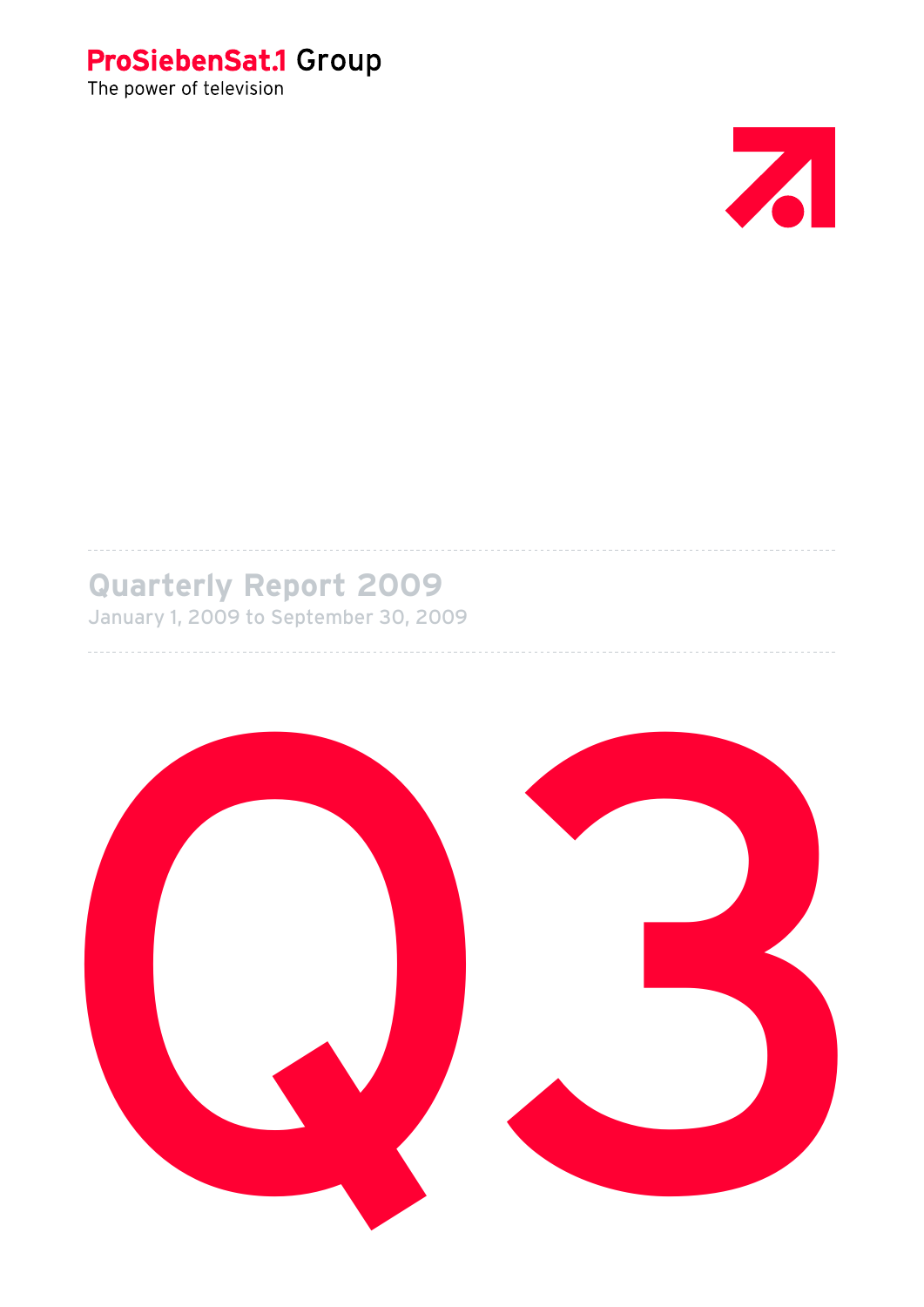# KEY FIGURES

| Mio EUR                                        | Q3 2009  | Q3 2008  | Q1-Q3 2009 | Q1-Q3 2008 |
|------------------------------------------------|----------|----------|------------|------------|
| Revenues                                       | 559.4    | 646.5    | 1,880.4    | 2,177.4    |
| Recurring EBITDA <sup>(1)</sup>                | 94.4     | 103.1    | 389.3      | 395.3      |
| <b>EBITDA</b>                                  | 62.4     | 92.5     | 330.0      | 366.6      |
| EBIT                                           | 29.7     | 58.6     | 235.9      | 260.1      |
| Financial result                               | $-48.5$  | $-78.9$  | $-177.2$   | $-201.6$   |
| Pre-tax result                                 | $-18.7$  | $-20.0$  | 59.1       | 59.6       |
| Consolidated profit <sup>(2)</sup>             | $-12.7$  | $-10.7$  | 31.1       | 40.9       |
| Earnings per share of preferred stock (in EUR) | $-0.05$  | $-0.04$  | 0.15       | 0.20       |
| Cash flow from operating activities            | 233.1    | 280.2    | 906.7      | 919.2      |
| Cash flow from investing activities            | $-347.2$ | $-407.1$ | $-1,027.2$ | $-1,125.9$ |
| Free Cash-flow                                 | $-114.1$ | $-126.9$ | $-120.5$   | $-206.7$   |
|                                                |          |          |            |            |

| Mio EUR                  | Q3 2009    | Q1-Q3 2008 |
|--------------------------|------------|------------|
| Total assets             | 5,987.0    | 6,131.2    |
| Shareholders' equity     | 438.9      | 844.0      |
| Equity ratio             | 7.3%       | 13.8%      |
| Programming assets       | 1,534.6    | 1,360.7    |
| Net financial debt (3)   | $-3,534.4$ | $-3,816.7$ |
| Employees <sup>(4)</sup> | 5,026      | 6,012      |

<sup>(1)</sup> Recurring EBITDA: EBITDA before non-recurring items<br><sup>(2)</sup> Consolidated profit attributable to Shareholders of ProSiebenSat. 1 Media A<br><sup>(3)</sup> 2008 includes CMore cash equivalents<br><sup>(3)</sup> Average full-time equivalent jobs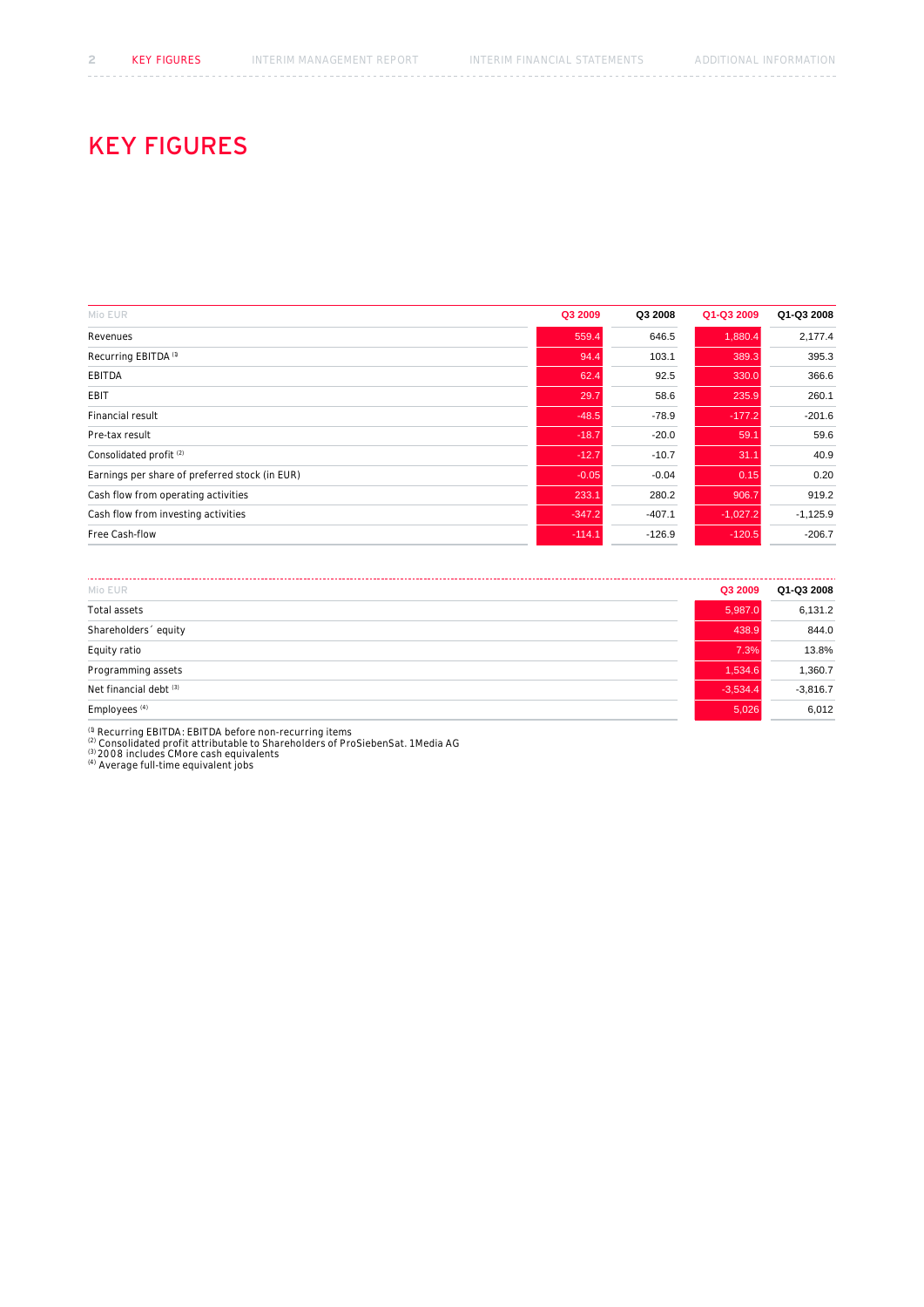## > **The third quarter of 2009**

The ProSiebenSat.1 Group improved its operating profit margin in a still-difficult market environment, and stabilized its performance in Germany, its most important single market. While consolidated revenues decreased 7.9 percent to EUR 559.4 million, recurring EBITDA, at EUR 94.4 million, was up slightly, by 1.8 percent against the last year's figure adjusted for CMore. Thus the operating profit margin for the third quarter of 2009 rose to 16.9 percent (Q3 2008 adjusted for CMore: 15.3 percent).

By making more efficient use of programming content and optimizing content scheduling among different stations, the Group improved its profitability in its most significant revenue segment — the segment for Free TV in Germany, Austria and Switzerland — while at the same time raising its audience share in its core market, Germany, to 30.5 percent (Q3 2008: 29.7 percent). Given the general contraction of the European TV advertising market, TV advertising revenues in the German Free TV business were down, but the 2.0 percent decrease still represents an outperformance in comparison to the German market as a whole.

## > **Our goals for 2009**

The declining revenues of the past few months have been compensated by ongoing cost management. We will continue to take every necessary step to increase efficiency at all levels of the value chain. Selective investment in first-class programming and efficient use of content will strengthen the stations' profiles even further, and consolidate their profitability. That will reinforce our competitive position, and allow us to keep capitalizing on our stations' good performance with audiences, at adequate prices.

## > **The ProSiebenSat.1 Group**

The ProSiebenSat.1 Group is one of the leading media corporations in Europe. Television financed through advertising is the Group's core business. Digital services like the Internet are among the business operations that the ProSiebenSat.1 Group has added to its portfolio in order to diversify its sources of income. Our slogan, "the power of television," clearly points to how ProSiebenSat.1 offers audiences first-class entertainment and up-to-date information on every screen and every platform.

# Index

- **4** INTERIM GROUP MANAGEMENT REPORT **23** interim consolidated Financial
- The Group and its Environment **4**
- Earnings, Financial Position and Net Worth **8**
- 16 Business Segments
- Employees **18**
- 19 The ProSiebenSat.1 Share
- Non-financial Performance Indicators **20**
- Events after the Reporting Date **20**
- 20 Risk and Opportunity Report
- 21 Outlook
- **STATEMENTS**
- **23** Consolidated Statement of Income
- **24** Consolidated Statement of Financial Position
- **25** Consolidated Statement of Cash Flows
- **26** Consolidated Statement of Changes in Equity
- **27** Notes to the Financial Statements
- **33 ADDITIONAL IN**
- **33** Financial Calendar
- **33** How to Reach Us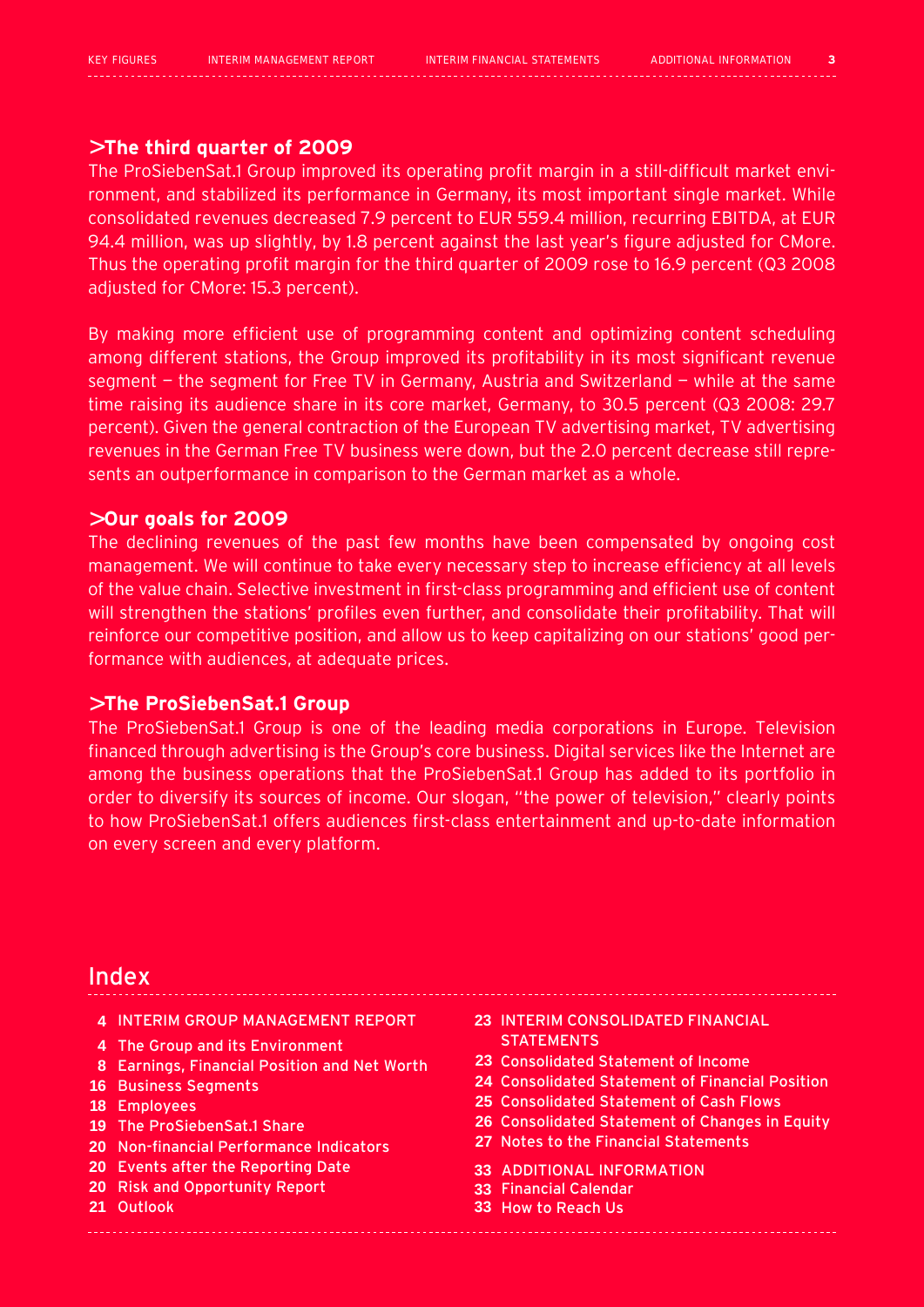# The Group and its Environment

## Major events IN the third quarter of 2009

### Investments and changes in the scope of consolidation

During the first half of the year, extensive efficiency enhancement measures were implemented, especially in Germany. These were described in detail in the interim report as at June 30, 2009  $\overline{a}$ . Beyond those measures, there were no major changes in the scope of consolidation of the ProSiebenSat.1 Group in the third quarter. Investment measures for the third quarter are explained on page 14  $\overline{a}$ .

|                  | Major organizational and portfolio changes in Germany, Q1-Q3 2009                                                    |  |  |  |  |  |
|------------------|----------------------------------------------------------------------------------------------------------------------|--|--|--|--|--|
| January 2009     | SAT.1 central editorial department converted to a new company; pro-<br>duction subsidiary maz&more GmbH founded.     |  |  |  |  |  |
| April 2009       | New Playout Center at the Munich site starts operations.                                                             |  |  |  |  |  |
| June 2009        | SAT.1 relocates to Munich. TV, sales, and corporate functions are cen-<br>tralized at the Munich site.               |  |  |  |  |  |
|                  | Merger of German sales subsidiaries for TV (SevenOne Media GmbH)<br>and online services (SevenOne Interactive GmbH). |  |  |  |  |  |
| <b>July 2009</b> | Foundation of SevenOne AdFactory GmbH, a separate subsidiary for<br>integrated cross-media services.                 |  |  |  |  |  |
|                  | fernsehwerft GmbH takes over technical and production services of<br>ProSiebenSat.1 Produktion Berlin GmbH.          |  |  |  |  |  |

## Changes in the Group Executive Board

Klaus-Peter Schulz leaves the ProSiebenSat.1 Group. On July 7, 2009 ProSiebenSat.1 announced that Klaus-Peter Schulz would be leaving the Group. As a member of the Executive Board, he had been responsible for Sales and Marketing since September 2008 in the Group's German-speaking countries, and for coordinating the Group's international sales activities. He resigned from office effective July 31, 2009.

## Economic and industry environment

### Economic environment

According to current estimates by the International Monetary Fund (IMF), global economic output will shrink 1.1 percent in 2009. Yet the IMF researchers are now more optimistic than at mid-year, when their projection was for –1.4 percent. Although prospects for the U.S. economy have changed little recently, the Asian region is again contributing considerable impetus for growth. In Europe, the export-oriented German economy is at present the principal beneficiary of the improving climate for global trade; its growth projection has been corrected upward by 0.9 percentage points to –5.3 percent.

The quarterly figures from Germany's Federal Statistical Office reflect the signs of an incipient economic recovery. Following a sharp decline in the first quarter (down 3.5 percent against the previous quarter), German GDP gained ground again in the second quarter for the first time since the beginning of 2008, albeit slightly, with a real gain of 0.3 percent. Experts expect growth again in the third quarter, since key indicators like new orders, industrial production and the Ifo business climate index all show stable uptrends. The economic barometer of the DIW economic research institute projects a gain of 0.7 percent, and the Handelsblatt-Barclays indicator projects 0.9 percent. However, the current upturn must still be assessed against the background of the substantial decline that preceded it. Production is still not running at full capacity, compared to last year.

 http://www.prosiebensat1.com/ investor\_relations/finanzberichte/

 ProSiebenSat.1 acquires attractive film package from Twentieth Century Fox, p. 14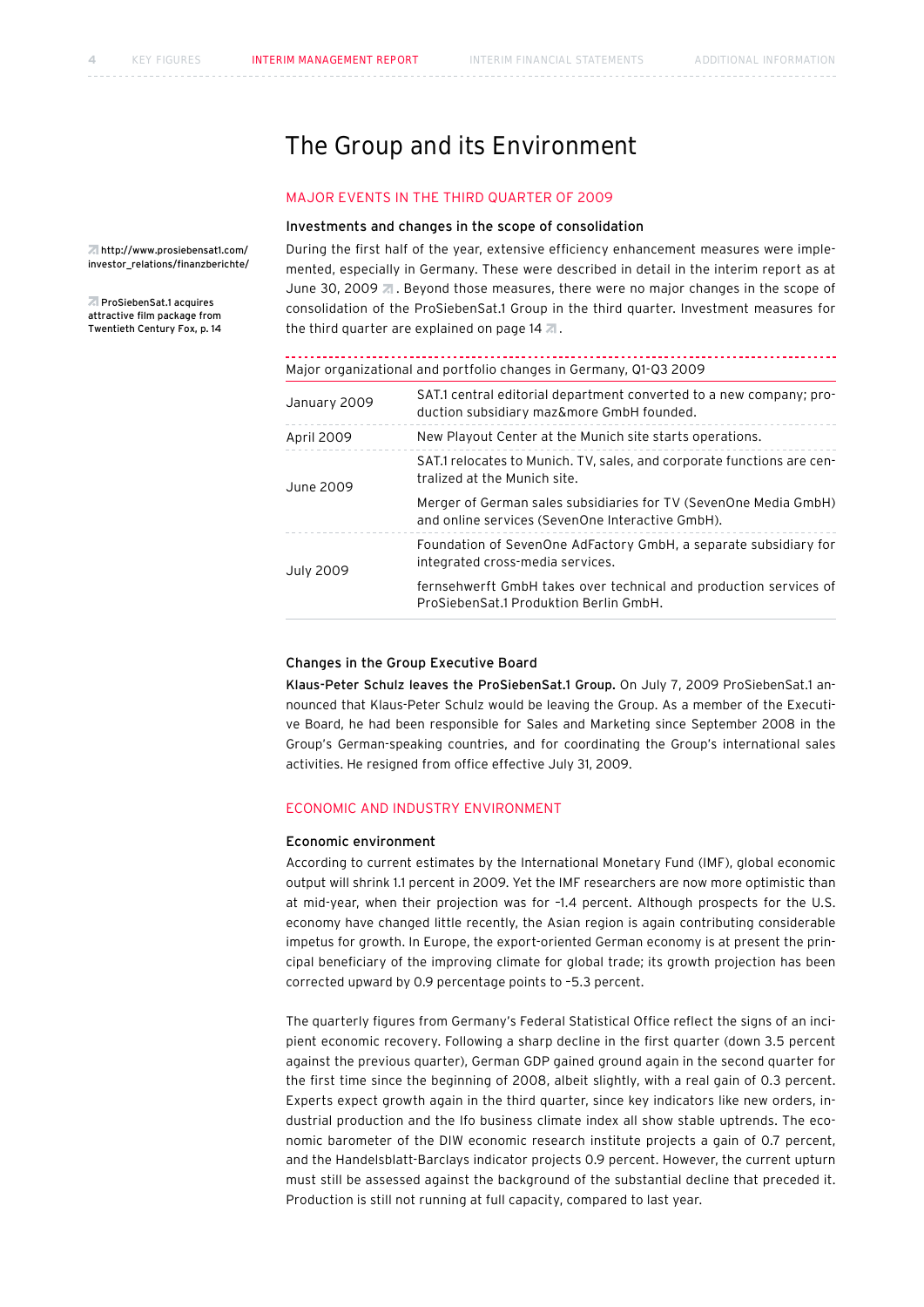## Development of the advertising market

According to the gross figures for the German advertising market released by Nielsen Media Research, TV advertising spends increased 0.1 percent in July through September 2009 against the prior-year figure of EUR 1.94 billion. Gross advertising spends for the first three quarters of 2009 came to EUR 6.24 billion, compared to EUR 6.25 billion for January-September 2008 (–0.2 percent).

 SevenOne Media GmbH, ProSiebenSat.1 Group's TV sales company for its principal market, Germany, increased gross advertising revenues 1.5 percent in Q3 2009, to EUR 830.1 million, according to Nielsen. Thus with a gross advertising market share of 42.9 percent (Q3 2008: 42.3 percent; Q1-Q3 2009: 43.1 percent; Q1-Q3 2008: 40.7 percent), the ProSieben-Sat.1 Group has consolidated its lead in an intensely competitive environment.



**Z** Outlook, p. 21

But these gross figures do not fully reflect net changes. The ProSiebenSat.1 Group assumes that investments in TV advertising declined substantially on a net basis. Germany's ZAW advertising association will not release the net figures for the German TV advertising market until May 2010; its current projection for all media is at -5 to -8 percent  $\sqrt{a}$ .

TV advertising spends have likewise been down in nearly every one of the ProSiebenSat.1 Group's international markets, although the decreases vary in size. The downtrend accelerated in the Scandinavian and Eastern European countries in particular. The following table summarizes the development of TV advertising markets.

|             | Q3 2009<br>In EUR m | Change from Q3 2008<br>In percent | Q1-Q3 2009<br>In EUR m | Change from Q1-Q3 2008<br>In percent |
|-------------|---------------------|-----------------------------------|------------------------|--------------------------------------|
| Germany     | 1,934.7             | 0.1                               | 6,236.6                | $-0.2$                               |
| Austria     | 135.1               | 3.2                               | 429.1                  | $-2.5$                               |
| Switzerland | 129.6               | 12.4                              | 415.2                  | $-2.0$                               |
| Netherlands | 160.2               | $-11.0$                           | 525.7                  | $-11.5$                              |
| Belgium     | 167.8               | 3.8                               | 526.9                  | $-3.0$                               |
| Norway      | 70.7                | $-12.9$                           | 237.4                  | $-11.9$                              |
| Sweden      | 75.1                | $-14.0$                           | 271.0                  | $-14.2$                              |
| Denmark     | 60.9                | $-20.0$                           | 181.5                  | $-20.9$                              |
| Finland     | 45.2                | $-13.6$                           | 167.0                  | $-12.9$                              |
| Hungary     | 389.7               | 6.8                               | 1,283.7                | 7.0                                  |
| Romania     | 35.1                | $-41.7$                           | 127.0                  | $-40.3$                              |
| Bulgaria    | 58.2                | $-34.6$                           | 228.1                  | $-17.0$                              |

Development of the TV advertising market in the ProSiebenSat.1 Group's major countries

It should be borne in mind that some of the above data are based on gross figures, and therefore give only a limited idea of what<br>the associated net figures will prove to be. **Germany:** gross, Nielsen Media Research. **Neth** before agency commissions), SPOT Organization. **Belgium:** gross, CIM MDB, September based on expectations. **Sweden:** net, IRM /<br>Q3 09 based on expectations, exchange rate 10.9 SEK. **Norway:** net IRM / Q3 09 based on expect Denmark: net, DRRB, exchange rate 7.4427 DKK, September based on expectations. Finland: net, TNS Media Intelligence. Hungary: gross, AGB Nielsen Media Research, TV channels: 2008=20 / 2009=26 / exchange rate 250 HUF. Romania: net, company information (benchmarked with CME quarterly reports). Bulgaria: gross (before volume discounts), TNS TV-Plan / 31 TV stations included, exchange rate 1.95 BGN. Austria: gross, Media Focus. Switzerland: gross, Media Focus / exchange rate 1.50 CHF. SevenOne Media market research, status as of October 2009.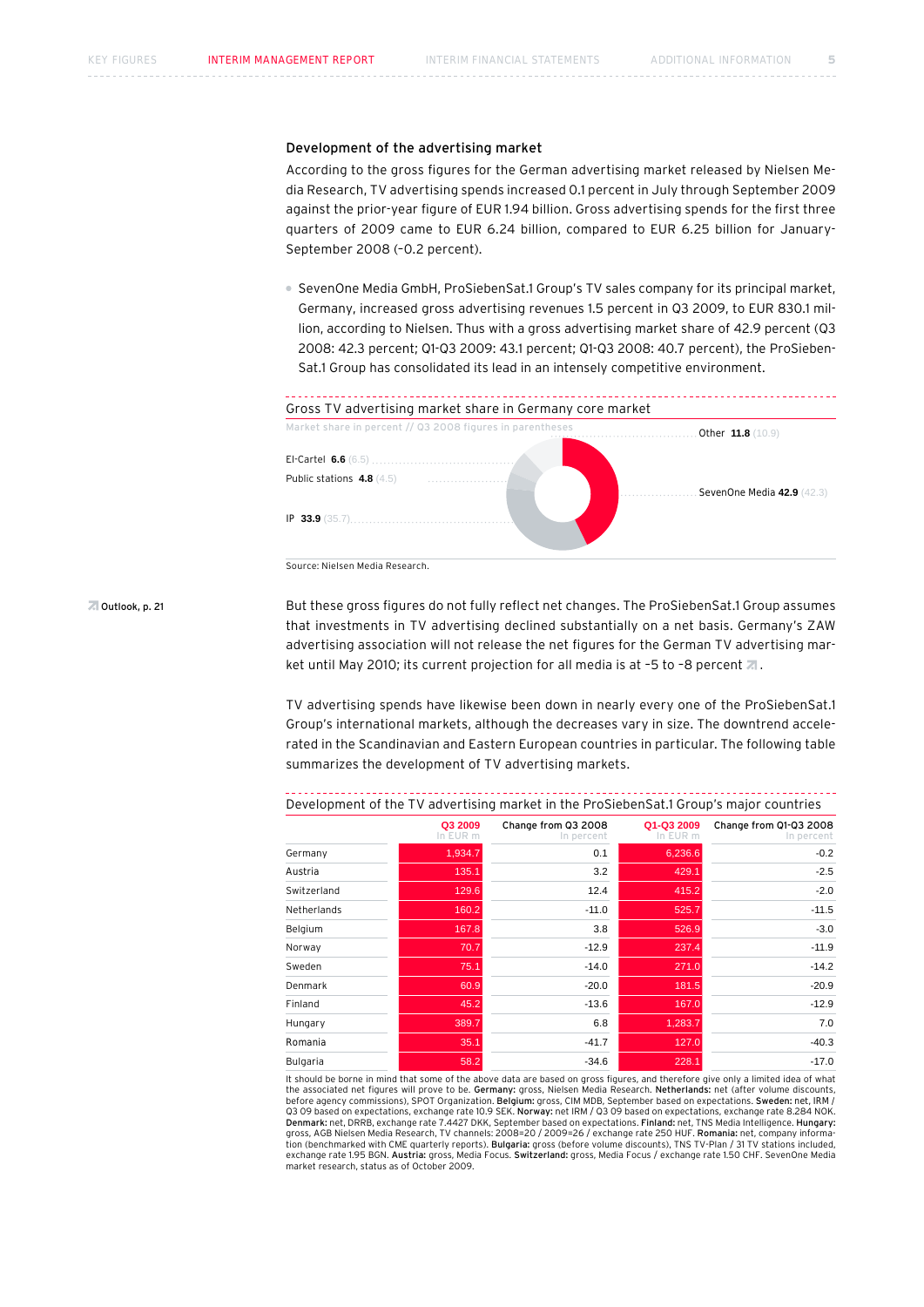## Development of TV audience shares

At a 30.5 percent share of the audience between the ages of 14 and 49, SAT.1, ProSieben, kabel eins and N24 continued their strong performance from the second quarter of 2009 and reached the best Group market share in a third quarter. On average for the year, the German family of stations picked up 0.7 percentage points against January through September of 2008, with 29.9 percent of the key demographic relevant for advertisers.

Complementary programming among the German stations enables the ProSiebenSat.1 Group to serve a wide variety of viewer interests. The TV Group also counts on a "multichannel strategy" in its international operations. One part of this strategy is to use existing programming assets more efficiently by launching new stations, and to sharpen stations' profiles by coordinating their programming plans better. One good example here is Denmark, where channel 6'eren went on air in the first quarter of 2009. This station compliments the Danish family of stations with programming for the male core target audience between the ages of 15 and 50. In addition to the Danish stations, the TV stations in the Netherlands and Austria also achieved good group audience shares during prime time.

| In percent  | Q3 2009 | Q3 2008 | Q1-Q3 2009 | Q1-Q3 2008 |
|-------------|---------|---------|------------|------------|
| Germany     | 30.5    | 29.7    | 29.9       | 29.2       |
| Austria     | 17.4    | 16.1    | 17.2       | 15.6       |
| Switzerland | 16.1    | 18.5    | 16.3       | 17.7       |
| Netherlands | 28.9    | 29.5    | 27.6       | 26.7       |
| Belgium     | 17.2    | 18.9    | 16.3       | 18.3       |
| Norway      | 14.4    | 14.2    | 12.9       | 13.5       |
| Sweden      | 13.7    | 14.4    | 14.9       | 14.9       |
| Denmark     | 15.2    | 16.0    | 15.4       | 14.5       |
| Finland     | 2.4     | 1.2     | 2.3        | 1.1        |
| Hungary     | 21.6    | 24.8    | 22.7       | 24.6       |
| Romania     | 6.5     | 6.3     | 7.4        | 6.7        |

ProSiebenSat.1 free TV stations' audience shares by country

Figures for Germany, Austria and Switzerland are based on 24 hours (Mon-Sun). Audience shares in the other countries are based on extended prime time (NL, RO, FI: 6 pm-midnight / BE, SE, NO, DK, HU: 5 pm-midnight). Germany: SAT.1, ProSieben, kabel eins and N24; key demographic age 14-49. Austria: ProSieben Austria, SAT.1 Österreich, kabel eins Austria and PULS 4 (from Jan. 28, 2008); key demographic age 12-49. Switzerland: ProSieben Schweiz, SAT.1 Schweiz, kabel eins Schweiz; key demographic age 15- 49. Netherlands: SBS6, Net5, Veronica; key demographic age 20-49. Belgium: VT4, vijfTV; key demographic age 15-44. Belgian figures refer to the region of Flanders. **Norway:** TV Norge, FEM, The Voice; key demographic age 12-44. **Sweden:** Kanal 5, Kanal 9;<br>key demographic age 15-44. **Denmark:** Kanal 4, Kanal 5, 6'eren, The Voice; key demographic stations. Finland: The Voice / TV Viisi; key demographic age 15-44. Hungary: TV2; key demographic age 18-49. Romania: Prima TV, Kiss TV; key demographic age 15-44. Romanian figures are based on the urban population.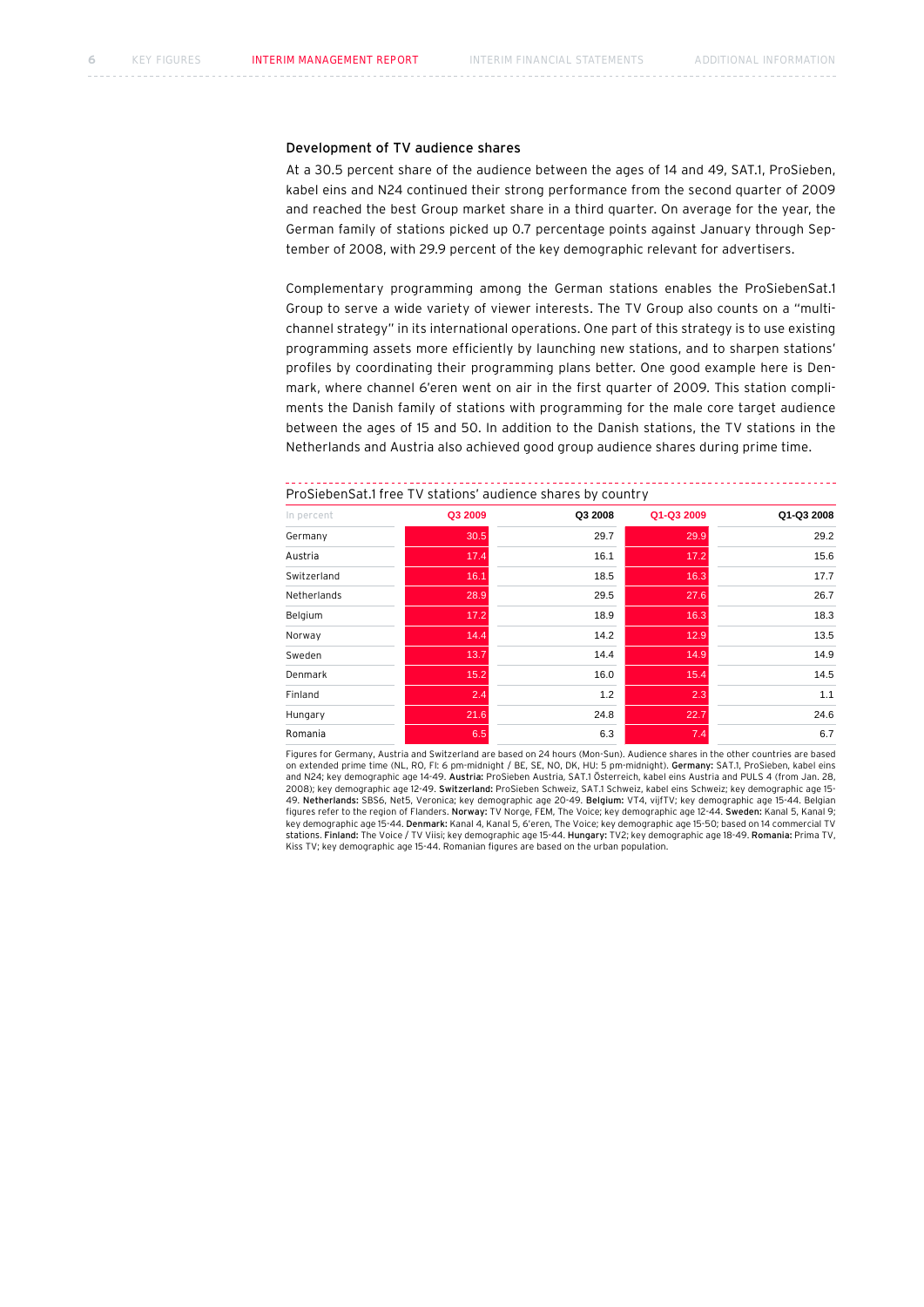# TV Highlights in Q3 2009



**"Bully Day" scores bully ratings/** On "Bully Day," ProSieben showed 14 hours of programming featuring the work of Michael "Bully" Herbig – and attracted a 19.4 percent audience share, the best of the day on German TV. With a 27.6 percent audience share, the animated film "Lissi und der wilde Kaiser" made an especially impressive contribution to this success.



**"The Mentalist" /** Simon Baker has been a hit with more than German viewers on SAT.1 (up to a 16.5 percent share) as Patrick Jane – an investigator with extrasensory abilities. The U.S. detective series has also been a big hit in Belgium right from the start, earning ratings of up to 22.6 percent for VT4.



**Football in Europe /** In Hungary and Austria, ProSiebenSat.1 stations have been drawing millions of football fans to the TV with UEFA Champions League and UEFA Europa League matches. In Germany, up to 2.93 million viewers in the core demographic watched the match FC Bayern München vs. Juventus Turin.



**"Sportfreunde Pocher" /** Comedian Oliver Pocher's very first appearance on SAT.1 produced a ratings sensation right away. Under the title "Sportfreunde Pocher – Alle gegen die Bayern," he spent four episodes assembling a dream team of amateur soccer players to play in a benefit match against FC Bayern München. A TV audience of 2.07 million viewers joined in the fever, earning the show a 36.1 percent share.

sperate Housewives" started broadcasting in September on Pro-Sieben. On the first evening, 17.2 percent of the audience tuned in to see what was up on Wisteria Lane. Kanal 5 in Sweden will start showing the series in Q4.

**"Desperate Housewives" /** The fifth season of U.S. hit series "De-

**CALL** 





© Touchstone Pictures

**TV movies "Made in Germany" /** SAT.1 has been especially reliable at drawing enthusiastic audiences for lavishly produced event movies about German history. The SAT.1-commissioned TV highlight "The Night a Village Vanished" earned a 19.3 percent audience share. The movie tells the story of how an entire village escaped across the border between East and West Germany.



**POPSTARS triumphs in the Netherlands /** The Dutch version of the popular casting show opened its second season on SBS6 in August. Since then it has drawn an average 31.2 percent share of the audience to the TV. The show has been a hit in Germany since 2000 – its eighth season is now earning audience shares averaging 16.2 percent on ProSieben.



**Ratings hit in a super-election year /** News station N24 was not the only one to cover the German parliamentary elections. The night before, ProSieben broadcast the "TV total Bundestagswahl." With an audience share of 24.7 percent, it was once again the most popular election show on German TV among young viewers (ages 14 to 29) – just as it had been four years earlier.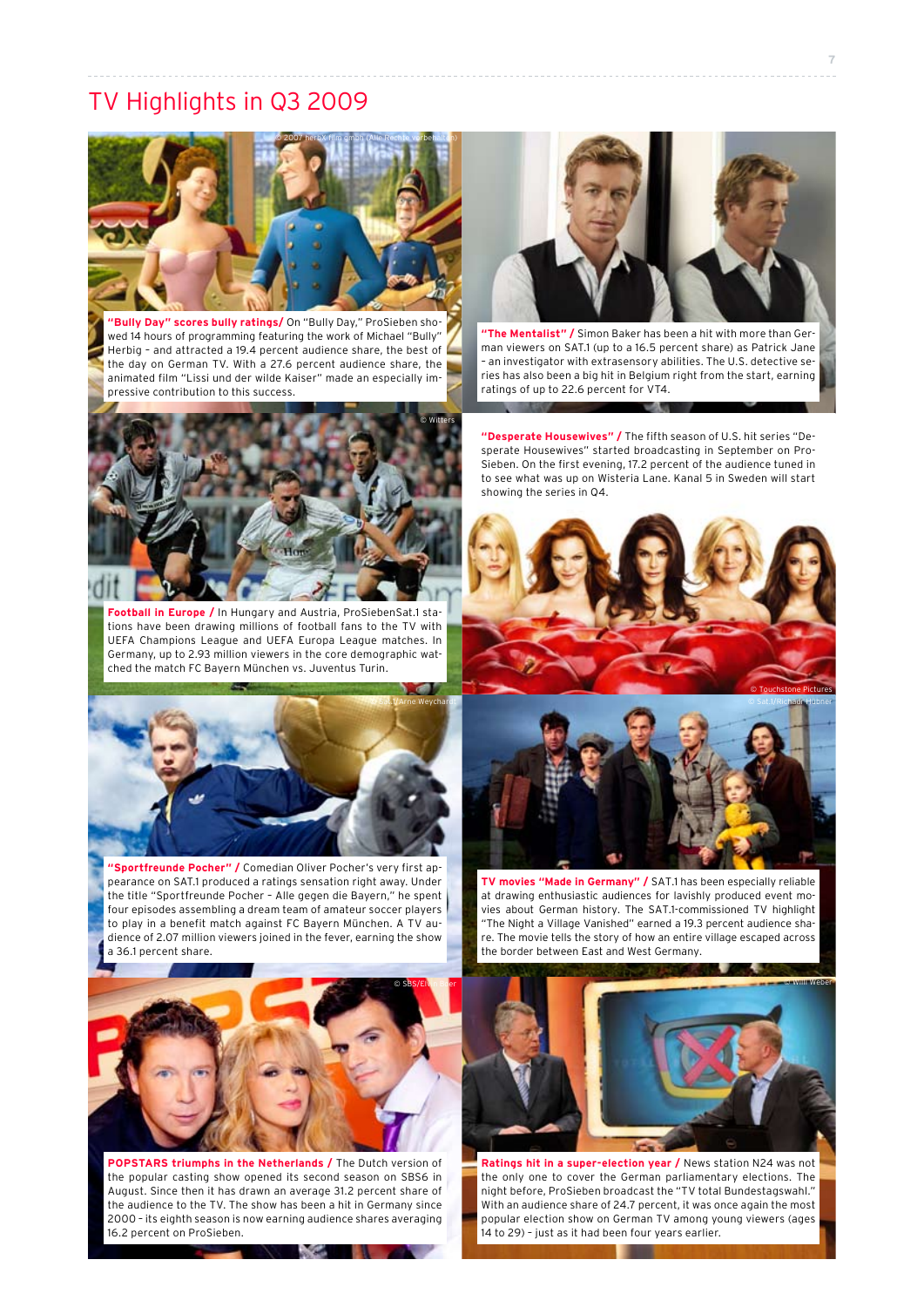## Earnings, Financial Position, and Net Worth

### Q3 2009 revenue and earnings performance

Consolidated revenues. The ProSiebenSat.1 Group's revenues decreased 13.5 percent in the third quarter of 2009, to reach EUR 559.4 million (Q3 2008: EUR 646.5 million).

 The advertising industry's propensity to spend continued to feel the impact of the global economic crisis in the third quarter of 2009 in every country where the ProSiebenSat.1 Group operates, although the effects varied from one country to another. While external revenues in the Free TV segment in German-speaking Europe were down only slightly from a year ago (EUR –6.9 million, or –2.0 percent), revenues in the markets consolidated in the Free TV International segment were down EUR 25.2 million, or 14.4 percent.

**Z** Economic conditions, p. 4 Apart from lower TV advertising revenues in Europe due to economic conditions, the sale of CMore also particularly affected the ProSiebenSat.1 Group's revenue performance. On a comparable basis – meaning after adjustment for the effects of CMore – consolidated revenues were down EUR 48.2 million, or 7.9 percent.

> The CMore pay TV unit in Northern Europe was deconsolidated in November 2008. Until then, it had been a part of the Diversification segment, which pools the Group's business operations that are largely independent from TV advertising revenues, both in Germany and internationally. Significant key figures in the income statement have been adjusted below, taking into account the deconsolidation of CMore; also shown is the distribution of Group revenues by segment and region.



 $^{(1)}$ Northern Europe: The revenues of CMore in Northern Europe are not included in the 2008 figures. In Q3 2008, the CMore revenues were at EUR 38.9 million.

- The relative proportions among revenue sources (free TV financed by advertising, Diversification) remained largely stable against the comparable figures from last year, after adjustment for CMore. For example, the Diversification unit contributed 13.0 percent of consolidated revenues in Q3 2009 (EUR 72.9 million), compared to 14.6 percent in Q3 2008 (EUR 89.0 million).
- The geographic distribution of revenues (Germany / Austria / Switzerland, Belgium / the Netherlands, Northern Europe, CEE) likewise did not change significantly after adjustment for CMore. German-speaking Europe remains the most important region for revenues, with 67.5 percent (Q3 2008: 65.2 percent), followed by Belgium / the Netherlands with 15.3 percent (Q3 2008: 15.3 percent), and Northern Europe with 13.0 percent (Q3 2008: 13.6 percent)  $\sqrt{2}$ . Segment report, p. 16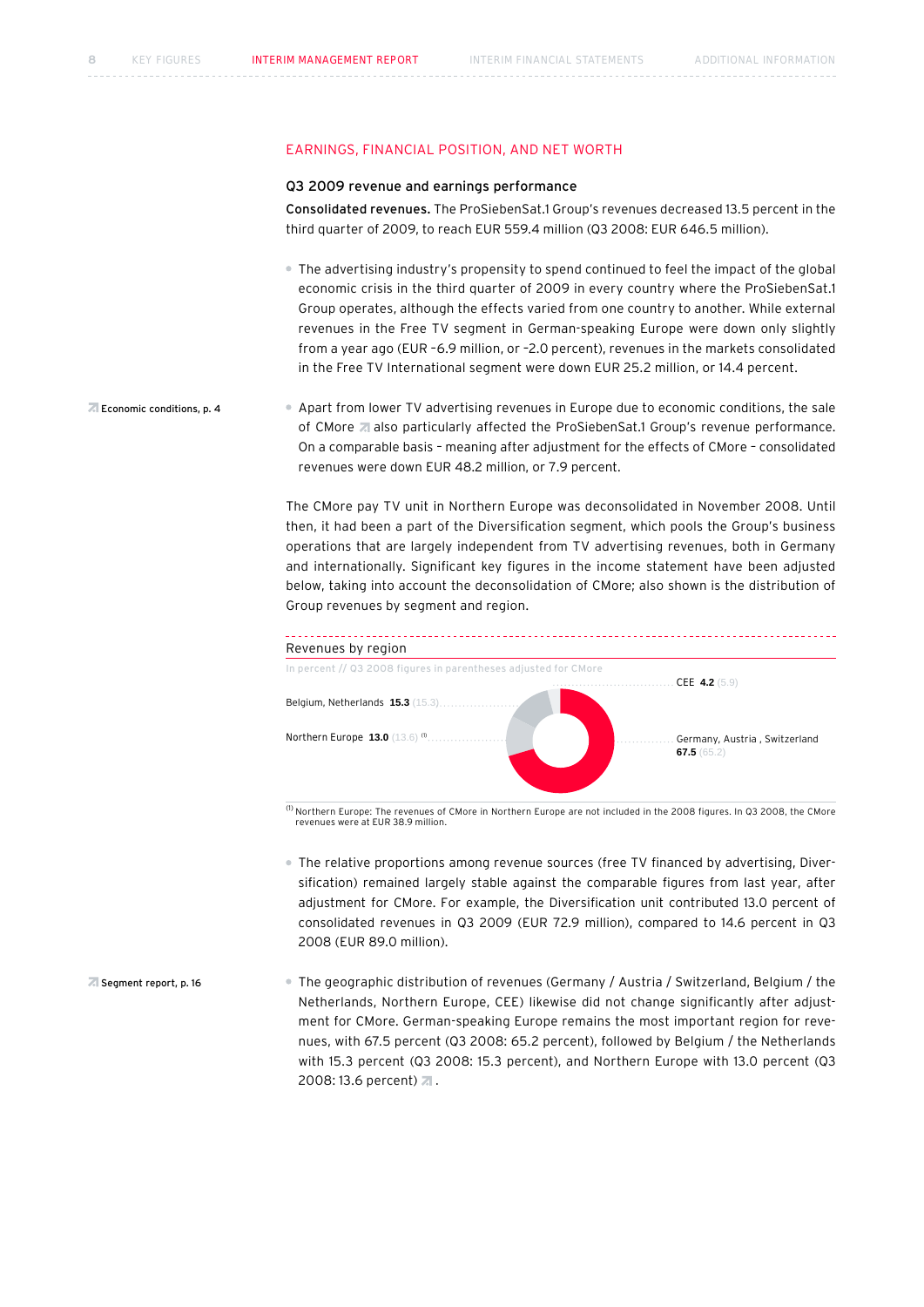## Q3 2009 Key figures

| In EUR m                        |         | ProSiebenSat.1<br>adjusted for CMore |         | <b>CMore</b> |         | ProSiebenSat.1 Group<br>(incl. CMore in Q3 2008) |  |
|---------------------------------|---------|--------------------------------------|---------|--------------|---------|--------------------------------------------------|--|
|                                 | Q3 2009 | Q3 2008                              | Q3 2009 | Q3 2008      | Q3 2009 | Q3 2008                                          |  |
| Consolidated revenues           | 559.4   | 607.6                                | $-1-$   | 38.9         | 559.4   | 646.5                                            |  |
| Total costs                     | 534.1   | 566.6                                | $-1-$   | 28.6         | 534.1   | 595.2                                            |  |
| Cost of sales                   | 362.2   | 394.6                                | $-1-$   | 21.2         | 362.2   | 415.8                                            |  |
| Selling expenses                | 87.2    | 100.7                                | $-1 -$  | 6.2          | 87.2    | 106.9                                            |  |
| Administrative expenses         | 84.7    | 71.3                                 | $-1 -$  | 1.2          | 84.7    | 72.5                                             |  |
| Operating costs                 | 469.2   | 518.8                                | $-1 -$  | 28.5         | 469.2   | 547.3                                            |  |
| Consumption of programming      | 238.3   | 233.3                                | $-1-$   | 14.1         | 238.3   | 247.3                                            |  |
| Recurring EBITDA <sup>(1)</sup> | 94.4    | 92.7                                 | $-1 -$  | 10.4         | 94.4    | 103.1                                            |  |
| Non-recurring items (net) (2)   | 32.0    | 10.6                                 | $-1 -$  | $-1$         | 32.0    | 10.6                                             |  |
| <b>EBITDA</b>                   | 62.4    | 82.1                                 | $-1-$   | 10.4         | 62.4    | 92.5                                             |  |

 $\frac{(1)}{(2)}$  Adjusted EBITDA: EBITDA before non-recurring items. Deconsolidation of CMore in November 2008.<br>(2) Non-recurring expenses net of non-recurring income.

Other operating income. Other operating income came to EUR 4.4 million, compared to EUR 7.6 million in the third quarter of 2008.

Total costs. Total costs – comprising cost of sales, selling expenses and administrative expenses, including depreciation, amortization and non-recurring expenses – decreased EUR 61.1 million, or 10.3 percent, against the third quarter of 2008, to EUR 534.1 million. After the comparable figure from last year is adjusted for CMore's contribution of EUR 28.6 million to costs, total costs were down EUR 32.5 million, or 5.7 percent.

- Depreciation and amortization: Depreciation and amortization included in total costs came to EUR 32.6 million, compared to EUR 33.6 million a year ago. This figure includes depreciation and amortization amounting to EUR 13.1 million due to purchase price allocations (Q3 2008: EUR 14.9 million).
- Non-recurring expenses: The total costs for Q3 2009 include non-recurring expenses of EUR 32.3 million (Q3 2008: EUR 14.4 million). The 2009 figure results in part from the Group's strategically important positioning in HD distribution. Starting in January 2010, the stations SAT.1, ProSieben and kabel eins will be broadcasting in high definition (HD) via the new HD+ service. The stations will also continue broadcast in standard format in parallel. Further one-time expenses were mainly due to additional efficiency enhancement measures.

Operating costs. Operating costs – meaning total costs less non-recurring expenses, amortization and depreciation – decreased EUR 78.1 million in the third quarter of 2009, or 14.3 percent, to EUR 469.2 million. The Q3 2008 figure includes EUR 28.5 million in operating costs for CMore. The primary reason for the decrease of EUR 49.6 million – or 9.6 percent – in operating costs against the comparable value adjusted for CMore was cost cuts in every unit, combined with enhanced efficiency due to improved processes and better organizational set-up:

 The ProSiebenSat.1 Group responded to declining revenues with systematic cost management in every segment, and thus was able to optimize operating costs in all areas whilst maintaining programming quality **A**. The cost of sales - the ProSiebenSat.1 Group's largest cost item – was down EUR 31.4 million, or 8.2 percent, to EUR 350.1 million. The consumption of programming assets, which is included in this item, increased EUR 5.0 million, to EUR 238.3 million (2.1 percent). **Z** Performance in viewer market, p. 6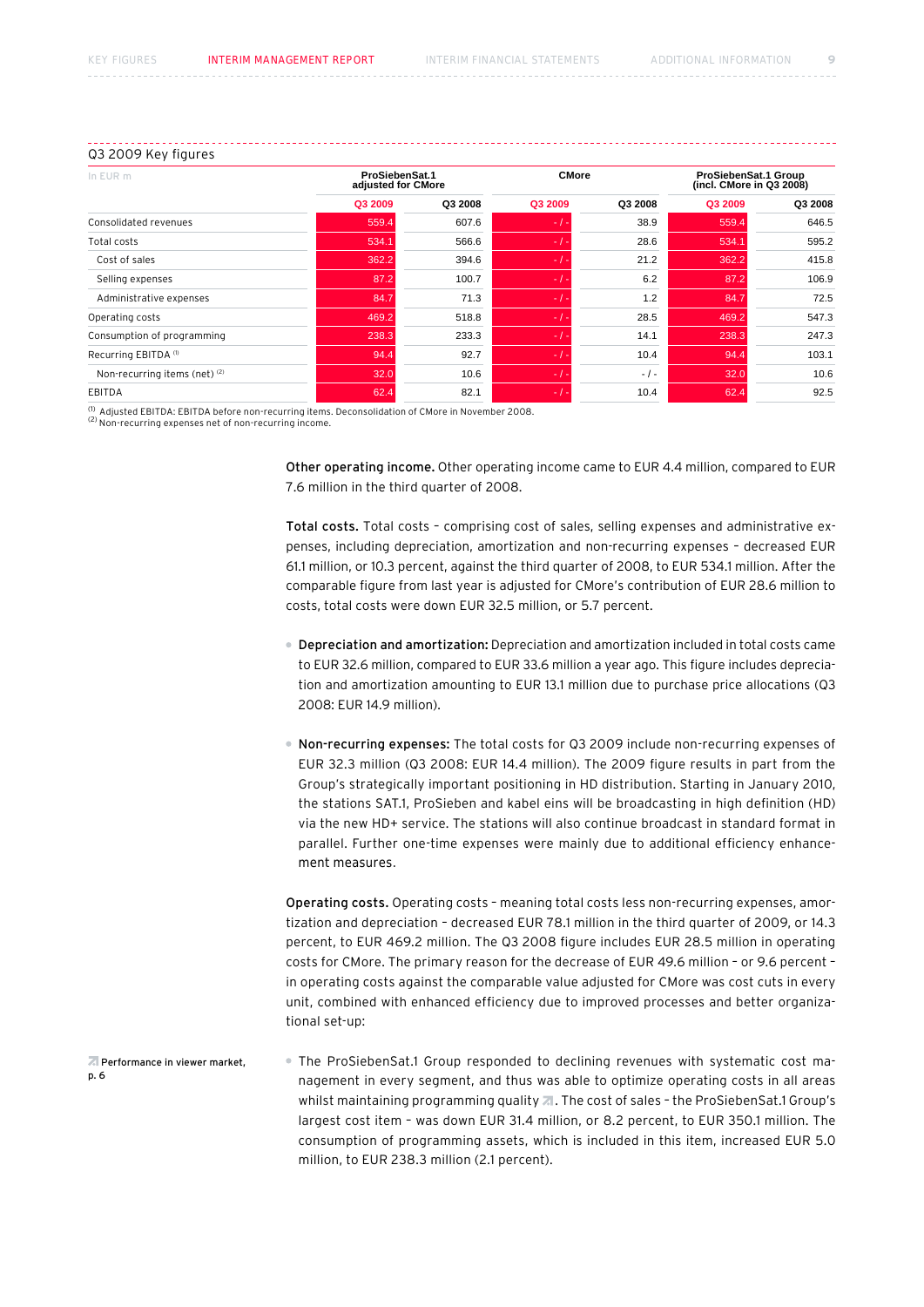In Germany especially, over the past few months the ProSiebenSat.1 Group has established more efficient, leaner structures by relocating large portions of operations from the Berlin site to the headquarters of ProSiebenSat.1 Media AG in Munich/Unterföhring, and also by organizing numerous operations functions as a matrix. The relocation of SAT.1 to Munich means that since July 2009, all German full-service stations have been combined not only administratively but also spatially under the German Free TV Holding. The shared use of resources and know-how enables ProSiebenSat.1 to operate even more efficiently, and to make even better use of its stations' creative potential. In German sales operations, the marketing subsidiaries for online services and TV were pooled in SevenOne Media GmbH. And the Group holding company also achieved cost synergies by centralizing departments such as human resources and accounting at the Munich headquarters.

Recurring EBITDA. The cost cuts described above partially compensated for lower revenues. Thus the ProSiebenSat.1 Group was able to improve its profitability in a difficult market environment. Recurring EBITDA decreased EUR 8.7 million, or 8.4 percent, to EUR 94.4 million. On a comparable basis — i.e., after adjustment for CMore – recurring EBITDA was up 1.8 percent against a year ago (Q3 2008 adjusted for CMore: EUR 92.7 million). As a consequence, the recurring EBITDA margin improved to 16.9 percent (Q3 2008: 15.9 percent; after adjustment for CMore: 15.3 percent).

EBITDA — earnings before interest, taxes, depreciation and amortization, including nonrecurring effects — was down EUR 30.1 million, or 32.5 percent, to EUR 62.4 million. CMore had contributed EUR 10.3 million to consolidated EBITDA in Q3 of last year. The following table which is not adjusted for CMore in 2008 shows a reconciliation of operating profits before and after non-recurring items:

| Reconciliation of recurring EBITDA           |         |         |
|----------------------------------------------|---------|---------|
| In EUR m                                     | Q3 2009 | Q3 2008 |
| Pre-tax result                               | $-18.7$ | $-20.0$ |
| Financial income                             | 48.5    | 78.9    |
| <b>Operating profit</b>                      | 29.7    | 58.9    |
| Depreciation and amortization <sup>(1)</sup> | 32.7    | 33.6    |
| (including: from purchase price allocations) | 13.1    | 14.9    |
| <b>EBITDA</b>                                | 62.4    | 92.5    |
| Non-recurring effects (net) (2)              | 32.0    | 10.6    |
| Recurring EBITDA (adjusted EBITDA)           | 94.4    | 103.1   |

<sup>(1)</sup> Amortization of intangible assets and depreciation of property, plant and equipment. <sup>(2)</sup> Difference of non-recurring expenses<br>EUR 32.3m (Q3 2008 : EUR 14.4m) and non-recurring income EUR 0.3m (Q3 2008: EUR 3.8m).

Financial result. The financial result is composed of the net interest expense and net other financial result and came to minus EUR 48.5 million for Q3 2009 - an improvement of EUR 30.4 million, or 38.5 percent, against Q3 2008, also as a result of lower interest expenses. The Group's lower average net debt  $\overline{a}$  had a largely positive impact on interest expenses. The total net interest expense decreased EUR 11.6 million, to EUR 56.1 million (–17.1 percent). Other net financial income came to EUR 7.9 million (Q3 2008: EUR 10.5 million), and includes income of EUR 12.3 million from foreign currency effects. Net financial debt, p. 12

> Loss for the period. Pre-tax income came to minus EUR 18.7 million, up 6.5 percent from last year's equivalent figure of minus EUR 20.0 million.

> Thus allowing for minority interests of EUR 1.5 million (Q3 2008: EUR -3.4 million) and taxes (EUR +1.6 million against Q3 2008), the Group showed a net loss of EUR 12.7 million for the period. A year ago, the consolidated loss attributable to equity holders of ProSiebenSat.1 Media AG came to EUR 10.7 million. Earnings per preferred share came to EUR –0.05, compared to EUR –0.04 for Q3 2008.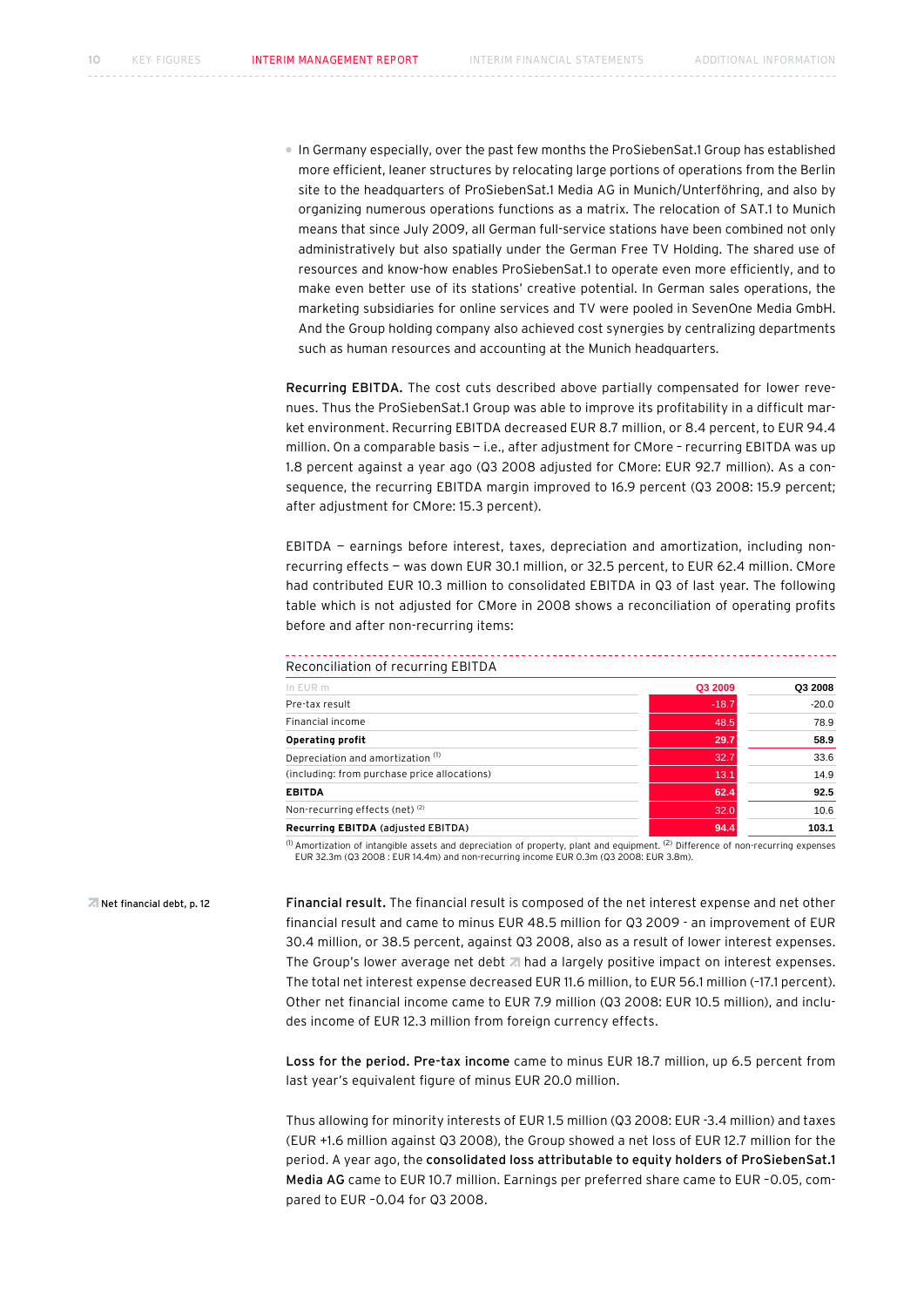## Revenue and earnings performance for the first nine months

Consolidated revenues. Because of the recessive economic conditions, consolidated revenues for the first three quarters of 2009 were down EUR 297.0 million, or 13.6 percent, to EUR 1.880 billion. On a comparable basis – i.e., after adjustment for CMore – the figure was down EUR 177.2 million, or 8.6 percent.

Costs. Efficiency enhancements and Group-wide cost controls reduced the Group's total costs  $\overline{a}$  for the first nine months significantly, to EUR 1.659 billion (EUR -276.3 million). Here the cost of sales showed an especially significant decrease to EUR 1.155 billion (EUR –220.6 million). Operating costs were down EUR 291.7 million, or 16.3 percent, to EUR 1.501 billion. The figure was down EUR 193.2 million, or 11.4 percent, against the prior-year figure adjusted for CMore. Of this total, EUR 85.3 million is for consumption of programming assets, which is included in cost of sales. Another large portion of the cost reduction came from the optimization of the German TV and sales operations described elsewhere. Personnel expenses, p. 18

> Recurring EBITDA. EBITDA adjusted for non-recurring effects (recurring EBITDA) came to EUR 389.3 million, compared to EUR 395.3 million for the same period of 2008 (–1.5 percent). But recurring EBITDA was up 4.1 percent against the prior-year figure of EUR 373.9 million adjusted for CMore. The recurring EBITDA margin improved to 20.7 percent (Q1-Q3 2008: 18.2 percent; Q1-Q3 2008 after adjustment for CMore: 18.2 percent).

EBITDA decreased 10.0 percent to EUR 330.0 million (Q1-Q3 2008: EUR 366.6 million). This figure includes EUR 63.9 million in non-recurring expenses (Q1-Q3 2008: EUR 36.8 million). The increase in non-recurring expenses from a year ago results first of all from the implementation of Group-wide efficiency improvements, such as combining the German general interest stations and marketing companies, as well as outsourcing PSP Berlin. The figure also includes startup costs for HD+ . Total non-recurring effects (non-recurring expenses netted against non-recurring income) came to EUR 59.3 million (Q1-Q3 2008: EUR 28.6 million) a. After adjustment for CMore, EBITDA was down EUR 16.5 million, or 4.8 percent. Organizational measures, p. 4

| In EUR m                          |            | ProSiebenSat.1<br>adjusted for CMore |            | <b>CMore</b> |            | ProSiebenSat.1 Group<br>(incl. CMore in Q1-Q3 2008) |  |
|-----------------------------------|------------|--------------------------------------|------------|--------------|------------|-----------------------------------------------------|--|
|                                   | Q1-Q3 2009 | Q1-Q3 2008                           | Q1-Q3 2009 | Q1-Q3 2008   | Q1-Q3 2009 | Q1-Q3 2008                                          |  |
| Consolidated revenues             | 1,880.4    | 2,057.6                              | $-1 -$     | 119.8        | 1,880.4    | 2,177.4                                             |  |
| Total costs                       | 1,658.9    | 1,835.0                              | $-1-$      | 100.2        | 1,658.9    | 1,935.2                                             |  |
| Cost of sales                     | 1,155.0    | 1,302.4                              | $-1 -$     | 73.3         | 1,155.0    | 1,375.6                                             |  |
| Selling expenses                  | 279.7      | 311.6                                | $-1-$      | 20.4         | 279.7      | 332.0                                               |  |
| Administrative expenses           | 224.2      | 221.0                                | $-1-$      | 6.6          | 224.2      | 227.5                                               |  |
| Operating costs                   | 1,501.2    | 1,694.4                              | $-1 -$     | 98.5         | 1,501.2    | 1,792.9                                             |  |
| Consumption of programming assets | 778.5      | 863.8                                | $-1-$      | 55.8         | 778.5      | 919.6                                               |  |
| Recurring EBITDA <sup>(1)</sup>   | 389.3      | 373.9                                | $-1 -$     | 21.3         | 389.3      | 395.3                                               |  |
| Non-recurring items (net) (2)     | 59.3       | 27.5                                 | $-1 -$     | 1.1          | 59.3       | 28.6                                                |  |
| <b>EBITDA</b>                     | 330.0      | 346.5                                | $-1 -$     | 20.2         | 330.0      | 366.6                                               |  |

## Q1-Q3 2009 Key figures

(1) Recurring EBITDA: EBITDA before non-recurring items. CMore deconsolidation in November 2008.

(2) Non-recurring expenses net of non-recurring income.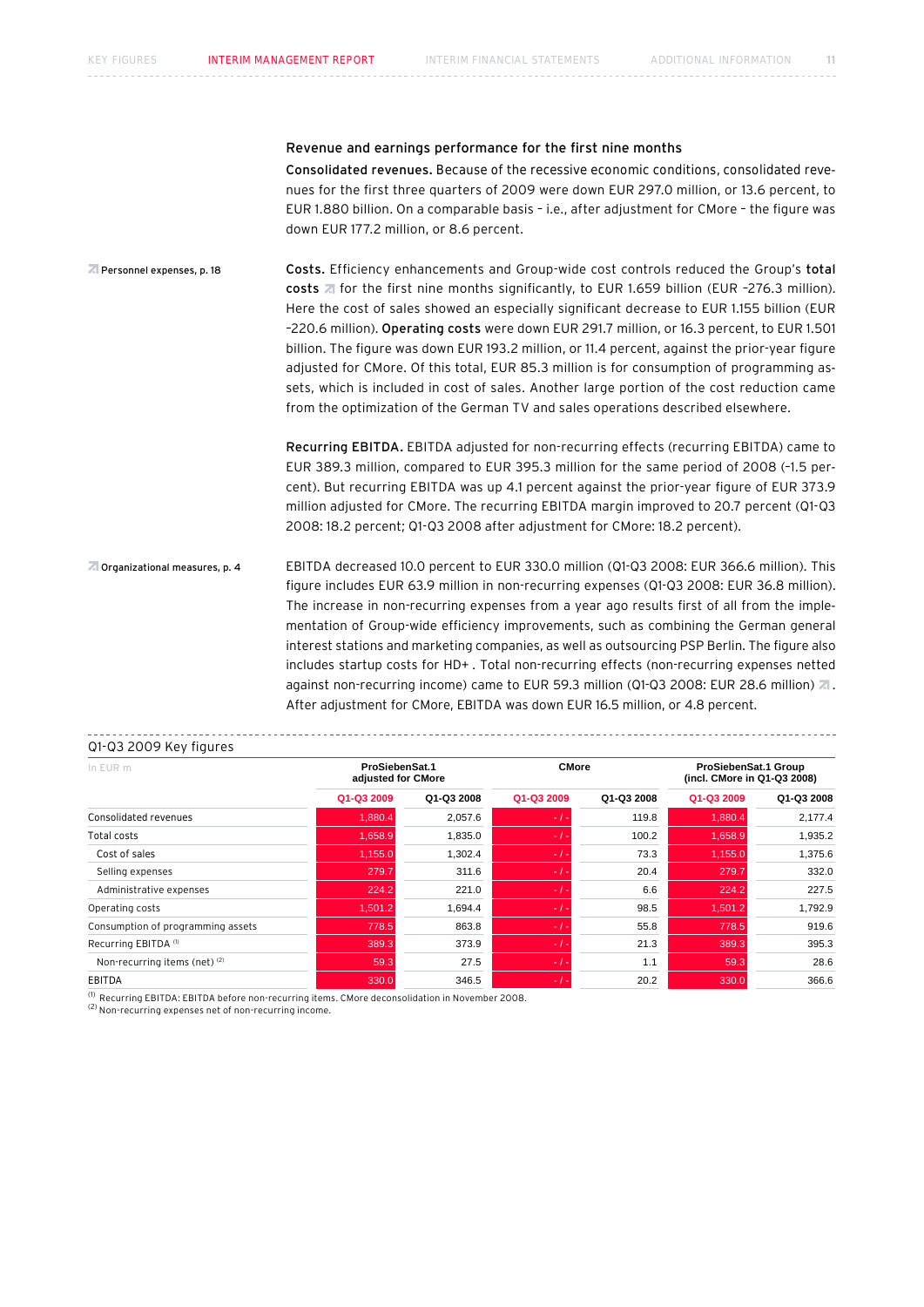Profit for the period. The pre-tax profit, at EUR 59.1 million, was down 0.5 million, or 0.8 percent, against a year ago.

The tax expense for the first nine months of 2009 came to EUR 23.6 million, compared to EUR 17.6 million for the same period a year ago. The income tax increase resulted from an adjustment in the Group's effective tax rate for fiscal 2009 from about 30 percent to the current 40 percent, primarily as a consequence of limited tax deductibility for interest expenses.

The profit for the period, after taxes and minority interests, came to EUR 31.1 million (Q1-Q3 2008: EUR 40.9 million). Accordingly, earnings per preferred share came to EUR 0.15, down EUR 0.05 from a year ago.

## Group Financial Position and Net Worth

## Borrowings

The ProSiebenSat.1 Group's present Group-wide corporate financing is essentially composed of several secured term loans for a total of EUR 3.6 billion, with maturities in July 2014 (Term Loan B) and July 2015 (Term Loan C). Additionally, the secured syndicated loan agreement includes a revolving credit facility with facility amount of EUR 600 million and a maturity to July 2014. About 80 percent of the Group's variable-interest financial liabilities are hedged by way of a variety of interest-rate swaps. The ProSiebenSat.1 Group entered into on this secured syndicated facilities agreement in connection with the financing of the SBS acquisition in June 2007.

## Financing Analysis

Net financial debt. Net financial debt at September 30, 2009, came to EUR 3.534 billion (meaning the total of loans and borrowings less cash and cash equivalents and current securities, including the cash and cash equivalents from discontinued operations). This represents an increase of EUR 107.0 million, or 3.1 percent, against June 30, 2009. Most of the change is the consequence of a seasonal low free cash flow  $\overline{a}$ . For the same reason, cash and cash equivalents were down EUR 90.7 million from June 30, 2009, to EUR 508.4 million. Total short-term and long term loans and borrowings came to EUR 4.043 billion, compared to EUR 4.027 billion on June 30, 2009. Net financial debt was up EUR 127.7 million, or 3.7 percent, against December 31, 2008.

Net financial debt was down EUR 282.3 million, or 7.4 percent, against September 30, 2008. This decrease is the consequence of higher cash and cash equivalents compared to a year ago (EUR +286.9 million). The lower dividend payment than a year ago had a particularly positive effect: In June 2009, the Group paid a dividend of EUR 2.1 million for fiscal 2008, while the total distribution the year before had come to EUR 269.9 million.

- Credit facilities. The ProSiebenSat.1 Group can draw variably on its revolving credit facility of credit for general corporate purposes. Allowing for guarantee utilizations, EUR 59.9 million of the revolving credit facility was undrawn as of September 30, 2009. The Group had available credit facilities of EUR 54.1 million as at December 31, 2008; on September 30, 2008, EUR 66.9 million of the revolving credit facility was undrawn.
- Leverage. The ratio of net financial debt to the Group's LTM recurring EBITDA (EBITDA for the last twelve months adjusted for non-recurring items) at the end of the third quarter of 2009 was 5.3 x; a year ago, net debt was 5.5 LTM recurring EBITDA.

In EUR m . <u>. . . . . . . . . . . . . . . .</u> . . 2,000 1,800 1,800 6001,500 Term Term 1,000 Loan Loan B  $\mathcal{C}$ 500 0  $RCF^{(1)}$ 

<sup>(1)</sup> Allowing for the Lehman and Glitnir<br>defaults, EUR 5.3 million is no longer available to be drawn under the revolving credit facility; see p. 54 of the 2008 Annual Report. Detailed information on borrowings is available starting on p. 54 of the 2008 Annual Report. The principles and goals of financial management are also explained.

**Z** Cash flow statement, p. 13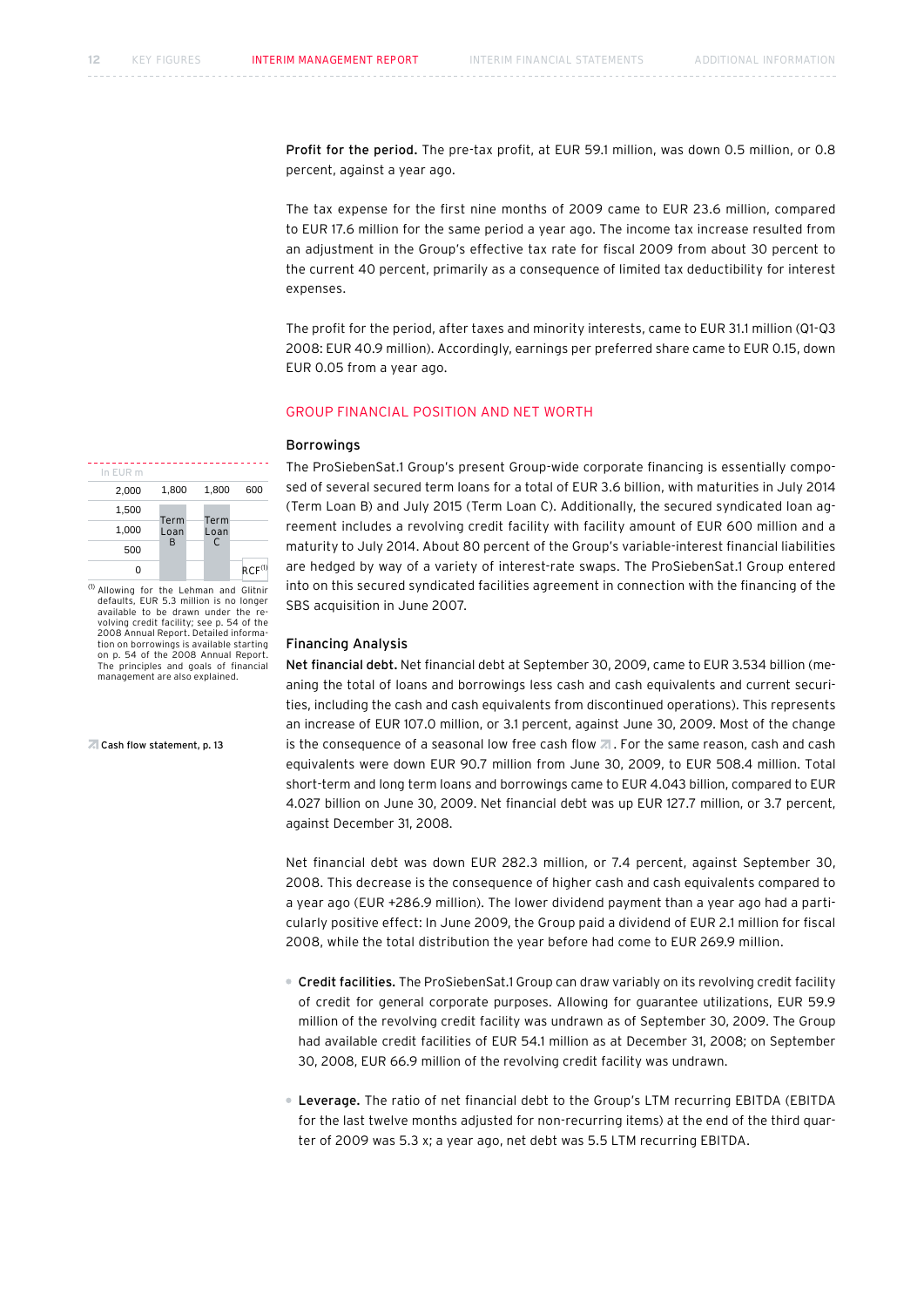## Cash Flow Statement: Analysis of Liquidity and Capital Expenditure

| Cash flow statement                                                      |          |          |            |            |
|--------------------------------------------------------------------------|----------|----------|------------|------------|
| In EUR m                                                                 | Q3 2009  | Q3 2008  | Q1-Q3 2009 | Q1-Q3 2008 |
| Consolidated profit                                                      | $-11.2$  | $-14.1$  | 35.5       | 42.0       |
| Cash flow                                                                | 242.5    | 268.1    | 850.1      | 1,039.5    |
| Change in inventories                                                    | 1.4      | 0.3      | $-0.3$     | $-0.5$     |
| Change in non-interest-bearing receivables and<br>other assets           | $-32.1$  | 30.4     | 28.3       | $-61.8$    |
| Change in non-interest-bearing liabilities                               | 21.2     | $-18.6$  | 28.6       | $-57.9$    |
| Change in working capital                                                | $-9.5$   | 12.1     | 56.6       | $-120.2$   |
| Cash flow from operating activities                                      | 233.1    | 280.2    | 906.7      | 919.2      |
| Cash flow from investing activities                                      | $-347.2$ | $-407.1$ | $-1,027.2$ | $-1,125.9$ |
| <b>Free Cash flow</b>                                                    | $-114.1$ | $-126.9$ | $-120.5$   | $-206.7$   |
| <b>Cash flow from financing activities</b>                               | 23.4     | 227.8    | $-4.0$     | 206.4      |
| Changes in cash and cash equivalents (1)                                 | $-90.7$  | 100.9    | 124.5      | $-0.3$     |
| Cash and cash equivalents at beginning of<br>reporting period            | 599.1    | 149.6    | 632.9      | 250.8      |
| Cash and cash equivalents of discontinued operations<br>at end of period | $-/-$    | $-29.0$  | $-1-$      | $-29.0$    |
| Cash and cash equivalents at end of period                               | 508.4    | 221.5    | 508.4      | 221.5      |

 $<sup>(1)</sup>$  Including effect of exchange rate fluctations on cash and cash equivalents</sup>

Cash flow from operating activities. Cash generated by operating activities in January through September of 2009 totaled EUR 906.7 million (Q1-Q3 2008: EUR 919.2 million). The change in working capital (non-interest-bearing receivables less non-interest-bearing liabilities) came to EUR 56.6 million as of September 30, 2009, compared to minus EUR 120.2 million as of September 30, 2008. In the first three quarters of last year, payment of the EUR 120.0 million fine from the Federal Cartel Office proceedings resulted in a reduction in non-interest-bearing liabilities. The payments were made in two installments of EUR 60.0 million each, in January and July of 2008.

In the third quarter of 2009, the cash used for changes in working capital came to EUR 9.5 million (Q3 2008: EUR 12.1 million in cash generated from changes in working capital). The increase in working capital, and thus in short-term capital tied-up, particularly resulted from an increase in trade accounts receivable, especially in the German TV business.

Cash flow from investing activities. A total of EUR 1.027 billion in cash was used in investing activities, compared to EUR 1.126 billion in cash used at the end of the first three quarters of 2008 (–8.8 percent). ProSiebenSat.1's investing activities concentrate on acquiring programming by buying licenses and commissioning productions. This activity is described in more detail further below. The ProSiebenSat.1 Group invested EUR 81.7 million for the period in property, plant and equipment and in intangible assets (Q1-Q3 2008: EUR 53.1 million).

The resulting free cash flow improved by EUR 86.2 million, or 41.7 percent, to minus EUR 120.5 million.

 The free cash flow for the third quarter of 2009 was minus EUR 114.1 million (Q3 2008: EUR –126.9 million). The Group usually has its lowest average free cash flow of the year in the third quarter.

Cash flow from financing activities. Financing activities in January through September 2009 used cash of EUR 4.0 million, compared to cash of EUR 206.4 million generated a year earlier. In connection with SAT.1´s relocation to Munich, EUR 19.2 million of the EUR 30.5 million mortgage loan was repaid during the current year. A further EUR 15.4 million was spent on repurchasing the Company's own preferred shares (Q1-Q3 2008: EUR 15.1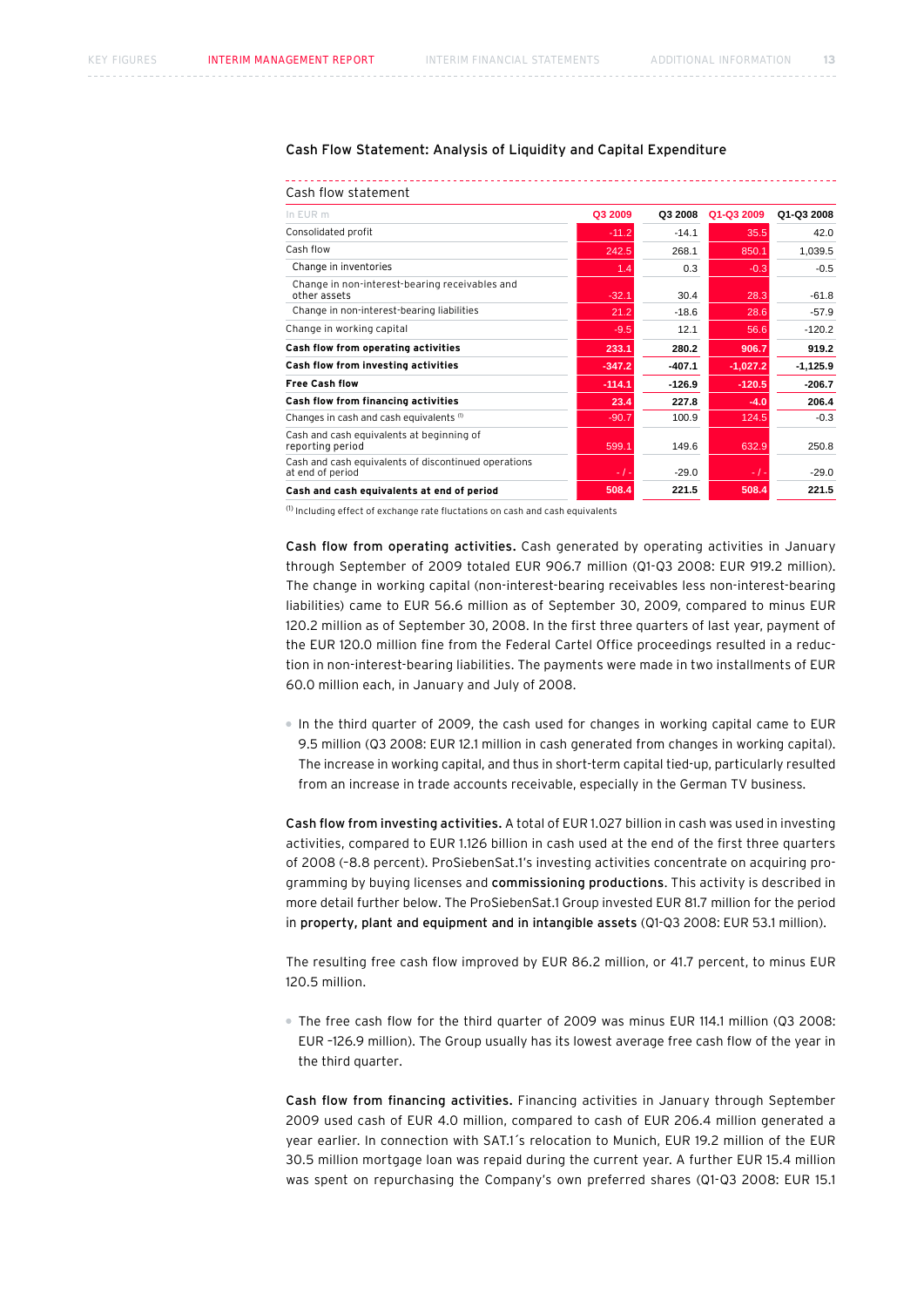million). This was countered by an increase in interest-bearing liabilities, most of which resulted from currency valuation effects.

 For the third quarter of 2009, financing activities generated EUR 23.4 million in cash (Q3 2008: cash generated of EUR 227.8 million), which was particularly the result of the currency effects already mentioned above.

Cash and cash equivalents. The above cash changes led to an increase of EUR 286.9 million in cash and cash equivalents from continuing operations against September 30, 2008, to EUR 508.4 million. Cash and cash equivalents from continuing operations were down EUR 124.5 million against December 31, 2008. The cash and cash equivalents shown in the cash flow statement are equivalent to the cash funds shown in the balance sheet as of the reporting date.

### Investments in programming assets

The Group's aim is to sustainably safeguard the quality of its content on all platforms, while at the same time applying an appropriate investment policy to optimize the ratio between newly acquired programming rights and existing inventory. In January through September 2009, the Group invested EUR 959.4 million in programming assets (January-September 2008: EUR 1.068 billion). This is a decrease of EUR 108.3 million, or 10.1 percent, against a year earlier. The prior-year figure includes programming investments of EUR 104.3 million for the CMore pay TV unit, which was deconsolidated in November 2008. After adjustment for CMore, programming investments were down EUR 4.0 million, or 0.4 percent, against a year ago. The German-speaking region accounted for EUR 690.7 million, or 72.0 percent of the total programming investments for the first three quarters of 2009 (Q1-Q3 2008: EUR 714.3 million). Investments in programming assets for the third quarter of 2009 came to EUR 301.4 million (Q3 2008: EUR 388.9 million; Q3 after CMore adjustment: EUR 300.4 million).

 Business relations with programming suppliers expanded. This year, among other transactions, the Group signed a multi-year license agreement with Sony Pictures International, among others, and extended the existing contract with CBS Paramount International Television for the Group's German TV stations. Moreover, for the first time in 14 years, the Group signed a long-term license agreement with Twentieth Century Fox Television again. The deal will give the Group exclusive free TV rights to numerous Hollywood blockbusters and U.S. series for the Group's stations in Germany, Austria and Switzerland. The contract covers U.S. feature films that will be released starting in 2010, as well as new seasons of TV series that will appear on American TV starting with the 2011-12 season. Internationally as well, while still managing costs efficiently, the Group continued to invest appropriately in attractive programming – for example, it expanded its cooperative arrangement with MGM Studios for the Netherlands, and extended the license agreement with Sony Pictures for the Belgian stations VT4 and vijfTV. In addition, in Hungary the Group acquired the broadcast rights for the UEFA Champions League and tied down television rights for TV2 under a multi-year contract with Universal Studios.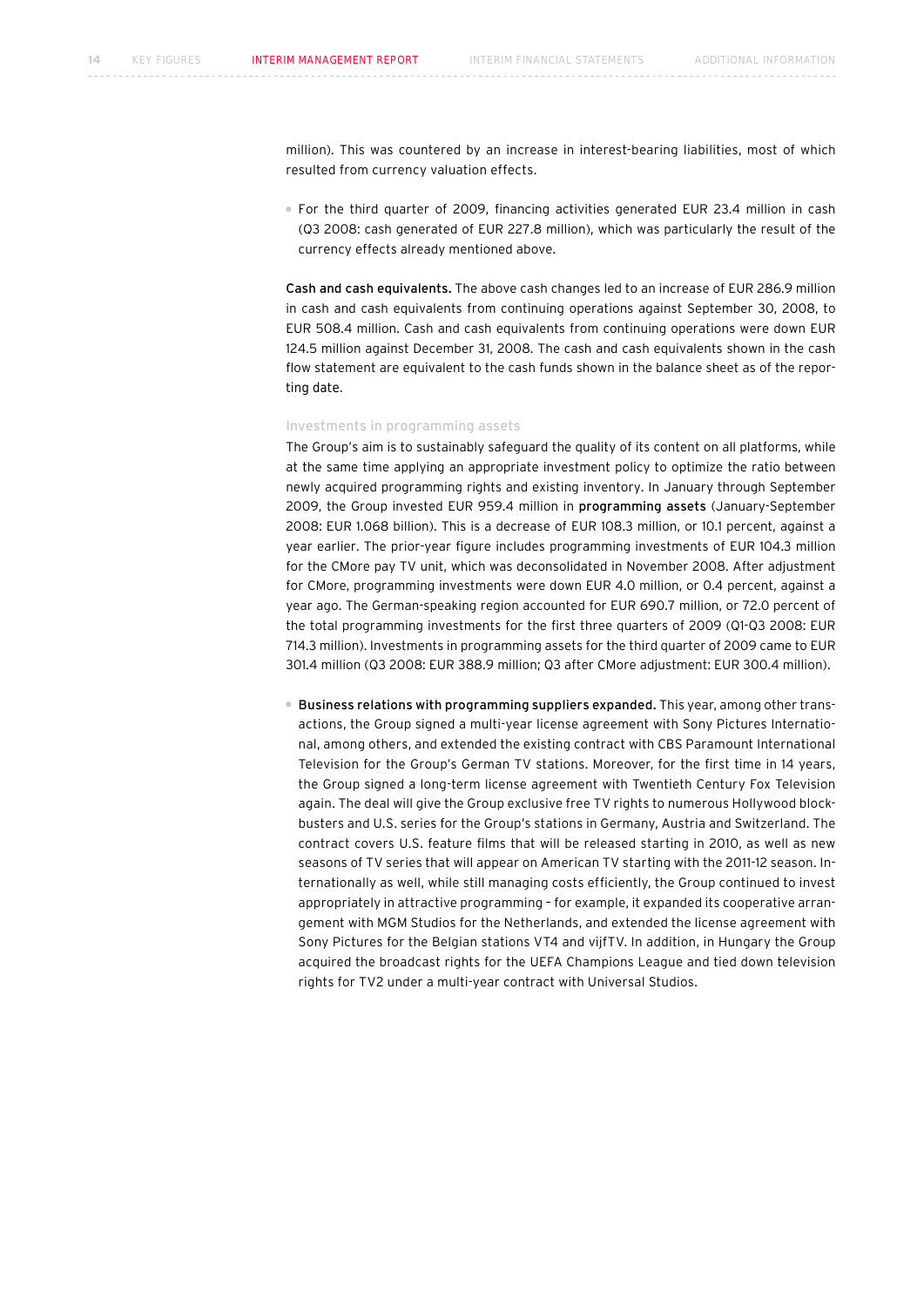## Balance Sheet: Analysis of Asset and Capital Ratios

The consolidated balance sheet underwent no material structural changes compared to December 31, 2008, or to the end of September 30 of last year.



Total assets. Total assets at September 30, 2009, came to EUR 5.987 billion (December 31, 2008: EUR 5.930 billion; September 30, 2008: 6.131 billion).

Non-current and current assets. Under IAS 36, goodwill must be tested regularly for impairment. The intangible assets recognized under non-current assets include the goodwill capitalized as part of the initial consolidation of SBS, as well as the intangible assets of SBS – including licenses and brands – as calculated in subsequent measurements. These assets as of September 30, 2009, came to EUR 3.035 billion, compared to EUR 3.004 billion on December 31, 2008, and EUR 3.318 billion at September 30, 2008. At the end of fiscal 2008, impairment losses on goodwill were taken, amounting to EUR 180.0 million. Additionally, the sale of the Scandinavian pay TV unit under the CMore brand particularly reduced intangible assets against the prior-year reporting date. The result is a decrease of EUR 283.1 million in intangible assets against September 30, 2008. No triggering events for impairment were identified as of September 30, 2009.

Alongside intangible assets, programming assets, representing 25.6 percent of total assets (December 31, 2008: 23.3 percent), are among the Group's most important asset items. Current programming assets at September 30, 2009, came to EUR 325.2 million, up EUR 94.4 million from the comparable figure at December 31, 2008. Total programming assets rose EUR 154.6 million, to EUR 1.535 billion (+11.2 percent).

 Current and non-current programming assets increased EUR 173.8 million against September 30, 2008, to EUR 1.535 billion (+12.8 percent).

Shareholders' equity. On the equity and liabilities side, equity decreased EUR 40.0 million, or 8.4 percent, to EUR 438.9 million. The equity ratio was 7.3 percent, compared to 8.1 percent at December 31, 2008. The reduction in the equity base resulted primarily from the mark-to-market valuation of cash flow hedges, at EUR 94.3 million. Changes in the value of hedging instruments like interest-rate swaps are recognized in equity  $\overline{a}$ , with no impact on profit or loss, and are shown among long-term financial liabilities respectively among other liabilities. Interest-rate swaps, p. 12

> The equity ratio was down 6.5 percentage points against September 30, 2008, primarily as a result of the impairment of EUR 180.0 million taken at the end of 2008. Along with this goodwill impairment, the valuation effects from cash flow hedging also reduced equity.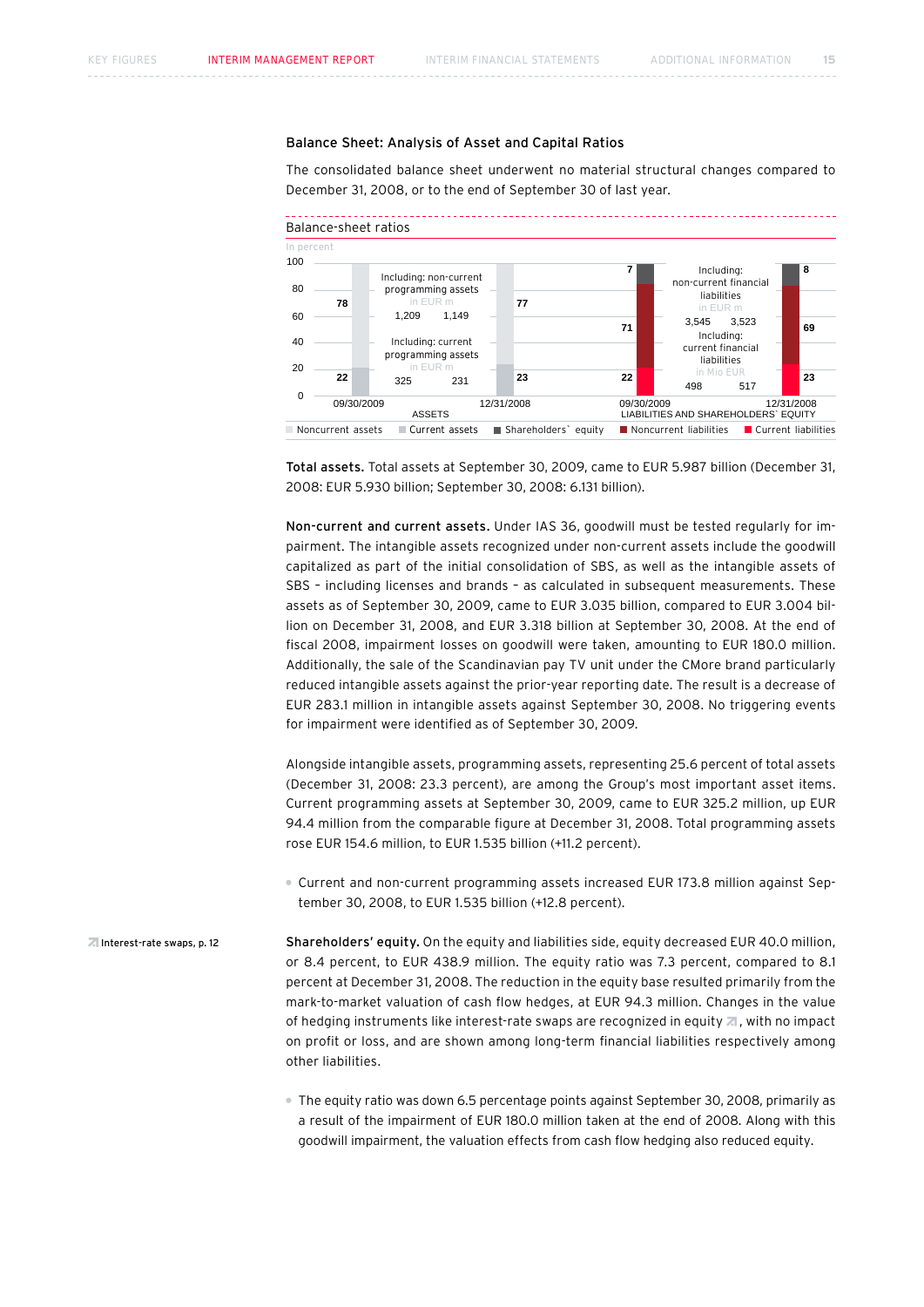Current and non-current liabilities. Non-current liabilities increased EUR 145.0 million against December 31, 2008, to EUR 4.230 billion. These include valuation effects of EUR 257.6 million from interest-rate hedges. By contrast, short-term loans and borrowings were down EUR 18.8 million, to EUR 497.9 million, in connection with the partial repayment of the SAT.1 mortgage loan (EUR –19.2 million). Total non-current and current liabilities came to EUR 5.548 billion (EUR +97.0 million).

 Non-current and current liabilities were up EUR 260.8 million against September 30, 2008. Most of the increase in liabilities resulted from the effects of hedge accounting already mentioned above (EUR +276.7 million).

## Business Segments



(1) Adjusted for CMore in Q3 2008. Revenue contribution of CMore amounted to EUR 38.9m.

## Free TV in German-speaking Europe segment

**Economic conditions, p. 4** 

Q3 revenue and earnings performance.  $\overline{z}$  Considering that advertising spending was down industry-wide, external revenues in the segment for Free TV in Germany, Austria and Switzerland showed a comparatively moderate decline of 2.0 percent, to EUR 337.3 million (Q3 2008: EUR 344.2 million). In Germany, the core market, TV advertising revenues were down slightly against a year ago, but performed better than the market as a whole, so that the Group actually increased its share of the German TV advertising market. Revenues in Switzerland remained stable at last year's levels, while the Group generated an increase in revenues in Austria, as a result of the successful establishment of station PULS 4 and higher audience ratings.

The EUR 6.9 million revenue decline was compensated with efficient cost management, so that recurring EBITDA grew EUR 10.0 million against the third quarter of 2008, to EUR 51.8 million (+23.9 percent). One of the principal positive factors in the cost structure for Q3 2009 was the pooling of TV and sales activities  $\overline{a}$ . The operating profit before interest, taxes, depreciation and amortization, but after non-recurring expenses (EBITDA), remained slightly below the prior-year figure, at EUR 27.5 million (Q3 2008: EUR 27.9 million). Nonrecurring effects that reduced profits for the third quarter of 2009 came to EUR 24.3 million (Q3 2008: EUR 13.9 million)  $\overline{a}$ . This figure particularly includes startup costs for the new HD+ high definition service. Non-recurring expenses also resulted from the implementation of efficiency-enhancement measures. Organizational measures, p. 4 Non-recurring effects in Q3 2009, p. 9

> Revenue and earnings performance for the first nine months. External segment revenues decreased 5.2 percent in the first three quarters of 2009, to EUR 1.151 billion (Q1-Q3 2008: EUR 1.214 billion). The revenue decline was driven by the economy, but was countered it with improved operating processes and efficient cost controls. As a consequence, recurring EBITDA was up 14.9 percent against the first three quarters of 2008, to EUR 247.2 million (EUR 32.0 million). EBITDA, at EUR 198.9 million, was up EUR 9.5 percent from last year's equivalent of EUR 181.6 million.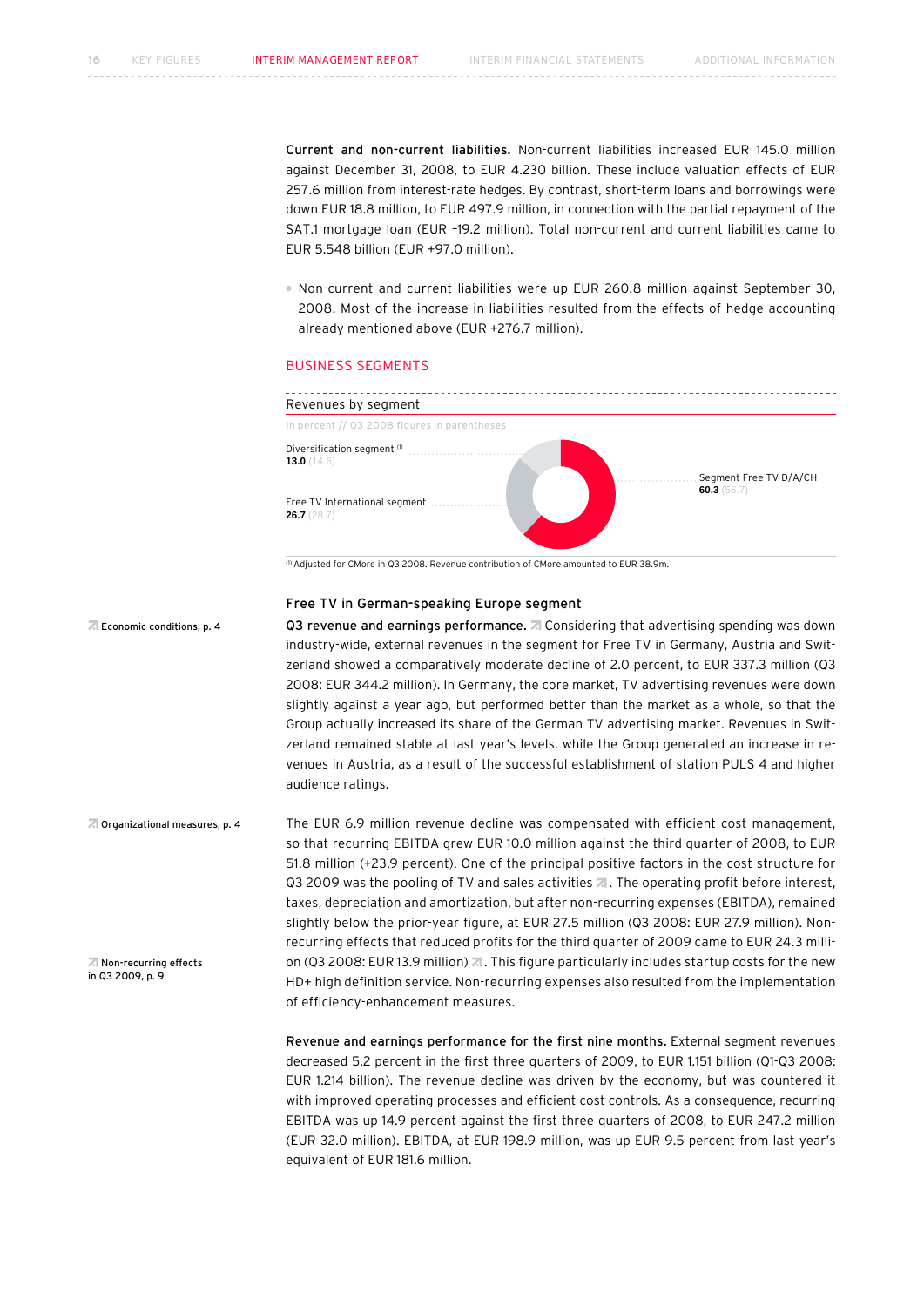## Free TV International segment

Q3 revenue and earnings performance. The International Free TV segment's external revenues decreased 14.4 percent against a year ago, to EUR 149.2 million (Q3 2008: EUR 174.4 million). Apart from lower advertising revenues due to economic conditions, currency effects continued to impact revenue performance. Only Denmark showed revenue growth once again, particularly thanks to higher distribution income. The success of TV station 6'eren, which went on the air at the beginning of the year, also contributed to the Danish operations revenue performance.

Operating costs decreased for the same period, but not enough to compensate for declining revenues. Recurring EBITDA was EUR 27.0 million, down 33.8 percent from the equivalent figure last year (Q3 2008: EUR 40.8 million). EBITDA decreased EUR 24.9 million, to EUR 20.7 million (–54.6 percent).

Revenue and earnings performance for the first nine months. The segment's external revenues for the first three quarters of 2009 came to EUR 488.1 million, down EUR 77.0 million, or 13.6 percent, from a year ago. Recurring EBITDA decreased 21.9 percent to EUR 95.8 million (Q1-Q3 2008: EUR 122.7 million); EBITDA was down to EUR 86.7 million (Q1-Q3 2008: EUR 126.5 million).

## Key figures for Free TV business unit

| In EUR m                      | Q3 2009          | Q3 2008    | Q3 2009           | Q3 2008    |  |
|-------------------------------|------------------|------------|-------------------|------------|--|
|                               | External revenue |            | Recurring EBITDA* |            |  |
| Segment Free TV D/A/CH        | 337.3            | 344.2      | 51.8              | 41.8       |  |
| Free TV International segment | 149.2            | 174.4      | 27.0              | 40.8       |  |
| Free TV business unit         | 486.5            | 518.6      | 78.8              | 82.6       |  |
| In EUR m                      | Q1-Q3 2009       | Q1-Q3 2008 | Q1-Q3 2009        | Q1-Q3 2008 |  |
|                               | External revenue |            | Recurring EBITDA* |            |  |
| Segment Free TV D/A/CH        | 1,150.7          | 1,213.6    | 247.2             | 215.2      |  |
| Free TV International segment | 488.1            | 565.1      | 95.8              | 122.7      |  |
| Free TV business unit         | 1,638.8          | 1,778.7    | 343.0             | 337.9      |  |

\* Recurring EBITDA: EBITDA adjusted for non-recurring effects.

## Diversification segment

Q3 revenue and earnings performance. External revenues in the Diversification segment were EUR 72.9 million for the third quarter of 2009, down 43.0 percent from the prior year equivalent. The substantial revenue decline of EUR 55.0 million resulted from the deconsolidation of the Northern European pay TV unit CMore at the end of 2008; that unit had contributed EUR 38.9 million to segment revenues in the third quarter of last year. The deconsolidation of solute in February of this year also had an impact on revenue performance. After adjustment for the effects of CMore, revenues for Q3 2009 were down EUR 16.1 million, or 18.1 percent.

- Apart from the effects of the CMore deconsolidation, currency effects and lower revenues from print operations also lowered revenue performance from international diversification activities.
- The main reason for the lower revenue figure for Germany was a decrease in revenues from call TV (9Live). Since March 2009, contests and game shows have been covered by new regulations introduced by the State Media Authorities, which introduced a number of informational and documentation requirements to be met while the program is on the air. The result has been a decrease in callers at 9Live compared to the third quarter of 2008.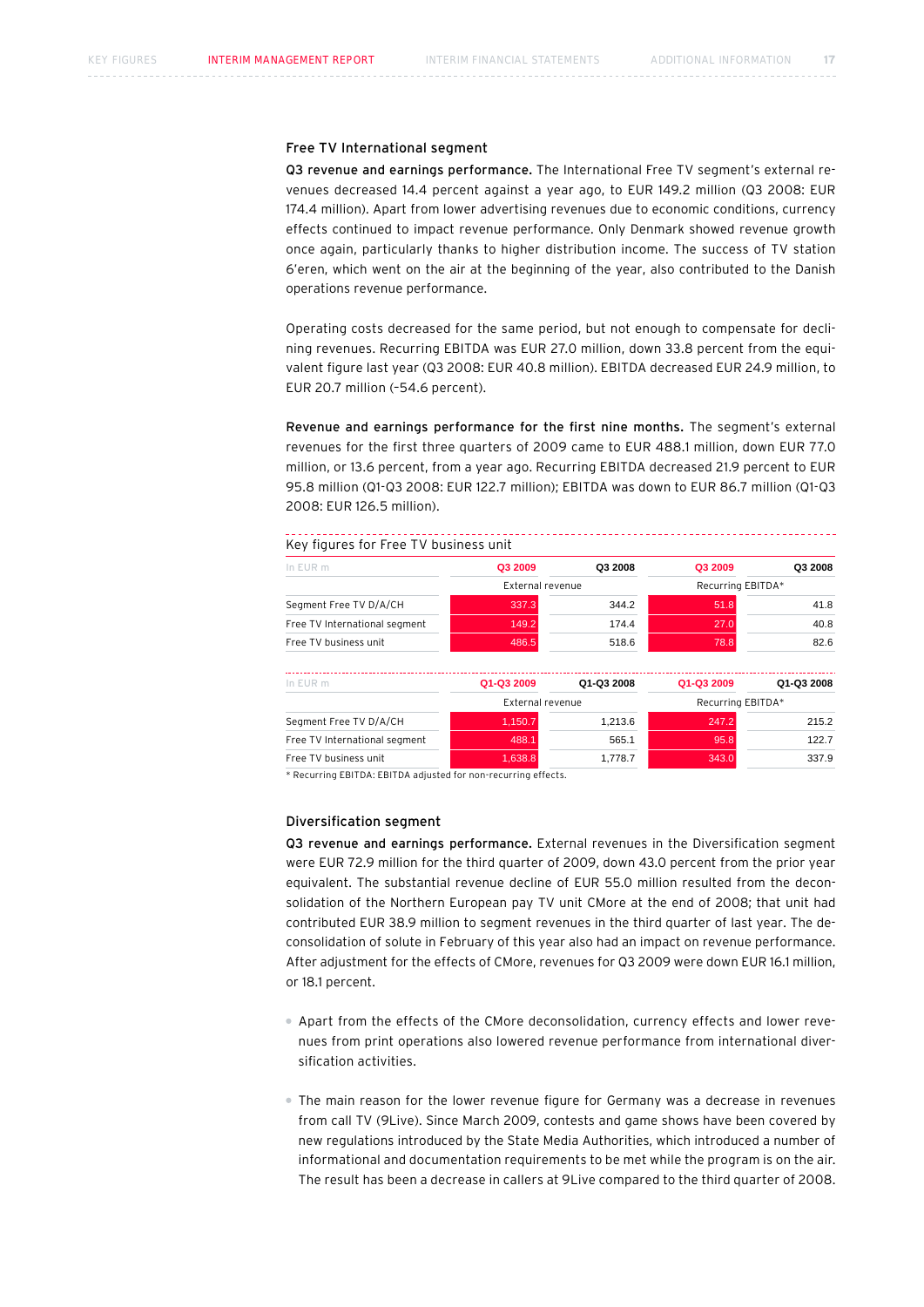However, music and video online advertising operations made a positive contribution in the German market.

Recurring EBITDA for the third quarter of 2009 was down EUR 3.8 million, to EUR 15.5 million (–19.7 percent). But compared to the prior year's figure adjusted for CMore, the operating profit was up EUR 6.5 million, or 72.2 percent, from the prior-year figure. EBITDA came to EUR 14.1 million (Q3 2008: EUR 18.9 million; Q3 2008 adjusted for CMore: EUR 8.5 million). Apart from lower costs associated with revenues, cost cuts in the call TV business had a positive impact.

Revenue and earnings performance for the first nine months. The Diversification unit's external revenues were down 39.4 percent in the first three quarters of 2008, to EUR 241.5 million. Most of the revenue decrease of EUR 157.1 million resulted from the deconsolidation of the CMore pay TV unit, which contributed EUR 119.8 million to revenues in the first nine months of 2008. Earnings performance was also impacted by the November 2008 deconsolidation of CMore: recurring EBITDA decreased EUR 9.6 million, or 17.2 percent, to EUR 46.2 million. CMore contributed EUR 21.3 million to recurring EBITDA in the same period last year. EBITDA was EUR 45.3 million (Q1-Q3 2008: EUR 58.0 million; Q1-Q3 2008 adjusted for CMore: EUR 37.8 million).

| Key figures for Diversification |         |       |                         |            |       |                        |
|---------------------------------|---------|-------|-------------------------|------------|-------|------------------------|
| In EUR m                        | Q3 2009 |       | Q3 2008**               | Q1-Q3 2009 |       | Q1-Q3 2008**           |
|                                 |         |       | Incl. CMore Excl. CMore |            |       | Incl CMore Excl. CMore |
| External revenues               | 72.9    | 127.9 | 89.0                    | 241.5      | 398.7 | 278.8                  |
| Recurring EBITDA*               | 15.5    | 19.3  | 9.0                     | 46.2       | 55.9  | 34.6                   |

\* Recurring EBITDA: EBITDA adjusted for non-recurring effects. \*\* Deconsolidation of CMore in November 2008.

## **EMPLOYEES**

Number of employees. On September 30, 2009, the ProSiebenSat.1 Group had 5,026 employees (Q1-Q3 2008: 6,012) throughout Europe (average full-time equivalents). Of these, 2,589 (Q1-Q3 2008: 3,119), equivalent to 51.5 percent of the Group's total staff, were working in Germany, Austria and Switzerland. Personnel expenses came to EUR 285.1 million, down EUR 28.8 million or 9.2 percent from the equivalent figure last year.

Key figures on employment (Group-wide)

|                                                | Q3 2009 | Q3 2008 | Q1-Q3 2009 | Q1-Q3 2008 |
|------------------------------------------------|---------|---------|------------|------------|
| Full-time equivalent position                  | 4.915   | 6.057   | 5.026      | 6.012      |
| Employees as of the period-end reporting date* | 5.368   | 6.075   | 5.368      | 6.075      |

\* Number of employees without individual working time into account.

 The new set-up the Group's German subsidiaries were initiated at the end of 2008. In the course of the changes, a number of jobs were made redundant, especially at German Free TV and at the stations SAT.1, ProSieben, and kabel eins, as well as in the sales division. The program also included moving Berlin operations to Munich. On September 30, 2009, the Berlin site had 751 employees (average full-time equivalents on September 30, 2008: 1,023).

 A further reason for the decrease in employees in Germany was the outsourcing of IT and IT-related services of ProSiebenSat.1 Produktion GmbH. As one consequence, some 170 employees transferred from ProSiebenSat.1 Produktion to IBM in the first quarter of 2009. Another reason for the reduction of jobs at the ProSiebenSat.1 Group was the takeover of ProSiebenSat.1 Produktion Berlin GmbH by fernsehwerft GmbH, as of July 1, 2009. There were also staff adjustments at 9Live in particular.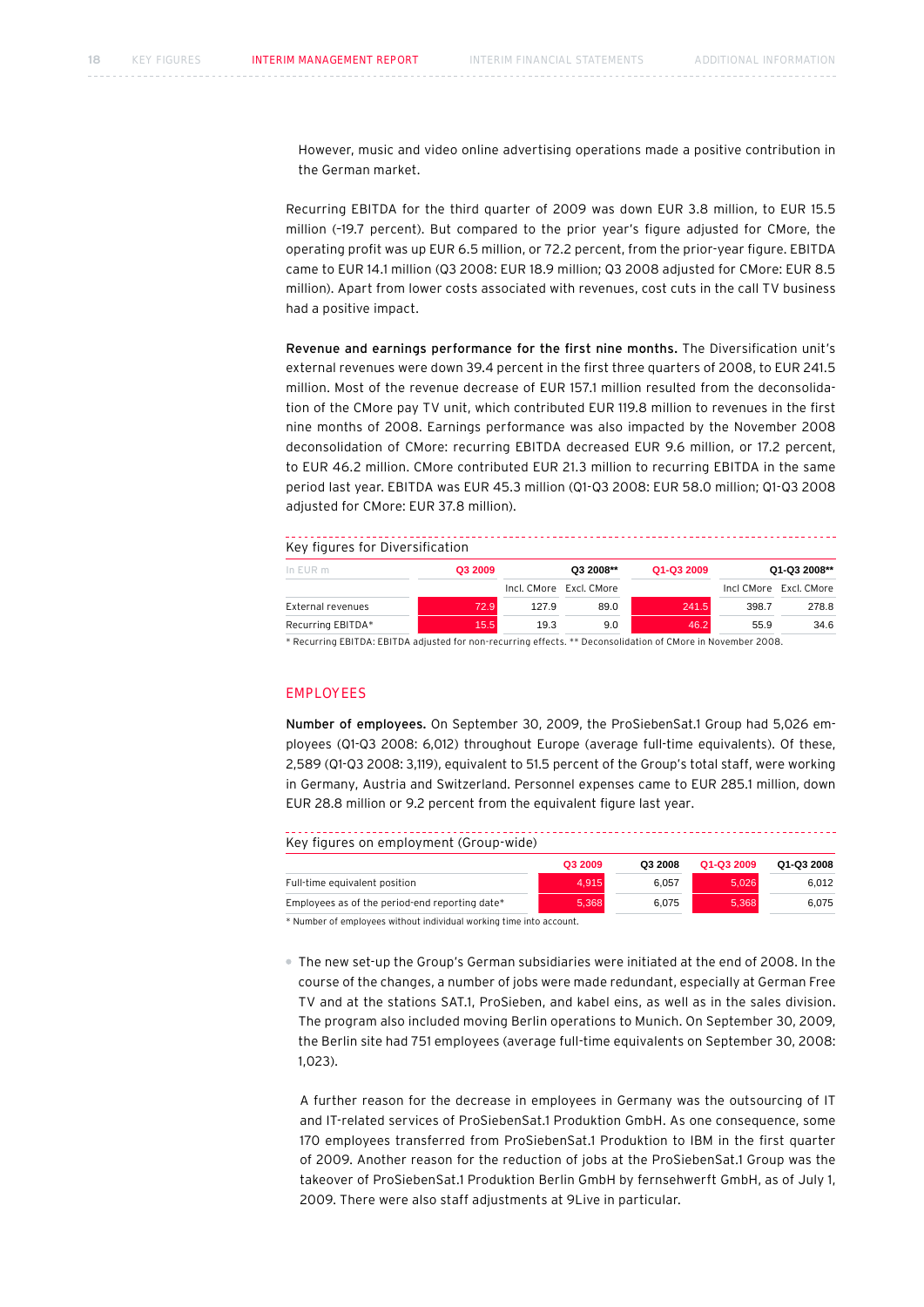In the international markets, the ProSiebenSat.1 Group had fewer employees than a year ago primarily because of the sale of the Northern European pay TV unit CMore and the BTI television subtitling service. There were also staff adjustments at the international companies, especially in Hungary and Romania, and at the radio companies.

Employee survey in Germany. To get an objective picture of the mood within the Group, in June 2009 an employee survey was conducted among approximately 1,000 staff members. Immediately after the results were analyzed, efforts were initiated to improve points of criticism quickly and permanently, with the assistance of a catalogue of specific new measures. These include regular employee meetings, a structured exchange of information among all levels, and intra-departmental programs for promotions and incentives.

Related party transactions. For information about related parties that is required for the interim management report, we refer the reader to the notes to the interim consolidated financial statements.

## The ProSiebenSat.1 Share

Share price performance. The market environment proved to be extremely positive in the third quarter of 2009. The DAX rose from an initial 4,905 to more than 5,700 points during the quarter, and the MDAX improved from 5,878 to more than 7,300. ProSiebenSat.1 share also profited from this environment. Although the stock was still relatively volatile at the beginning of the quarter, all in all it rose substantially to reach a high of EUR 7.96 for the year so far, on September 8. The rally was assisted in part by upgrades from analysts. The stock gave up a bit of ground at the end of the quarter, to close at EUR 7.35 on the last trading day of September (last trading day of Q1 2009: EUR 1.20; last trading day of Q2 2009: EUR 3.92).



### ProSiebenSat.1 Stock on the Stock Exchange

<sup>■</sup> ProSiebenSat.1 ■ Euro Stoxx Media ■ MDAX ■ DAX Basis: Xetra closing quotes, An index 100 = 01/02/2009; Source: Reuters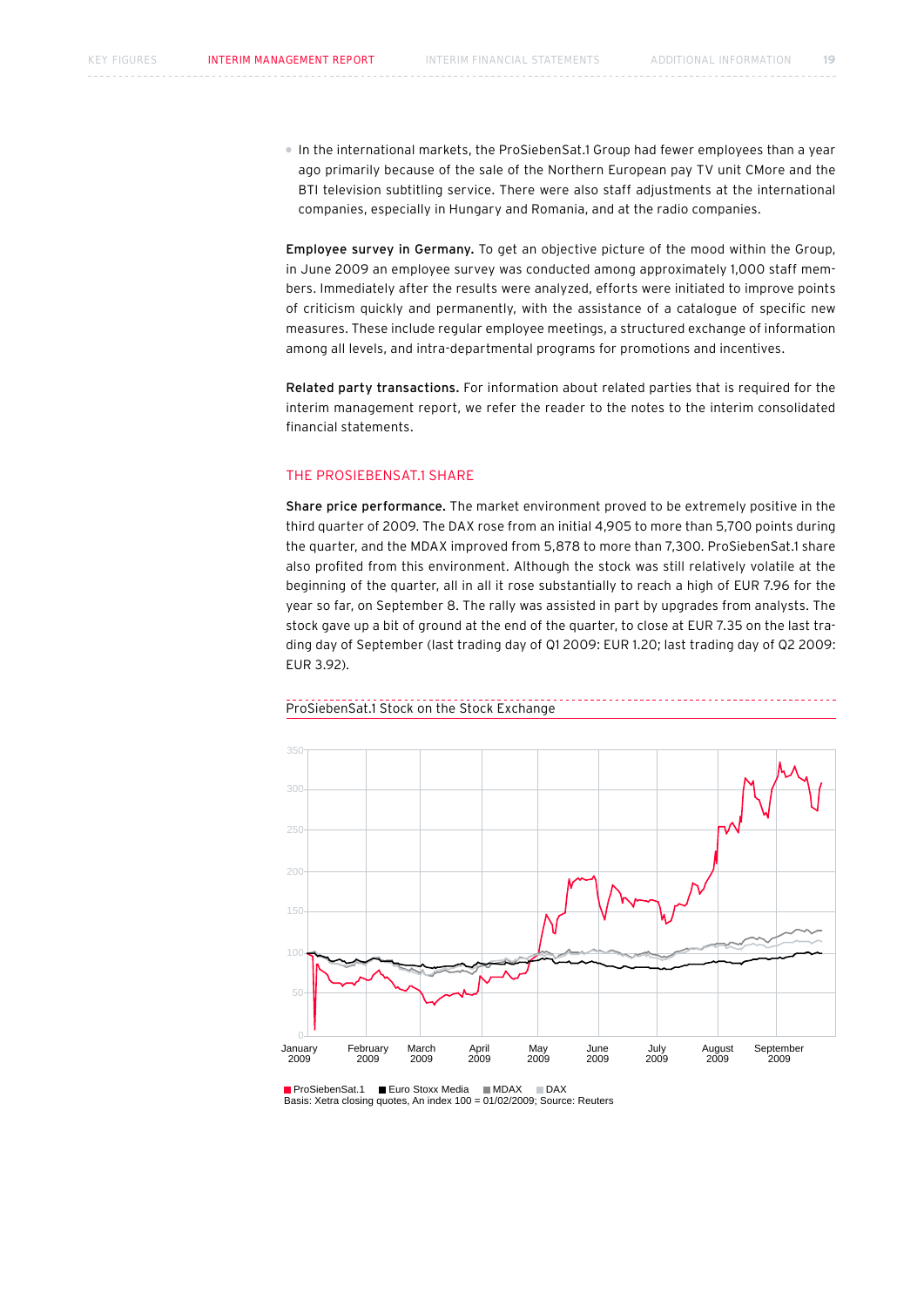## ProSiebenSat.1 share: Key indicators

|                                              | Q1-Q3 2009  | Q1-Q3 2008  | Q3 2009    | Q3 2008    |
|----------------------------------------------|-------------|-------------|------------|------------|
| XETRA high close (Euro)                      | 7.96        | 16.62       | 7.96       | 7.06       |
| XETRA low close (Euro)                       | 0.90        | 4.33        | 3.27       | 4.33       |
| XETRA close (Euro)                           | 7.35        | 4.76        | 7.35       | 4.76       |
| XETRA trading volume (units)                 | 207.020.153 | 234.485.774 | 68.887.828 | 83.136.890 |
| XETRA trading volume average per day (units) | 1,083,875   | 1,221,280   | 1,043,755  | 1.259.650  |

 http://www.prosiebensat1.com/ investor\_relations/finanzberichte/ Majority at shareholders' meeting approves proposed for resolutions. We reported on page 17 of the interim report for H1 2009 on this year's annual shareholders' meeting of ProSiebenSat.1 Media AG and the separate meeting of preferred shareholders, both of which took place on June 4 of this year. Among its acts, the annual meeting created a new Authorized Capital totaling up to EUR 109,398,600, and authorized the issuing of convertible bonds and/or bonds with warrants, together with the creation of an associated Conditional Capital of up to EUR 109,398,600. For fiscal 2008 the meeting also approved a dividend of EUR 0.02 per bearer share of preferred stock carrying the right to collect dividends  $\overline{a}$ .

## Non-financial Performance Indicators

Our success also depends crucially on off-balance-sheet assets, such as organizational advantages that result from complementary programming among our German family of stations, or the high awareness that our free TV brands enjoy. Major non-financial performance factors and their significance for our competitive position are described on pages 66 to 69 of the 2008 annual report.

## Events after the Reporting Date

From the end of the third quarter of 2009 to November 4, 2009, the date when this report was released for publication and forwarded to the Supervisory Board, no reportable events occurred that are of material significance for the net assets, financial position or results of operations of the ProSiebenSat.1 Group or ProSiebenSat.1 Media AG.

## Risk and Opportunity Report

As of the date of preparation of the management report for the third quarter of 2009, the Executive Board continued to view the overall risk situation of the ProSiebenSat.1 Group as limited. There have been no material changes in the risks discussed in the 2008 Annual Report. A key issue in the reporting period was the investigation by the Dutch public prosecutor's office against a subsidiary of the ProSiebenSat.1 Group into a suspected breach of the Dutch laws on gaming and sweepstakes. The proceeding has been closed with an out of court settlement.

The development of the general economic situation in Europe remains the greatest risk. Our risk management pursues the strategy of detecting risks as early as possible, assessing them realistically, and controlling them in a focused way. Economic risks are identified as part of the Group-wide risk detection system, and are taken into account in the budgeting process, as far as possible. On the other hand, where our assumptions and estimates prove to be too conservative, opportunities may arise.

Apart from examining economic data, risk management also includes monitoring the terms of financing agreements, such as various obligations undertaken or certain key financial figures (in what are known as "financial covenants").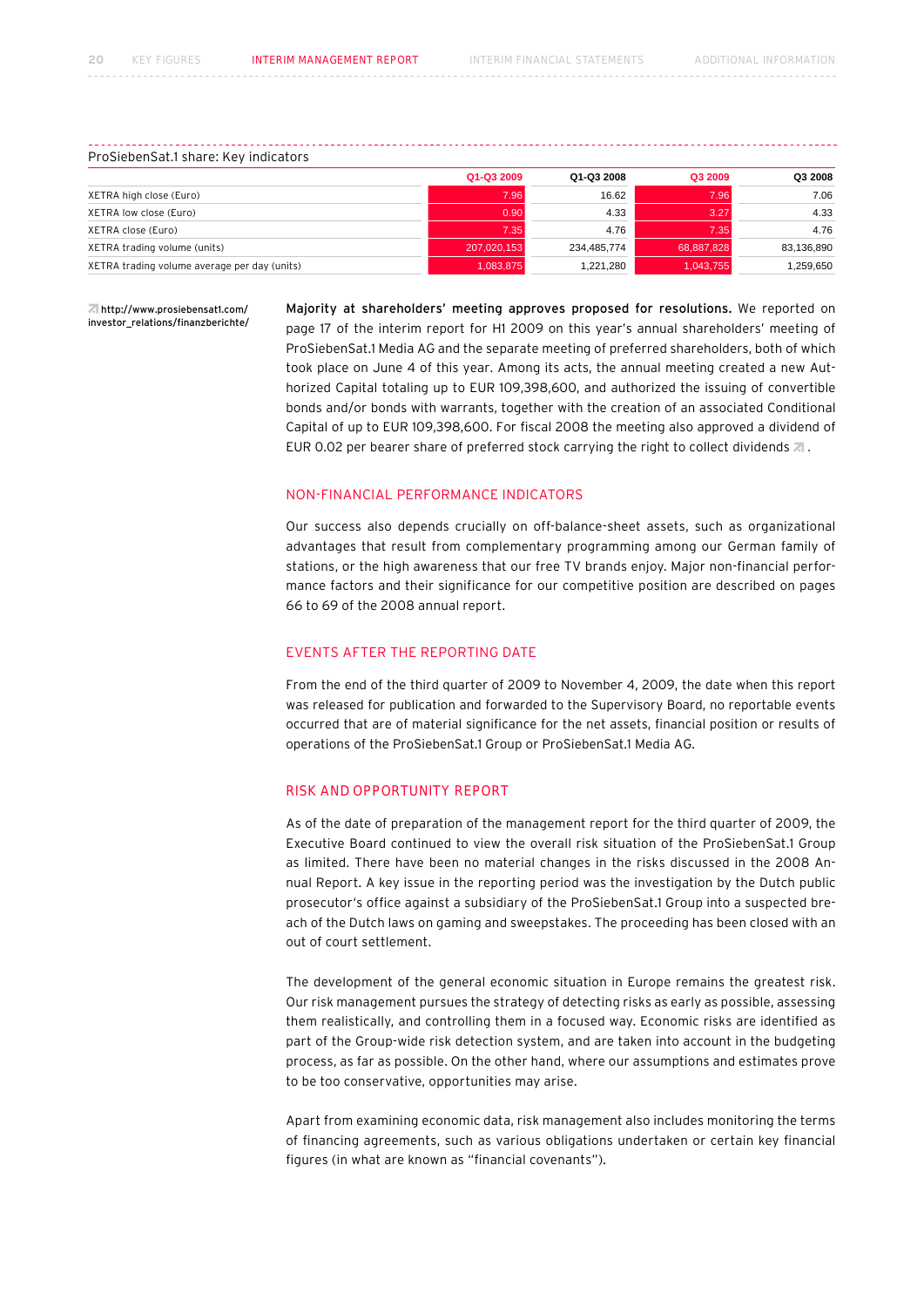The 2008 Annual Report contains a detailed discussion of risk categories, as well as a description of the Group's risk management system. It also discusses the details of the opportunities relating to business performance and corporate strategy. No other material opportunities have been identified since then.

## **OUTLOOK**

## Future business conditions

Signs of a recovery of the global economy have been accumulating since the early summer of 2009. However, a large share of these signs have derived from economic policy measures. The economic and financial crisis has not been overcome yet; the outlook for 2010 remains uncertain. Indeed, experts do not expect a relapse into recession, but merely comparatively slow growth (IMF: +3.1 percent). The German economy too has recovered over the course of the year so far, not least of all thanks to the support of the German government's two economic packages. Nevertheless, the current consensus expects gross domestic product for 2009 to decrease about 5 percent in real terms – the sharpest decline in the history of the Federal Republic. This decline imposes a severe burden on the further economic development. The problems are likely to impact the labor market and consumer spending. Hence only a modest growth rate is expected for the coming year.

Economic fluctuations have a profound effect on advertisers' willingness to spend on advertising. Especially in times of economic uncertainty like these, budgets are often adopted only cautiously, and with relatively little lead time. Hence projections about the future performance of the advertising market are associated with related uncertainties and may deviate sharply from one another. Currently WARC expects the German TV advertising market to contract 8.7 percent net in 2009; ZenithOptimedia expects a decline of 8.6 percent in 2009 on a net basis. But the ProSiebenSat.1 Group expects the decrease to exceed 10 percent net.

In percent WARC ZenithOptimedia 15 5 -5 -15 -25 -35 Germany Austria Switzerland Netherlands Belgium Sweden Norway Denmark Finland Hungary Romania Bulgaria  $-8.7 - 8.6$  $-2.3_{-2.9}$   $-5.0$   $-4.5$ -12.2 -9.5 -15.5  $4.1 - 3.5$ -12.7 -12.0 -12.0 -14.9 -14.1  $-13.0$ -4.4  $-31.0$  $-10.9$  $-5.0$  $-9.5$ 

Developement of TV advertising markets in countries central for ProSiebenSat.1, forecast 2009



Source: WARC (World Advertising Research Center) 09/2009, ZenithOptimedia 10/2009, figures harmonized on a net base, but still several methodical differences. WARC and ZenithOptimedia figures to EUR figures. WARC forecasts not available for Romania and Bulgaria.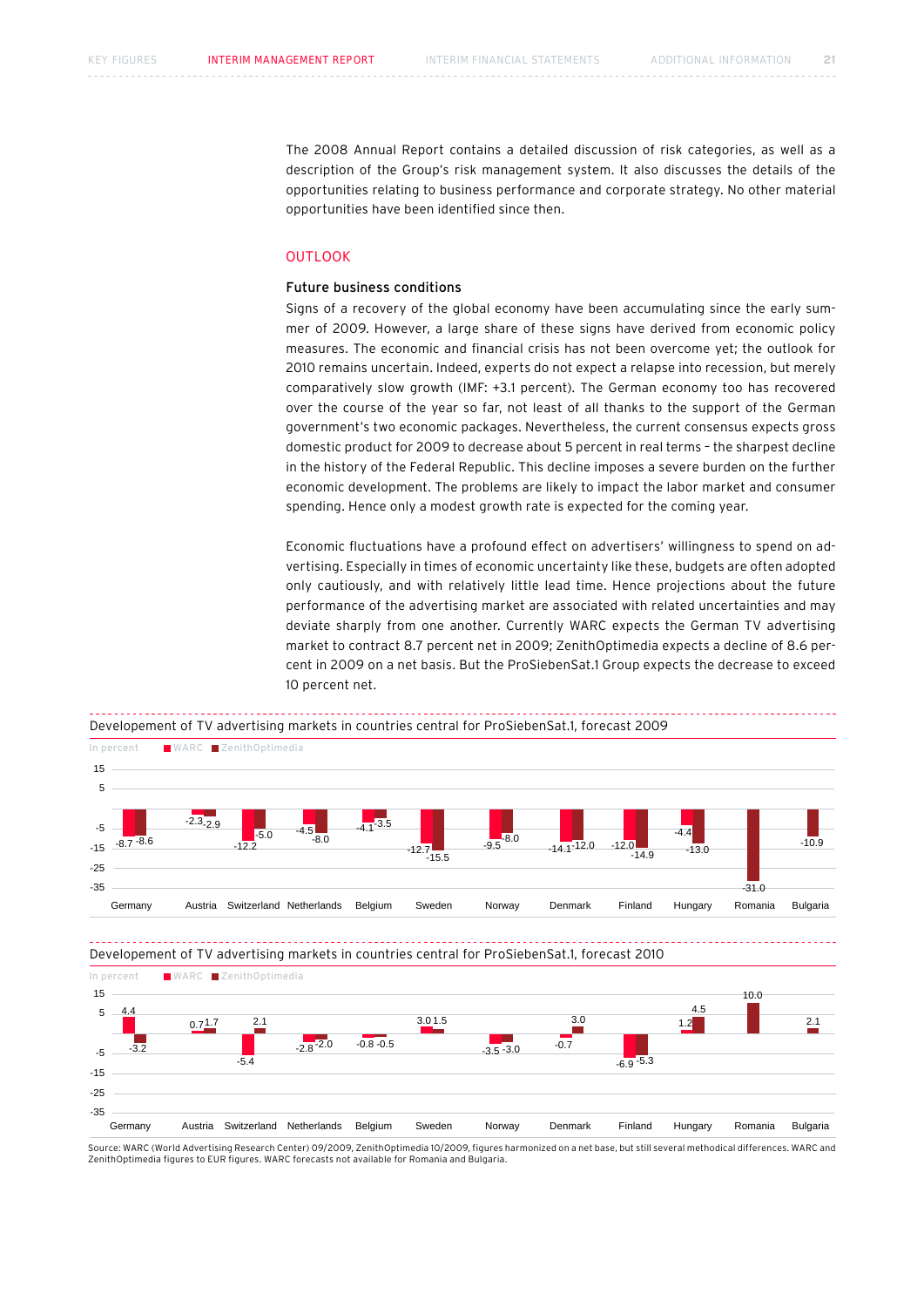## Company outlook

Already in the fourth quarter of 2008, the ProSiebenSat.1 Group already began an extensive program of cost-cutting and organizational optimization measures to counteract the revenue decline that the economic crisis was expected to cause. The measures included moving large part of the Berlin operations to the Munich headquarters and further centralizing TV operations under the German Free TV Holding in Munich. The "2008 program" aimed to cut operating costs by at least EUR 100 million in fiscal 2009. Thanks to additional measures initiated during the current year, we have already outperformed the efficiency goal we had originally targeted; when the interim figures for the first half year were released, we envisaged to cut operating costs for 2009 by a total of about EUR 200 million.

The current quarterly figures show that our 2008 measures and the additional measures initiated this year were a timely, appropriate response to the economic environment. In our core market Germany we have been able to raise viewer ratings through a more efficient coordination of programming content and optimized scheduling between our stations, while at the same time reducing our expenses and investments for programming. This improvement in the position of the German Free TV family provides a solid basis for us to capitalize further on our stations' performance, at adequate prices.

Although the initial signs of a economic recovery or stabilization albeit on a low level, have now emerged, the differences among various economic forecasts show that uncertainty is still high. Our own projections remain conservative. We assume that the fourth quarter will still be dominated by the difficult overall economic picture. Systematic cost control and an appropriate investment policy will therefore remain our top priority. However, it is also important for our future to expand our revenue sources. Over the past few months, we have developed various ideas for how the Group can generate additional revenues above and beyond its traditional core business and the existing diversification portfolio. In essence, our main goal is to make even better use of our existing programming assets and to market advertising inventory on which we have not yet capitalized. However, given the low visibility in the market at present, no quantitative multi-year projection is possible for the main key financial figures.



- **1.** Achieve our financial aims: this means improving our efficiency continuously by reducing costs, improving cash flow and accelerating work flows
- **2.** Strengthen our core business of advertising financed TV: this includes an attractive portfolio of free TV stations in all crucial markets. Use of our high-value programs and powerful sales structures is also the foundation to extend our business across media formats and geographies
- **3.** Diversify our revenue sources: by diversifying our business operations into related industries we expand our portfolio and reduce our dependency on TV advertising markets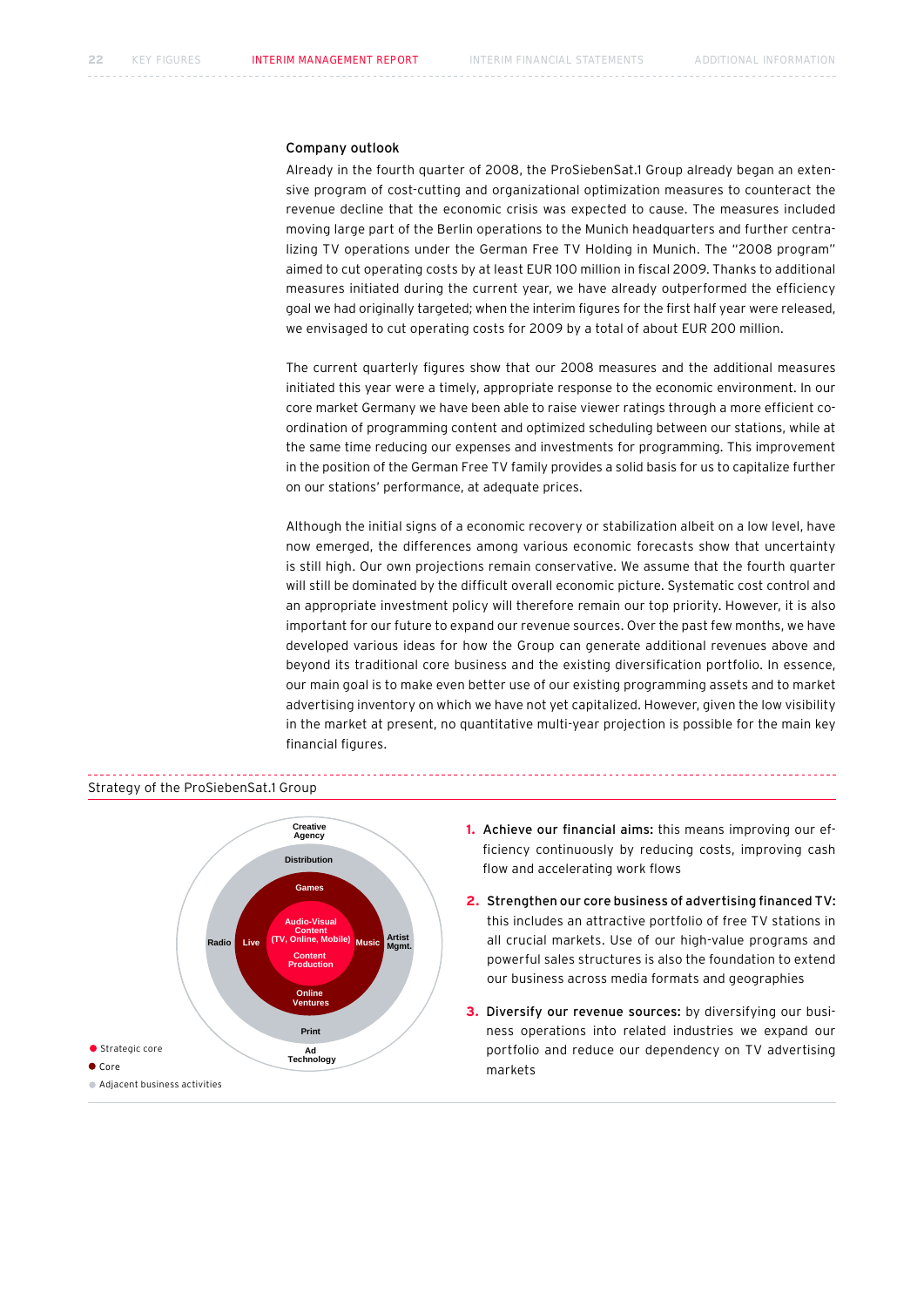**Contractor** 

# Interim Financial Statements

#### . . . . . . . . . . . . . . . . ولايات Consolidated Statement of Income of ProSiebenSat.1 Group

| EUR k |                                                                               | Q3 2009    | Q3 2008    | Q1-Q3 2009   | Q1-Q3 2008   |
|-------|-------------------------------------------------------------------------------|------------|------------|--------------|--------------|
| 1,    | Revenues                                                                      | 559,421    | 646,490    | 1,880,362    | 2,177,421    |
| 2.    | Cost of sales                                                                 | $-362,183$ | $-415,783$ | $-1,154,965$ | $-1,375,648$ |
| 3.    | Gross profit                                                                  | 197,238    | 230,707    | 725,397      | 801,773      |
| 4.    | Selling expenses                                                              | $-87,162$  | $-106,866$ | $-279,723$   | $-332,003$   |
| 5.    | Administrative expenses                                                       | $-84,752$  | $-72,580$  | $-224,174$   | $-227,531$   |
| 6.    | Other operating income                                                        | 4,392      | 7,625      | 14,803       | 18,951       |
| 7.    | Operating profit                                                              | 29,716     | 58,886     | 236,303      | 261,190      |
| 8.    | Income from equity interests in associated companies                          | $-538$     | $-470$     | 489          | 1,080        |
| 9.    | Other financial result                                                        | 261        | $-259$     | $-152$       | $-1,106$     |
| 10.   | Net interest and similar income                                               | 1,320      | 8,037      | 5,414        | 15,335       |
| 11.   | Net interest and other expenses                                               | $-57,390$  | $-75,704$  | $-179,528$   | $-203,162$   |
| 12.   | Net interest result                                                           | $-56,070$  | $-67,667$  | $-174, 114$  | $-187,827$   |
| 13.   | Other finance result                                                          | 7,894      | $-10,473$  | $-3,416$     | $-13,775$    |
| 14.   | <b>Financial income</b>                                                       | $-48,453$  | $-78,869$  | $-177,193$   | $-201,628$   |
| 15.   | <b>Profit before taxes</b>                                                    | $-18,737$  | $-19,983$  | 59,110       | 59,562       |
| 16.   | Income taxes                                                                  | 7,494      | 5,895      | $-23.643$    | $-17,571$    |
| 17.   | <b>Consolidated profit</b>                                                    | $-11,243$  | $-14,088$  | 35,467       | 41,991       |
|       | attributable to                                                               |            |            |              |              |
|       | Shareholders of ProSiebenSat.1 Media AG                                       | $-12,695$  | $-10,728$  | 31,107       | 40,878       |
|       | Minorities                                                                    | 1,452      | $-3,360$   | 4,360        | 1,113        |
| Euro  |                                                                               |            |            |              |              |
|       | Basic and diluted earnings per share of common stock according to IAS 33 *    | $-0.07$    | $-0.06$    | 0.13         | 0.18         |
|       | Basic and diluted earnings per share of preferred stock according to IAS 33 * | $-0.05$    | $-0.04$    | 0.15         | 0.20         |

\* thereby accounted for consolidated net profit: Q3 2009: -12,7 EUR m [Q3 2008: -10,7 EUR m]; Q1-Q3 2009: 31,1 EUR m [Q1-Q3 2008: 40,9 EUR m]<br>thereby accounted for number of common and preferred shares: Q3 2009: 212,770 t

Consolidated Statement of Comprehensive Income of ProSiebenSat.1 Group

| EUR k                                             | Q3 2009   | Q3 2008   | Q1-Q3 2009 | Q1-Q3 2008 |
|---------------------------------------------------|-----------|-----------|------------|------------|
| <b>Consolidated profit</b>                        | $-11,243$ | $-14,088$ | 35,467     | 41,991     |
| Change in foreign currency translation adjustment | 12,477    | $-18,595$ | 15,118     | 166        |
| Valuation from cash flow hedges                   | $-42,201$ | $-25,346$ | $-94,284$  | 29,158     |
| Deferred taxes                                    | 15,508    | 6,729     | 30,970     | $-7,893$   |
| Other comprehensive income (loss)                 | $-14,216$ | $-37,212$ | $-48,196$  | 21,431     |
| Total comprehensive income                        | $-25,459$ | $-51,300$ | $-12,729$  | 63,422     |
| attributable to                                   |           |           |            |            |
| Shareholders of ProSiebenSat.1 Media AG           | $-26,935$ | $-47,995$ | $-14,683$  | 62,254     |
| <b>Minorities</b>                                 | 1,476     | $-3,305$  | 1,954      | 1,168      |
|                                                   |           |           |            |            |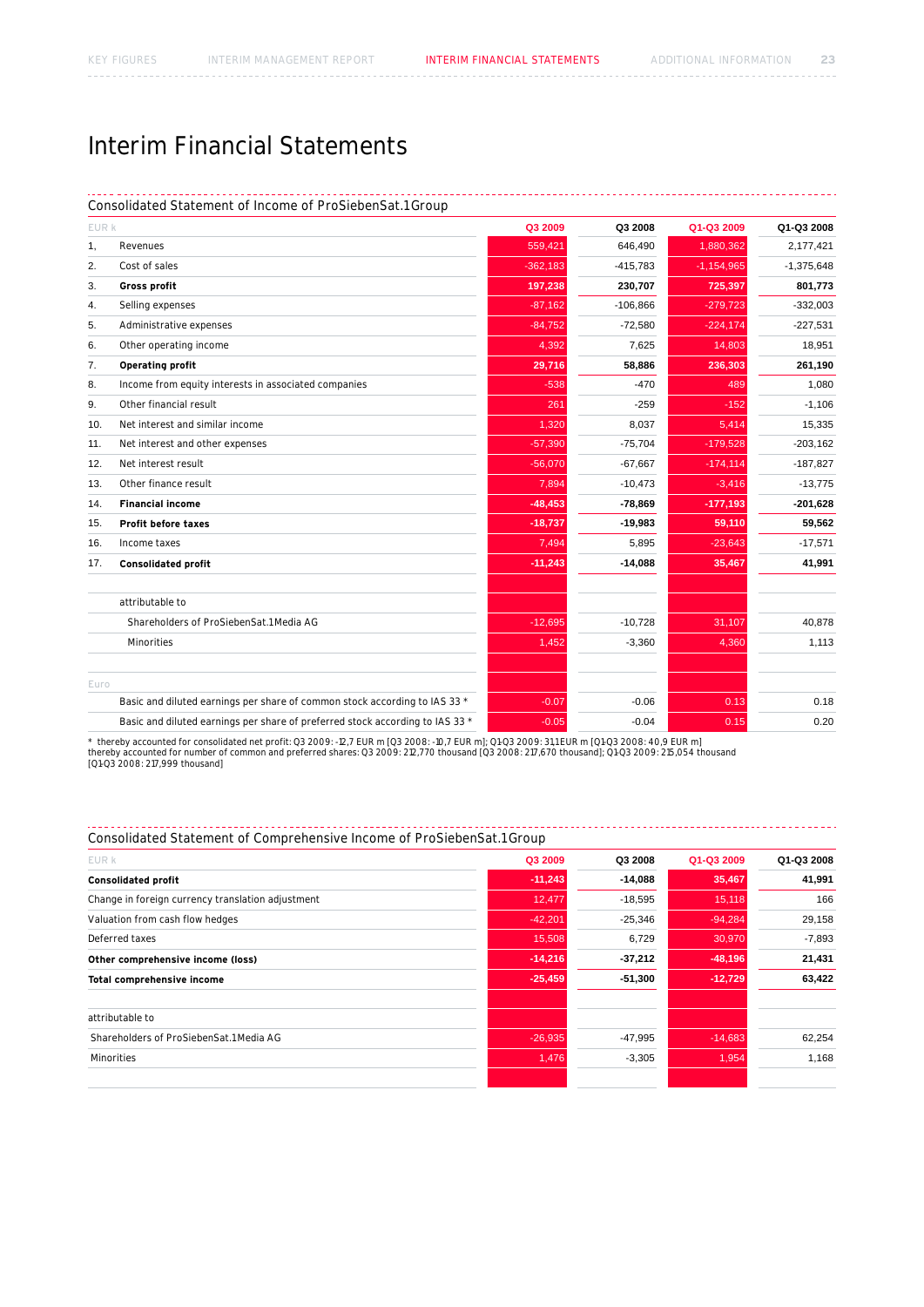#### -------------------------------------------------. . . . . . . . . . . . Consolidated Statement of Financial Position of ProSiebenSat.1 Group - Assets

| EUR k |                                                  | 09/30/09  | 12/31/08  | 09/30/08  |
|-------|--------------------------------------------------|-----------|-----------|-----------|
| А,    | Non-current assets                               |           |           |           |
| ı,    | Intangible assets                                | 3,034,983 | 3,004,010 | 3,318,049 |
| н.    | Property, plant and equipment                    | 258,043   | 248,945   | 272,924   |
| Ш.    | Investments accounted at equity method           | 3,722     | 6,868     | 8,247     |
| IV.   | Non-current financial assets                     | 60,355    | 58,272    | 58,737    |
| v.    | Programming assets                               | 1,209,412 | 1,149,157 | 1,066,391 |
| VI.   | Accounts receivable and other non-current assets | 8,154     | 7,591     | 7,889     |
| VII.  | Deferred taxes                                   | 113,197   | 91,528    | 23,401    |
|       |                                                  | 4,687,866 | 4,566,371 | 4,755,638 |
| В.    | <b>Current assets</b>                            |           |           |           |
| ı.    | Programming assets                               | 325,183   | 230,815   | 294,355   |
| н.    | Inventories                                      | 5,821     | 5,537     | 5,351     |
| III.  | Current financial assets                         | 207       | 211       | 195       |
| IV.   | Assets for current tax                           | 70,417    | 59,911    | 97,722    |
| v.    | Accounts receivable and other current assets     | 389,072   | 434,153   | 407,660   |
| VI.   | Cash and cash equivalents                        | 508,428   | 632,871   | 221,526   |
| VII.  | Assets held for sale                             | $-1$      | $-1-$     | 348,735   |
|       |                                                  | 1,299,128 | 1,363,498 | 1,375,544 |
|       | <b>Total assets</b>                              | 5,986,994 | 5,929,869 | 6,131,182 |

#### a a an ------------------Consolidated Statement of Financial Position of ProSiebenSat.1 Group - Liabilities and shareholders' equity

| EUR k |                                                                      | 09/30/09   | 12/31/08   | 09/30/08  |
|-------|----------------------------------------------------------------------|------------|------------|-----------|
| А,    | Shareholders' equity                                                 |            |            |           |
| ı,    | Subscribed capital                                                   | 218,797    | 218,797    | 218,797   |
| н.    | Capital reserves                                                     | 549,526    | 547.139    | 547,047   |
| Ш.    | Group equity generated                                               | $-25,287$  | $-56,394$  | 113,625   |
| IV.   | Treasury shares                                                      | $-30,545$  | $-15,105$  | $-15,105$ |
| v.    | Accumulated other comprehensive income                               | $-279,880$ | $-234,090$ | $-35,163$ |
|       | Total equity attributable to shareholders of ProSiebenSat.1 Media AG | 432,611    | 460,347    | 829,201   |
| VI.   | Minority interests                                                   | 6,327      | 18,576     | 14,774    |
|       |                                                                      | 438,938    | 478,923    | 843,975   |
| В.    | <b>Non-current liabilities</b>                                       |            |            |           |
| Ι.    | Long-term loans and borrowings                                       | 3,545,096  | 3,523,152  | 3,550,243 |
| Ш     | Provision for pensions and other employee benefits                   | 7,333      | 6,961      | 6,638     |
| III.  | Other provisions                                                     | 10,283     | 1,248      | 3,242     |
| IV.   | Non-current financial liabilities                                    | 469,592    | 331,831    | 209,768   |
| v.    | Other liabilities                                                    | 1,812      | 25,116     | 29,655    |
| VI.   | Deferred taxes                                                       | 195,919    | 196,665    | 186,600   |
|       |                                                                      | 4,230,035  | 4,084,973  | 3,986,146 |
| C.    | <b>Current liabilities</b>                                           |            |            |           |
| ı.    | Short-term loans and borrowings                                      | 497,906    | 516,663    | 517,113   |
| Ш.    | Provisions                                                           | 128,350    | 178,258    | 121,920   |
| III.  | Current financial liabilities                                        | 467,132    | 432,043    | 362,665   |
| IV.   | Other liabilities                                                    | 224,633    | 239,009    | 226,590   |
| V.    | Liabilities held for sale                                            | $-1-$      | $-1$       | 72,773    |
|       |                                                                      | 1,318,021  | 1,365,973  | 1,301,061 |
|       | Total liabilities and shareholders' equity                           | 5,986,994  | 5,929,869  | 6,131,182 |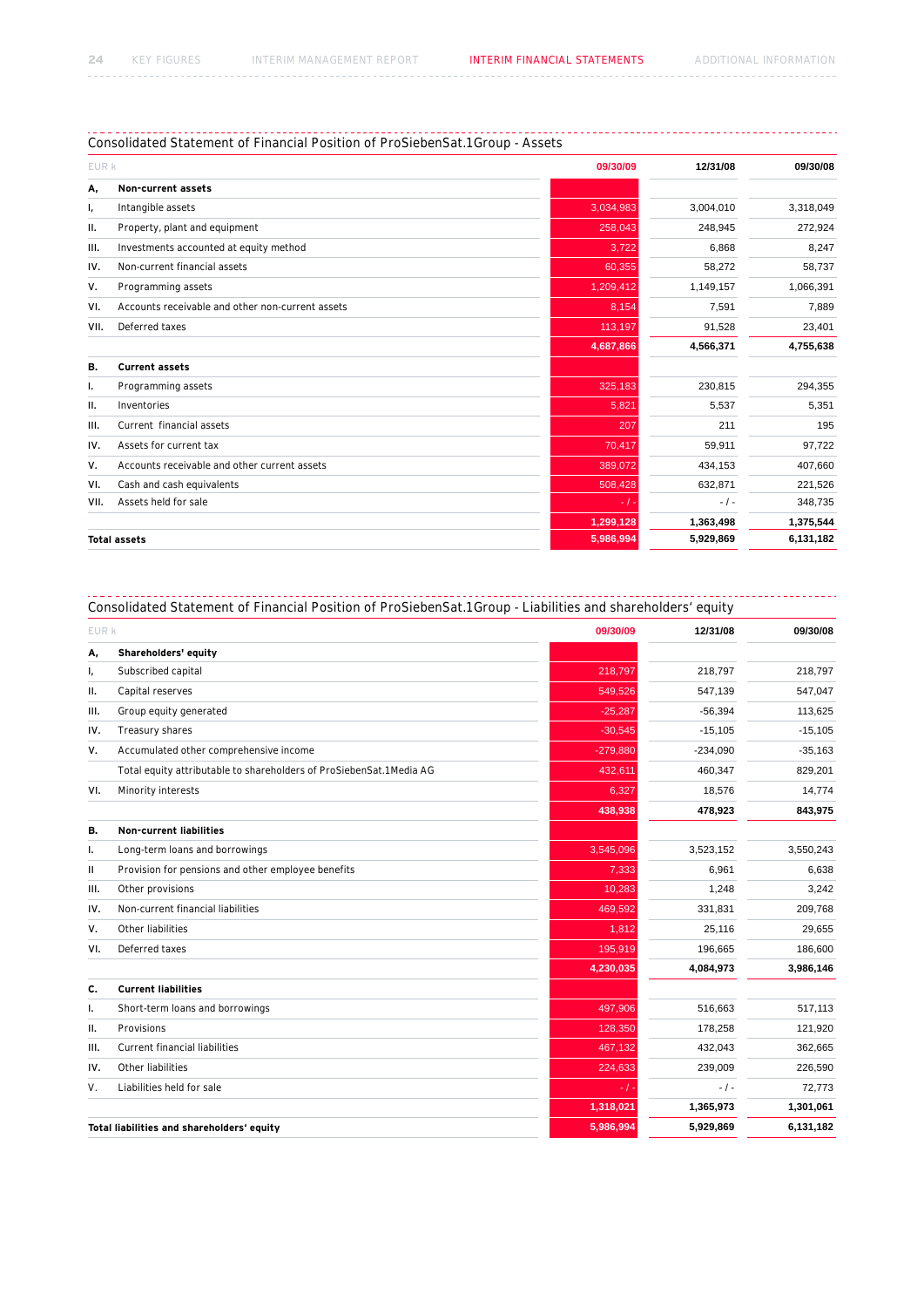#### Consolidated Statement of Cash Flows of ProSiebenSat.1 Group <u>. . . . . . . . . . . . .</u> . . . . . . . . . . . . . . . . . . . . . . . . . . . . . . . . . . . . . . . . . . .

| EUR k                                                                                                           | Q3 2009    | Q3 2008    | Q1-Q3 2009   | Q1-Q3 2008   |
|-----------------------------------------------------------------------------------------------------------------|------------|------------|--------------|--------------|
| Consolidated net income                                                                                         | $-11,243$  | $-14,088$  | 35,467       | 41,991       |
| Depreciation, amortization and impairment of current assets                                                     | 32,366     | 33,869     | 93.854       | 106,548      |
| Consumption/write-up of programming assets                                                                      | 234,321    | 247,338    | 772,117      | 919,769      |
| Change in provisions for taxes [incl. deferred taxes]                                                           | $-10,569$  | $-22,856$  | $-46,685$    | -38,989      |
| Change in other provisions                                                                                      | 9,846      | 12,444     | 10,945       | 1,626        |
| Result from equity accounting and other noncash relevant changes within financial assets                        | 476        | 231        | 2,712        | 731          |
| Result from sale of fixed assets                                                                                | -947       | $-481$     | $-5,116$     | $-362$       |
| Result from sale of programming assets                                                                          | $-253$     | $-/-$      | $-97$        | $-1 -$       |
| Other non-cash income / expenses                                                                                | $-11,478$  | 11,667     | $-13,051$    | 8,140        |
| <b>Cash flow</b>                                                                                                | 242,519    | 268,124    | 850,146      | 1,039,454    |
| Change in inventories                                                                                           | 1,438      | 311        | $-284$       | -502         |
| Change in non-interest-bearing receivables and other assets                                                     | $-32,145$  | 30,373     | 28,257       | $-61,845$    |
| Change in non-interest-bearing liabilities                                                                      | 21,249     | $-18,567$  | 28,592       | $-57,895$    |
| Cash flow from operating activities                                                                             | 233,061    | 280,241    | 906,711      | 919,212      |
| Proceeds from disposal of noncurrent assets                                                                     | 798        | 9,647      | 22,300       | 23,450       |
| Expenditures for intangible and tangible assets                                                                 | $-29,072$  | $-5,286$   | $-81,721$    | $-53,077$    |
| Expenditures for purchase of financial assets                                                                   | $-174$     | $-141$     | $-2,431$     | $-2,063$     |
| Proceeds from disposal of programming assets                                                                    | 1,572      | 5,939      | 12,929       | 25,500       |
| Expenditures for programming assets                                                                             | $-301,447$ | $-388,857$ | $-959,421$   | $-1,067,676$ |
| Effects of changes in scope of consolidation (acquisition)                                                      | -1,979     | $-13,263$  | $-1,919$     | $-45,459$    |
| Effects of changes in scope of consolidation (divestiture)                                                      | 711        | 2,218      | 5,549        | 5,655        |
| Payment of loans to associated companies                                                                        | $-1,900$   | $-$ / $-$  | $-1,900$     | $-$ / $-$    |
| Other changes in equity                                                                                         | $-15,665$  | $-17,362$  | $-20,580$    | $-12,267$    |
| Cash flow from investing activities                                                                             | $-347,156$ | -407,105   | $-1,027,194$ | $-1,125,937$ |
| <b>Free cash flow</b>                                                                                           | $-114,095$ | -126,864   | $-120,483$   | $-206,725$   |
| Dividends paid                                                                                                  | -7         | $-/-$      | - / -        | $-269,899$   |
| Repayments of interest-bearing liabilities                                                                      | $-40$      | $-5,681$   | $-19,260$    | $-9,490$     |
| Proceeds from issuance of interest bearing liabilities                                                          | 23,489     | 233,490    | 30,739       | 500,872      |
| Repurchase of treasury stock                                                                                    | - 1        | $-/-$      | $-15,440$    | $-15,105$    |
| Cash flow from financing activities                                                                             | 23,449     | 227,809    | $-3,961$     | 206,378      |
| Effect of exchange rate fluctations on cash and cash equivalents                                                | $-1,894$   | 1,511      | 2,761        | 255          |
| Change in cash and cash equivalents                                                                             | $-88,752$  | 99,434     | $-127,205$   | -602         |
| Cash and cash equivalents at beginning of reporting period                                                      | 599,073    | 149,555    | 632,871      | 250.847      |
| Cash and cash equivalents as of September 30                                                                    | 508,427    | 250,500    | 508,427      | 250,500      |
| Cash and cash equivalents of discontinued operations at end of period                                           | - / -      | $-28,974$  | - / -        | $-28,974$    |
| Cash and cash equivalents of continuing operations as of September 30                                           | 508,427    | 221,526    | 508,427      | 221,526      |
| The Cash flow from operating activities includes following payments and receipt of<br>payments according IAS 7: |            |            |              |              |
| Cash flow from income taxes                                                                                     | $-14,088$  | $-32,490$  | $-59,737$    | $-123,828$   |
| Cash flow from interest expenses                                                                                | $-53,835$  | $-67,624$  | $-177,063$   | $-192,427$   |
| Cash flow from interest income                                                                                  | 1,137      | 3,545      | 4,513        | 8,223        |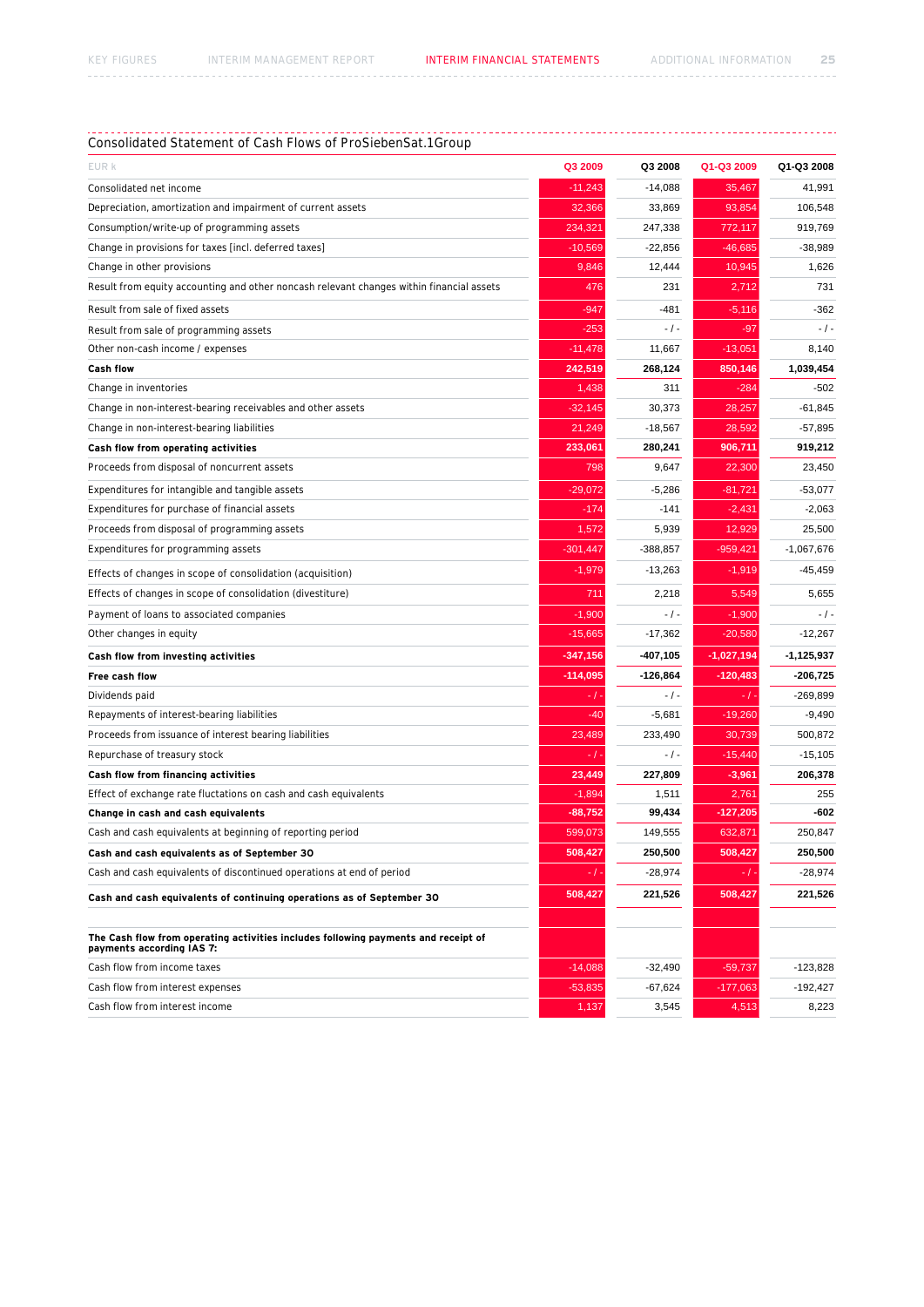------------

. . . . . . . . . .

#### . . . . . . . . . . . . . . . . . . . -----------------------------وكالأكاب وبالأبالات Consolidated statement of changes in shareholders' equity of the ProSiebenSat.1 Group for Q1-Q3 2008

| EUR k                                | <b>Subscribed</b><br>capital | Capital<br>reserves | Group<br>equity | <b>Treasury</b><br>shares | Accumulated other comprehensive<br><b>Total equity</b><br>attributable to<br>income<br>shareholders of |                                       |                          |                                   | Minority<br>interests | Shareholders'<br>equity |
|--------------------------------------|------------------------------|---------------------|-----------------|---------------------------|--------------------------------------------------------------------------------------------------------|---------------------------------------|--------------------------|-----------------------------------|-----------------------|-------------------------|
|                                      |                              |                     | generated       |                           | Change<br>in foreign<br>currency<br>translation<br>adjustment                                          | Valuation<br>from cash<br>flow hedges | <b>Deferred</b><br>taxes | ProSiebenSat.1<br><b>Media AG</b> |                       |                         |
| December 31, 2007                    | 218,797                      | 546,987             | 342,646         | $-1-$                     | $-16,073$                                                                                              | $-51,185$                             | 10,719                   | 1,051,891                         | 10,435                | 1,062,326               |
| Dividends paid                       | $-1$                         | $-1$                | $-269,899$      | $-$ / $-$                 | $-1 -$                                                                                                 | $-1 -$                                | $-$ / $-$                | $-269,899$                        | $-5,583$              | $-275,482$              |
| Changes in scope of<br>consolidation | $-1 -$                       | $-1 -$              | $-1 -$          | $-1$                      | $-1$ -                                                                                                 | $-1 -$                                | $-1-$                    | $-1-$                             | 8,754                 | 8,754                   |
| Stock option plan                    | $-1$ -                       | 60                  | $-1 -$          | $-1-$                     | $-/-$                                                                                                  | $-/-$                                 | $-1 -$                   | 60                                | $-1$                  | 60                      |
| Repurchase of treasury<br>stock      | $-1 -$                       | $-1 -$              | $-1 -$          | $-15,105$                 | $-/-$                                                                                                  | $-/-$                                 | $-1-$                    | $-15,105$                         | $-1$ -                | $-15,105$               |
| Other comprehensive<br>income (loss) | $-1 -$                       | $-1 -$              | $-1-$           | $-1-$                     | 111                                                                                                    | 29,158                                | $-7,893$                 | 21,376                            | 55                    | 21,431                  |
| Consolidated profit                  | $-1 -$                       | $-1-$               | 40,878          | $-1$ -                    | $-/-$                                                                                                  | $-1 -$                                | $-1 -$                   | 40,878                            | 1,113                 | 41,991                  |
| <b>Total comprehensive</b><br>income | $-1-$                        | $\cdot$ / $\cdot$   | 40,878          | $-1-$                     | 111                                                                                                    | 29,158                                | $-7,893$                 | 62,254                            | 1,168                 | 63,422                  |
| September 30, 2008                   | 218,797                      | 547,047             | 113,625         | $-15,105$                 | $-15,962$                                                                                              | $-22,027$                             | 2,826                    | 829,201                           | 14,774                | 843,975                 |

Consolidated statement of changes in shareholders' equity of the ProSiebenSat.1 Group for Q1-Q3 2009 

| EUR k                                | <b>Subscribed</b><br>capital | Capital<br>reserves | Group<br>equity | <b>Treasury</b><br>shares | <b>Accumulated other</b><br><b>Total equity</b><br>attributable to<br>comprehensive income<br>shareholders of |                                              |                          |                                   | Minority<br>interests | Shareholders'<br>equity |
|--------------------------------------|------------------------------|---------------------|-----------------|---------------------------|---------------------------------------------------------------------------------------------------------------|----------------------------------------------|--------------------------|-----------------------------------|-----------------------|-------------------------|
|                                      |                              |                     | generated       |                           | Change<br>in foreign<br>currency<br>translation<br>adjustment                                                 | <b>Valuation</b><br>from cash<br>flow hedges | <b>Deferred</b><br>taxes | ProSiebenSat.1<br><b>Media AG</b> |                       |                         |
| December 31, 2008                    | 218,797                      | 547,139             | $-56,394$       | $-15,105$                 | $-96,575$                                                                                                     | $-185,221$                                   | 47,706                   | 460,347                           | 18,576                | 478,923                 |
| Dividends paid                       | $-1$                         | $-1 -$              | $-1-$           | $-1-$                     | $-/-$                                                                                                         | $-1 -$                                       | $-1$                     | $-1$ -                            | $-5,998$              | $-5,998$                |
| Changes in scope of<br>consolidation | $-1 -$                       | $-1 -$              | $-1-$           | $-1-$                     | $-$ / $-$                                                                                                     | $-$ / $-$                                    | $-1-$                    | $-1-$                             | $-8,205$              | $-8,205$                |
| Stock option plan                    | $-1 -$                       | 857                 | $-1-$           | $-1-$                     | $-/-$                                                                                                         | $-$ / $-$                                    | $-1 -$                   | 857                               | $-1$ -                | 857                     |
| Repurchase of treasury<br>stock      | $-1$                         | 1,530               | $-1$            | $-15,440$                 | $-/-$                                                                                                         | $-1 -$                                       | $-1-$                    | $-13,910$                         | $-1$ -                | $-13,910$               |
| Other comprehensive<br>income (loss) | $-1-$                        | $-/-$               | $-1-$           | $-$ / $-$                 | 17,524                                                                                                        | $-94,284$                                    | 30,970                   | $-45,790$                         | $-2,406$              | $-48,196$               |
| Consolidated profit                  | $-1$ -                       | $-/-$               | 31,107          | $-$ / $-$                 | $-1 -$                                                                                                        | $-1 -$                                       | $-1-$                    | 31,107                            | 4,360                 | 35,467                  |
| <b>Total comprehensive loss</b>      | $-I -$                       | -1-                 | 31,107          | $-I -$                    | $-1-$                                                                                                         | $-I -$                                       | $-I -$                   | $-14,683$                         | 1,954                 | $-12,729$               |
| <b>September 30, 2009</b>            | 218,797                      | 549,526             | $-25,287$       | $-30,545$                 | $-79,051$                                                                                                     | $-279,505$                                   | 78,676                   | 417,928                           | 6,327                 | 438,938                 |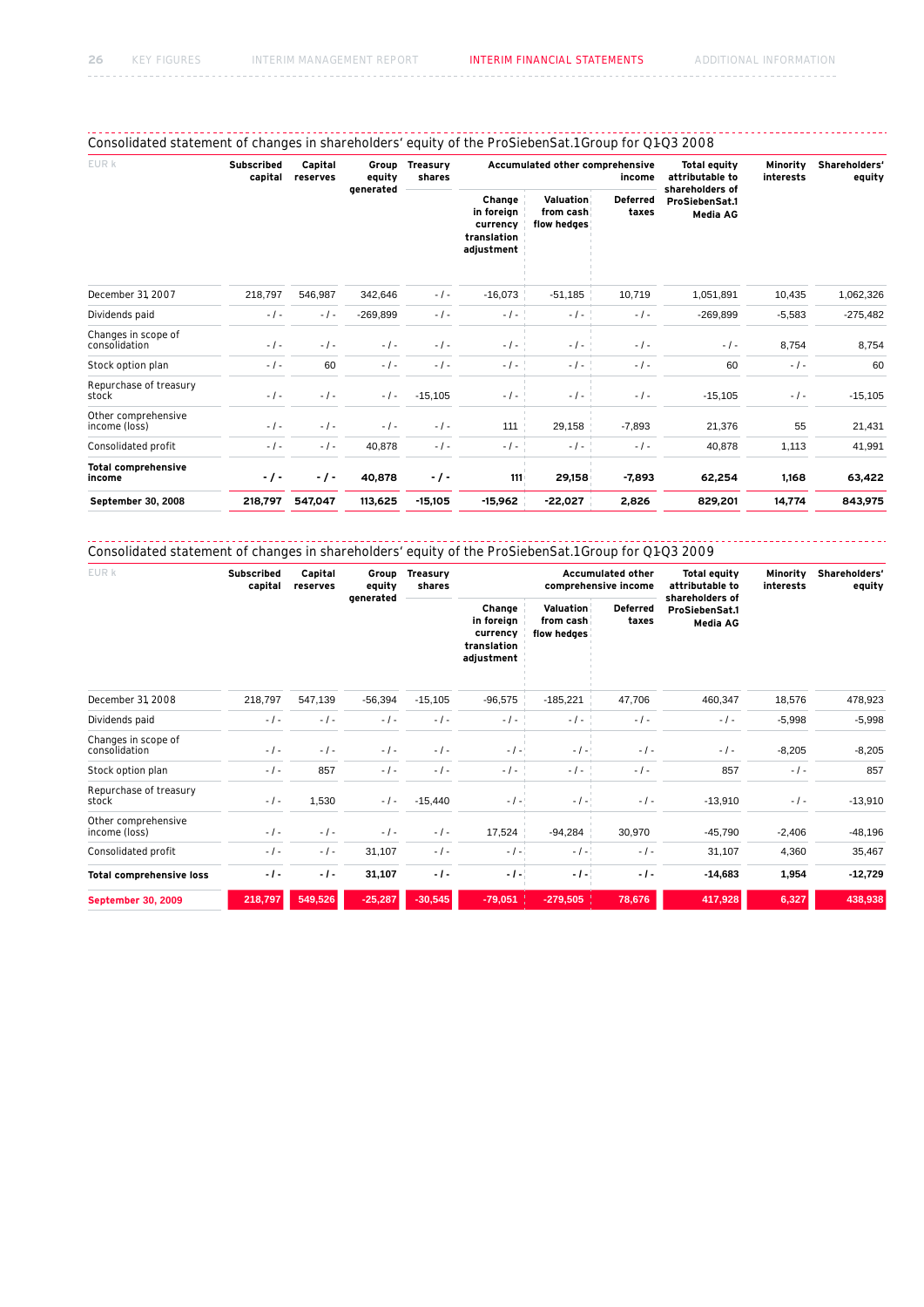# Notes to the Interim Consolidated Financial Statements

## General information

ProSiebenSat.1 Media AG, as the ultimate parent company of its corporate group, is registered under the name ProSieben-Sat.1 Media AG with the Local Court of Munich, Germany (HRB 124 169). The Company's registered office and principal place of business is Unterföhring. Its address is: ProSiebenSat.1 Media AG, Medienallee 7, 85774 Unterföhring, Germany.

ProSiebenSat.1 is the second-largest television broadcasting group in Europe, with a reach of more than 78 million households using TV in 12 countries.

## Accounting principles

The interim consolidated financial statements of ProSieben-Sat.1 Media AG and its subsidiaries (the "Company" or the "ProSiebenSat.1 Group") at September 30, 2009, were prepared in accordance with IAS 34, "Interim Financial Reporting."

The interim consolidated financial statements have been prepared in euros, in compliance with International Financial Reporting Standards for interim financial reports as adopted by the European Union. Unless specifically indicated otherwise, all amounts are in thousands of euros (EUR k). The income statement is presented using the cost of sales method.

The interim consolidated financial statements should be read in conjunction with the audited consolidated financial statements under IFRS at December 31, 2008, and the associated explanatory notes, as released by ProSiebenSat.1 Media AG on March 30, 2009.

Management believes the interim consolidated financial statements include all customary and current adjustments required to convey a fair picture of the Company's performance during the period. The earnings for the first three quarters of fiscal 2009 do not necessarily permit predictions as to future business performance.

The preparation of the interim consolidated financial statements involved assumptions and estimates that affect the recognition of assets and liabilities and of income and expenses. In some cases, actual values may differ from these assumptions and estimates.

## Summary of significant accounting policies

The accounting policies applied in the interim consolidated financial statements for the period ended September 30, 2009, are generally based on the same accounting policies as the consolidated financial statements for fiscal 2008 ex-

cept for the changes explained in this note. For further information about the applied accounting policies, we refer the reader to the consolidated financial statements as of December 31, 2008 (pages 100 – 105 of the 2008 Annual Report), which form the basis for the interim financial statements.

In compliance with the revised IAS 1, "Presentation of Financial Statements," for the first time the consolidated financial statements include a separate "statement of comprehensive income" in addition to the previous income statement. The statement of comprehensive income includes both the profit or loss for the period and all changes in equity that did not affect income for the period.

IFRIC 13, "Customer Loyalty Programs," deals with the recognition of certain kinds of customer loyalty programs, and makes clear which provisions of IAS 18 should be applied to them. This interpretation had negligible implications for the interim consolidated financial statements at September 30, 2009.

The revised standards IAS 23, "Borrowing Costs," and IFRS 2, "Share-Based Payment," which must mandatorily be applied as of January 1, 2009, have no effect on the interim consolidated financial statements of the ProSiebenSat.1 Group.

The IASB issued IFRS 8, "Operating Segments," in November 2006. It requires companies to report financial and descriptive information regarding their reportable segments. In connection with the acquisition of the SBS Broadcasting Group, the ProSiebenSat.1 Group decided to apply the standard early, beginning with the quarterly report for the quarter that ended on September 30, 2007.

## Recently published IFRS that are not yet mandatory and have not been applied early

Revised standards IFRS 3, "Business Combinations," and IAS 27, "Consolidated and Separate Financial Statements," are mandatory for fiscal years beginning on or after July 1, 2009. The ProSiebenSat.1 Media Group is currently examining the resulting effects on the presentation of its earnings, financial position and net assets.

## Assets and liabilities held for sale

The balance sheet at September 30, 2008 includes in this position assets and liabilities of CMore Group AB, Stockholm. CMore Group AB, a part of the Diversification segment, was sold during the fourth quarter of 2008. Consequently the income statement is comparable to the prior-year figures only within certain limitations.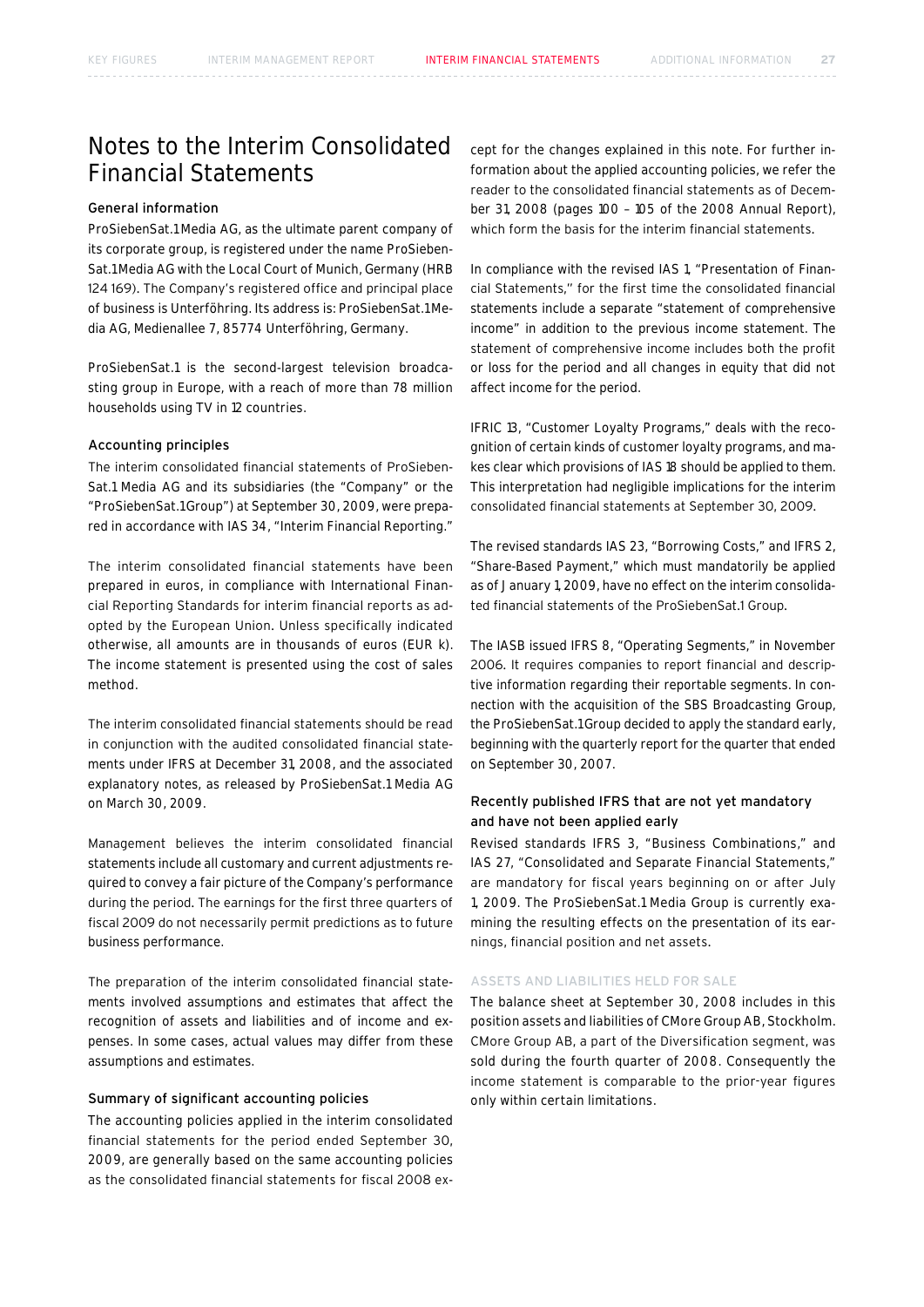## Consolidated companies

The number of subsidiaries included in the consolidated financial statements changed as follows in the first nine months of fiscal 2009:

|                                        | Germany | Other<br>countries | Total |
|----------------------------------------|---------|--------------------|-------|
| Included at 12/31/2009                 | 50      | 112                | 162   |
| Newly founded / consolidated companies |         | 10                 | 17    |
| Merged / deconsolidated companies      | -3      | $-16$              | $-19$ |
| <b>Included at 9/30/2009</b>           | 54      | 106                | 160   |

ProSiebenSat.1 Media AG directly or indirectly holds a majority of voting rights in these companies. Fifteen (as of December 31, 2008: 15) associated companies are reported using the equity method.

The changes in the scope of consolidation had no material impact on the net assets, financial position or results of operations of the ProSiebenSat.1 Group.

## Acquisition of SBS Radio HNV AB (formerly Produktionsaktiebolaget Göteborg Ett)

As of January 20, 2009, SBS Radio AB acquired 100 percent of the radio business of the Stampen Group in Sweden. The Stampen Group contributed its ownership interest to the holding company SBS Radio HNV AB (formerly Produktionsaktiebolaget Göteborg Ett), in return for a 20 percent interest in SBS Radio AB (which until then was a wholly-owned subsidiary of the ProSiebenSat.1 Group). No cash purchase price was paid. As part of the transaction, SBS Radio AB issued new shares. The purchase agreement includes put and call options for the 20 percent minority interest held by Stampen Group companies. The call option may be exercised as of 2009, and the put option as of 2012. The present value of the put option is recognized as a financial liability, since under IAS 32, "Financial Instruments: Disclosure and Presentation," the ProSiebenSat.1 Group has an unconditional obligation to meet the terms of the put option. Minority interests, however, have not been recognized in the balance sheet.

SBS Radio HNV AB and its subsidiaries have been fully consolidated in the financial statements of the ProSiebenSat.1 Group since January 20, 2009. SBS Radio NHV AB operates 9 radio stations, and strengthens the ProSiebenSat.1 Group's position in the Swedish radio market.

The assets and liabilities of the ProSiebenSat.1 Group reflect

the additional acquired companies, as discussed above, at the following total values:

|        | Step up | <b>Fair value</b> |
|--------|---------|-------------------|
| 0      | 17,034  | 17,034            |
| 98     | 3.544   | 3,642             |
| 50     | 0       | 50                |
| 531    | 0       | 531               |
| $-654$ | $-932$  | -1.586            |
|        |         | 19,671            |
|        |         | 19,671            |
|        |         | 19,671            |
|        |         |                   |

The ProSiebenSat.1 Group believes the impact of the new group's contribution to revenues and earnings can be considered minor for the interim consolidated financial statements as of September 30, 2009.

## Sale of solute GmbH

The sale of solute GmbH was consummated in February 2009, with effect as of January 1, 2009. The gain on disposal from the Group's viewpoint came to EUR 4,224 thousand, and was recognized under other operating income for the first quarter of 2009. The purchase price was reduced by EUR 127 thousand in the second quarter of 2009 under a contractual purchase price revision clause.

### Sale of ProSiebenSat.1 Berlin Produktion GmbH

Effective June 30, 2009, ProSiebenSat.1 Berlin Produktion GmbH, a wholly-owned subsidiary of ProSiebenSat.1 Produktion GmbH, was sold to fernsehwerft GmbH as a part of the portfolio optimization process. The sale had no material impact on the interim consolidated financial statements at September 30, 2009. Subsequently the new owner changed the name of ProSiebenSat.1 Berlin Produktion GmbH to fernsehwerft Produktion GmbH; for a five-year term beginning July 1, 2009, the former subsidiary will be a strategic partner in technology and production for the Group's companies N24 Gesellschaft für Nachrichten und Zeitgeschehen mbH and maz&more GmbH.

## Segment reporting

In accordance with IFRS 8 ("Operating Segments"), certain figures in interim financial statements must be presented separately by business segments and geographical segments. The basis of segmentation is to be the company's own internal reporting, which permits a reliable assessment of the group's risks and earnings. Segmentation is intended to provide transparency as to the profitability and prospects for success of the group's individual activities. Consistently with its internal management practices, the ProSiebenSat.1 Group adopts business segments as the basis for its primary segment reporting.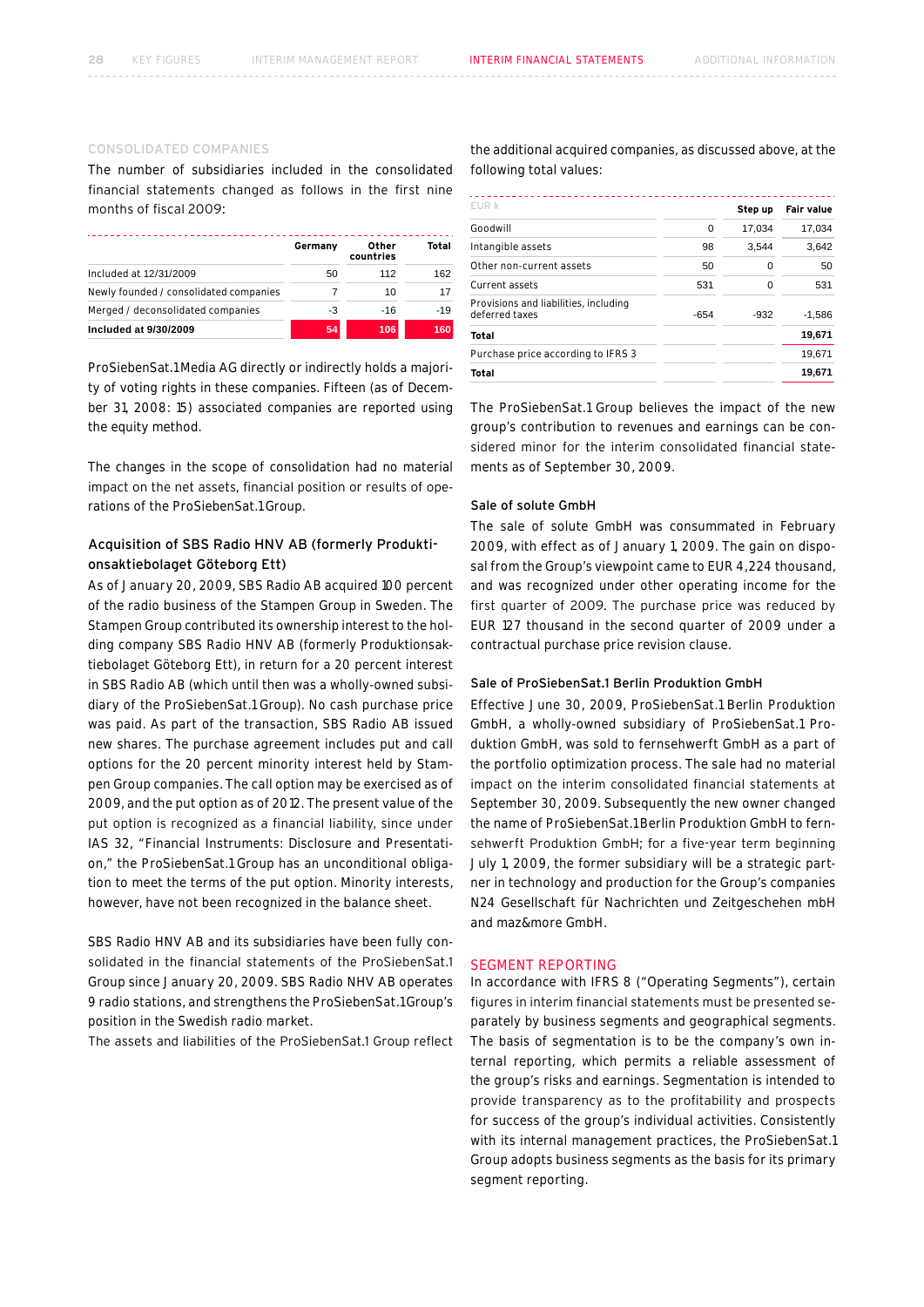The ProSiebenSat.1 Group subdivides its operations into two business units, Free TV and Diversification. The Free TV unit in turn is subdivided into two segments, Free TV in German-Speaking Europe and Free TV International.

The Free TV in German-Speaking Europe segment essentially comprises the Group's four channels Sat.1, ProSieben, kabel eins and N24, as well as the Sat.1 regional companies, the marketing company SevenOne Media, the subsidiary ProSiebenSat.1 Produktion, and the Group's subsidiaries in Austria and Switzerland. The Free TV International segment includes advertising-financed TV channels in the Netherlands, Belgium, Denmark, Finland, Norway, Sweden, Romania, Bulgaria and Hungary. The Diversification segment pools all subsidiaries that do not generate their income directly from classic TV advertising revenues; their activities include transaction TV, multimedia, merchandising, online and radio operations, as well as related print products.

## Segment reporting of ProSiebenSat.1 Group Q3 2009

| <b>EUR k</b>      |                                           | Free-TV                                 |                      | Seament<br><b>Diversification</b> | Total<br>Segments | <b>Transitions</b> | <b>Total in consolidated</b><br>financial statements<br>Q3 2009 |
|-------------------|-------------------------------------------|-----------------------------------------|----------------------|-----------------------------------|-------------------|--------------------|-----------------------------------------------------------------|
|                   | <b>Segment Free-TV</b><br>German-Speaking | <b>Segment Free-TV</b><br>international | <b>Total Free-TV</b> |                                   |                   |                    |                                                                 |
| Revenues          | 347.038                                   | 150.020                                 | 497.058              | 75.738                            | 572.796           | $-13,375$          | 559,421                                                         |
| External revenues | 337.306                                   | 149.233                                 | 486.539              | 72.882                            | 559.421           | $-1-$              | 559,421                                                         |
| Internal revenues | 9.732                                     | 787                                     | 10.519               | 2.856                             | 13.375            | $-13,375$          | $-1-$                                                           |
| Recurring EBITDA  | 51,818                                    | 27.046                                  | 78.864               | 15.487                            | 94.351            | 20                 | 94,371                                                          |

## Segment reporting of ProSiebenSat.1 Group Q3 2008

| <b>EUR k</b>      |                                           | Free-TV                                 |                      | Segment<br><b>Diversification</b> | Total<br>Segments | <b>Transitions</b> | <b>Total in consolidated</b><br>financial statements<br>Q3 2008 |
|-------------------|-------------------------------------------|-----------------------------------------|----------------------|-----------------------------------|-------------------|--------------------|-----------------------------------------------------------------|
|                   | <b>Segment Free-TV</b><br>German-Speaking | <b>Segment Free-TV</b><br>international | <b>Total Free-TV</b> |                                   |                   |                    |                                                                 |
| Revenues          | 354.412                                   | 176.248                                 | 530.660              | 131.842                           | 662.502           | $-16.012$          | 646.490                                                         |
| External revenues | 344.207                                   | 174.422                                 | 518.629              | 127.861                           | 646.490           | $-/-$              | 646.490                                                         |
| Internal revenues | 10.205                                    | 1.826                                   | 12.031               | 3.981                             | 16.012            | $-16.012$          | $-1-$                                                           |
| Recurring EBITDA  | 41,783                                    | 40,821                                  | 82,604               | 19.330                            | 101,934           | 1,155              | 103,089                                                         |

## Segment reporting of ProSiebenSat.1 Group Q1-Q3 2009

| <b>EUR k</b>             |                                           | Free-TV                                 |                      | Seament<br><b>Diversification</b> | Total<br>Segments | <b>Transitions</b> | <b>Total in consolidated</b><br>financial statements<br>Q1-Q3 2009 |
|--------------------------|-------------------------------------------|-----------------------------------------|----------------------|-----------------------------------|-------------------|--------------------|--------------------------------------------------------------------|
|                          | <b>Segment Free-TV</b><br>German-Speaking | <b>Segment Free-TV</b><br>international | <b>Total Free-TV</b> |                                   |                   |                    |                                                                    |
| Revenues                 | 1.186.969                                 | 489.910                                 | 1.676.879            | 250.754                           | 1.927.633         | $-47.271$          | 1,880,362                                                          |
| <b>External revenues</b> | 1.150.705                                 | 488.113                                 | 1,638,818            | 241,544                           | 1,880,362         | $-1$ -             | 1,880,362                                                          |
| Internal revenues        | 36.264                                    | 1.797                                   | 38.061               | 9.210                             | 47.271            | $-47.271$          | $-1-$                                                              |
| Recurring EBITDA         | 247.191                                   | 95,800                                  | 342.991              | 46.220                            | 389.211           | 114                | 389,325                                                            |

## Segment reporting of ProSiebenSat.1 Group Q1-Q3 2008

| EUR k             | Free-TV                                   |                                         |                      | Segment<br><b>Diversification</b> | Total<br>Segments | <b>Transitions</b> | <b>Total in consolidated</b><br>financial statements<br>Q1-Q3 2008 |
|-------------------|-------------------------------------------|-----------------------------------------|----------------------|-----------------------------------|-------------------|--------------------|--------------------------------------------------------------------|
|                   | <b>Segment Free-TV</b><br>German-Speaking | <b>Segment Free-TV</b><br>international | <b>Total Free-TV</b> |                                   |                   |                    |                                                                    |
| Revenues          | 1.251.970                                 | 570,132                                 | 1.822.102            | 407.702                           | 2.229.804         | $-52,383$          | 2,177,421                                                          |
| External revenues | 1.213.618                                 | 565.116                                 | 1.778.734            | 398.687                           | 2.177.421         | $-1-$              | 2.177.421                                                          |
| Internal revenues | 38,352                                    | 5.016                                   | 43.368               | 9.015                             | 52,383            | $-52,383$          | $-1-$                                                              |
| Recurring EBITDA  | 215.215                                   | 122.694                                 | 337.909              | 55.853                            | 393.762           | <b>1.488</b>       | 395,250                                                            |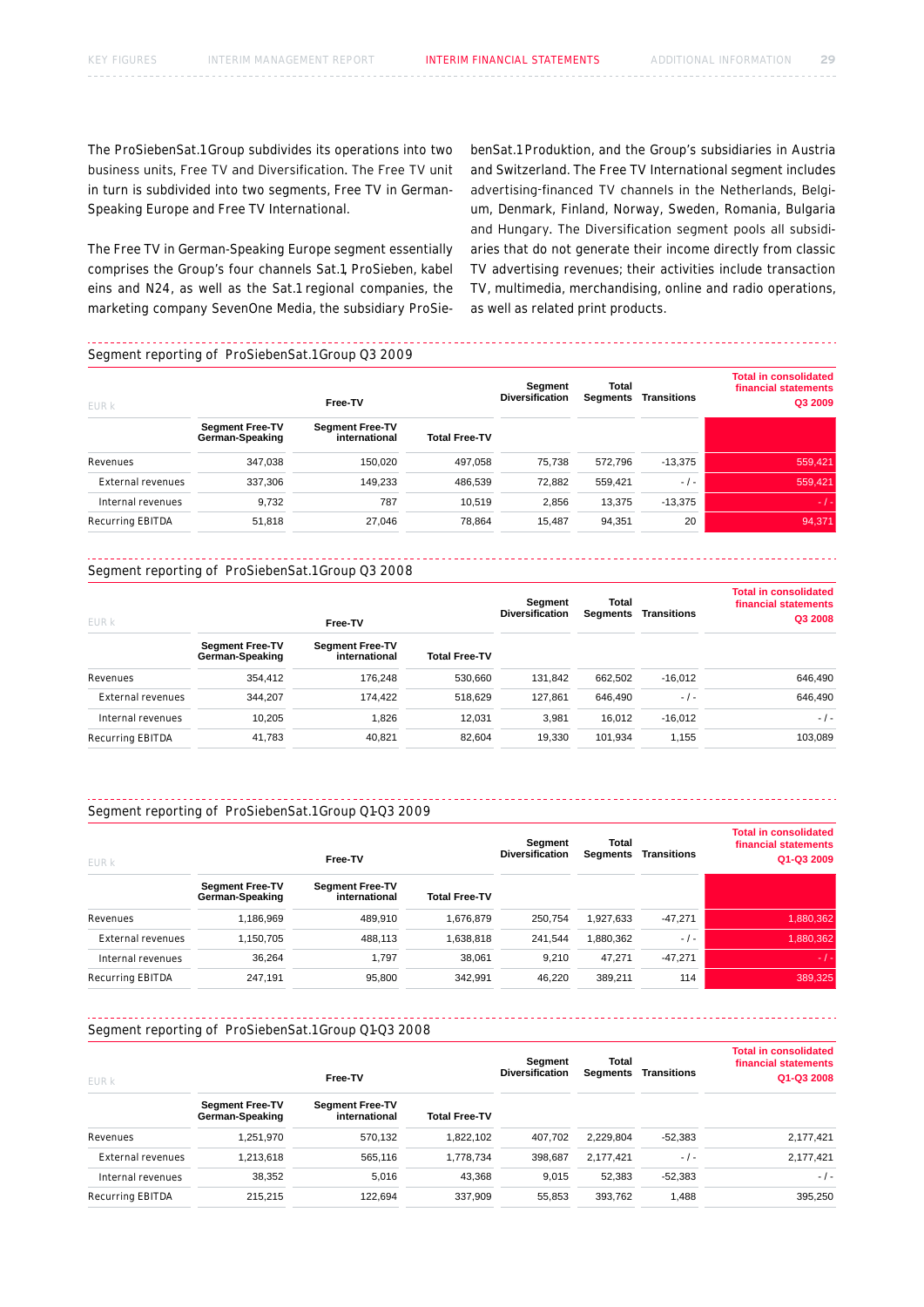The reconciliation between the segment report and the consolidated values is shown below:

## Reconciliations to the segment reporting of ProSiebenSat.1 Group

| EUR k                                   | Q3 2009   | Q3 2008   |
|-----------------------------------------|-----------|-----------|
|                                         |           |           |
| Profit/Loss                             |           |           |
| Recurring EBITDA of reportable segments | 94,351    | 101,934   |
| Items not attributable to segments      | 32        | 2,009     |
| Elimination of intra-Group interests    | $-1-$     | $-605$    |
| Consolidation of expenses and income    | 10        | $-1-$     |
| Elimination of intercompany profit      | $-22$     | $-192$    |
| Consolidation of debts                  | -7-       | $-57$     |
| Recurring EBITDA ProSiebenSat.1 Group   | 94,371    | 103,089   |
| Non-recurring result                    | $-32,019$ | $-10,602$ |
| Financial income                        | $-48,453$ | $-78,869$ |
| Depreciation and amortization           | $-31,478$ | $-31,884$ |
| Impairment                              | $-1,158$  | $-1,717$  |
| <b>Earnings before taxes</b>            | $-18,737$ | -19,983   |

## Reconciliations to the segment reporting of ProSiebenSat.1 Group

| <b>EUR k</b>                            | Q1-Q3 2009 | Q1-Q3 2008 |
|-----------------------------------------|------------|------------|
|                                         |            |            |
| Profit/Loss                             |            |            |
| Recurring EBITDA of reportable segments | 389,211    | 393,762    |
| Items not attributable to segments      | 202        | 1,893      |
| Elimination of intra-Group interests    | $-1-$      | $-213$     |
| Elimination of intercompany profit      | $-88$      | $-192$     |
| Recurring EBITDA ProSiebenSat.1 Group   | 389,325    | 395,250    |
| Non-recurring result                    | $-59,309$  | $-28,626$  |
| Financial income                        | $-177,193$ | $-201,628$ |
| Depreciation and amortization           | $-92,532$  | $-103,717$ |
| Impairment                              | $-1,181$   | $-1,717$   |
| <b>Earnings before taxes</b>            | 59,110     | 59,562     |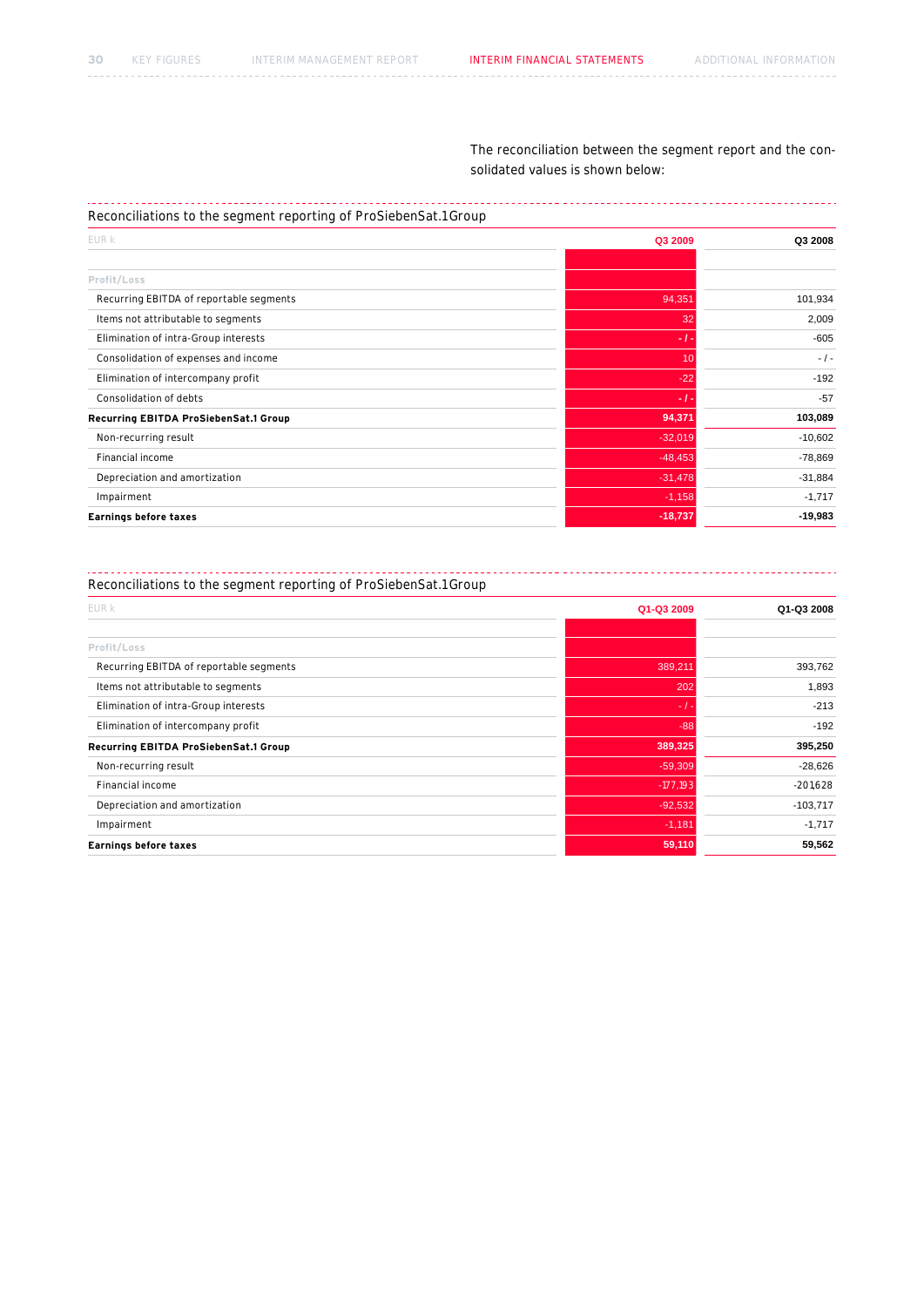Information at the Corporate level of the ProSiebenSat.1 Group is provided below. Here distinctions are made among the German-speaking region (Germany, Austria, Switzerland), B/NL (the Netherlands and Belgium), Nordic (Denmark, Finland, Norway, Sweden), and CEE (Bulgaria, Greece, Romania, Hungary).

### $\begin{array}{cccccccccc} \bot & \bot & \bot & \bot & \bot & \bot & \bot & \bot \end{array}$ Entity-wide disclosures of ProSiebenSat.1 Group

| Geographical breakdown, EUR k | German Speaking | <b>B/NL</b> | <b>Nordic</b> | <b>CEE</b> | <b>Total in consolidated</b><br>financial statements Q3 2009 |
|-------------------------------|-----------------|-------------|---------------|------------|--------------------------------------------------------------|
| External revenues             | 377.613         | 85.809      | 72.670        | 23.329     | 559.421                                                      |

### . . . . . . . . . . Entity-wide disclosures of ProSiebenSat.1 Group

| Geographical breakdown, EUR k | German Speaking | <b>B/NL</b> | <b>Nordic</b> | CEE.   | Total in consolidated<br>financial statements Q3 2008 |
|-------------------------------|-----------------|-------------|---------------|--------|-------------------------------------------------------|
| External revenues             | 396,209         | 92.981      | 121.315       | 35.985 | 646,490                                               |

| Entity-wide disclosures of ProSiebenSat.1 Group |                        |             |               |            |                                                                    |
|-------------------------------------------------|------------------------|-------------|---------------|------------|--------------------------------------------------------------------|
| Geographical breakdown, EUR k                   | <b>German Speaking</b> | <b>B/NL</b> | <b>Nordic</b> | <b>CEE</b> | <b>Total in consolidated</b><br>financial statements Q1-Q3<br>2009 |
| External revenues                               | 1.292.066              | 271.155     | 237.748       | 79.393     | 1,880,362                                                          |
| Entity-wide disclosures of ProSiebenSat.1 Group |                        |             |               |            |                                                                    |
| Geographical breakdown, EUR k                   | <b>German Speaking</b> | <b>B/NL</b> | <b>Nordic</b> | <b>CEE</b> | Total in consolidated<br>financial statements Q1-Q3<br>2008        |

External revenues 1,384,480 292,297 385,074 115,570 2,177,421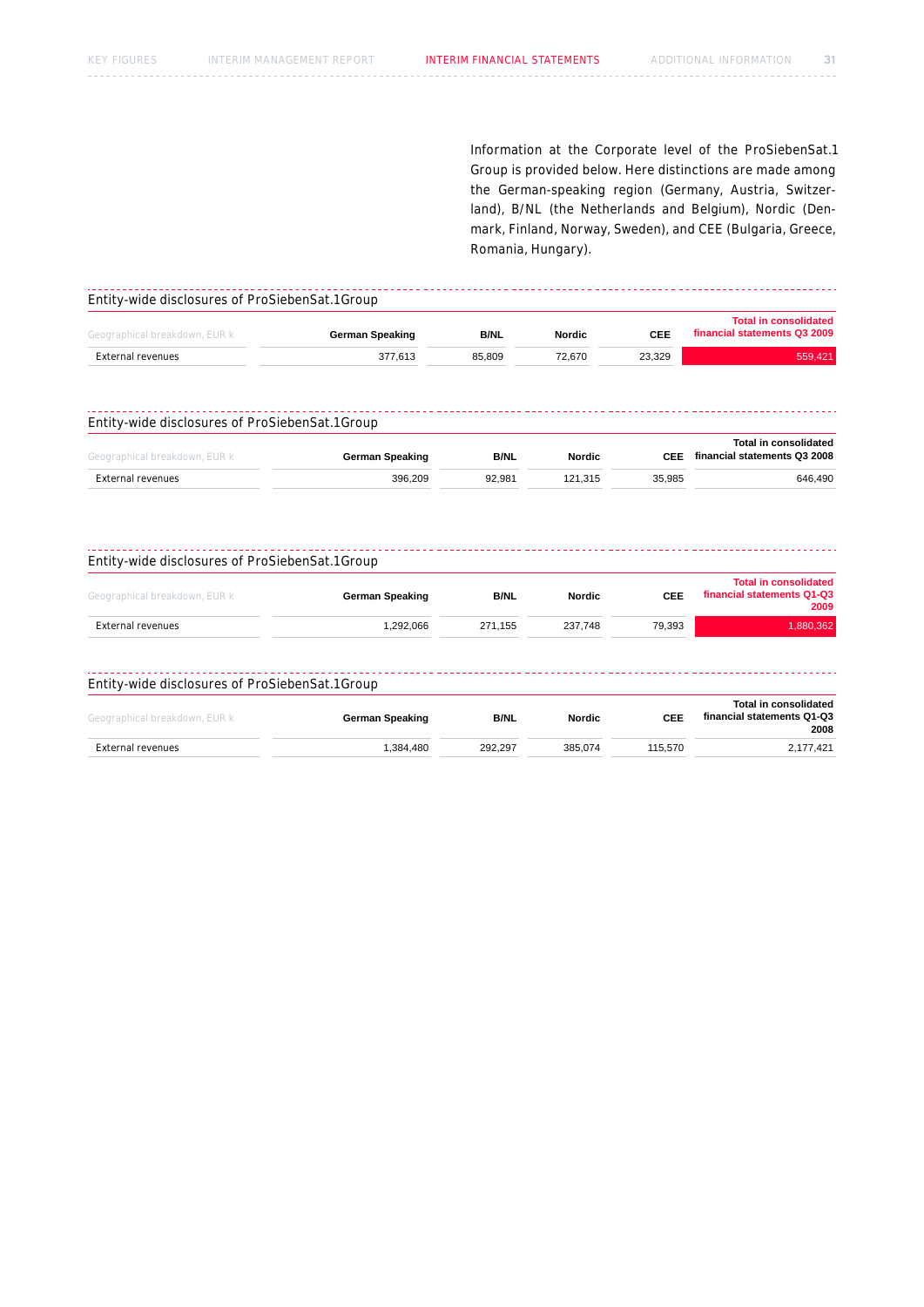## Contingent liabilities and other financial obligations

As of September 30, 2009, there had been no material changes in the ProSiebenSat.1 Group's contingent liabilities or other financial obligations since their description in the 2008 Annual Report.

## Related party transactions

The related party transactions described in the notes to the consolidated financial statements for fiscal 2008 still apply unchanged. In the normal course of business, all transactions with companies not included in the scope of consolidation were conducted on prevailing market terms and conditions, such as are also customary with third parties unrelated to the Group.

No actual IFRS 2 charge arises from an additional Management Incentive Plan (MIP) that was implemented for certain senior executives of ProSiebenSat.1 Media AG because the most likely vesting scenario is regarded as equity sttled..

## Stock option plan

Under the 2008 Long Term Incentive Plan (LTIP 2008) 2,795,000 stock options were issued to members of the Executive Board of ProSiebenSat.1 Media AG and other selected executives of Pro-SiebenSat.1 Media AG and its dependent Group companies in July 2009 (Cycle 2009).

## Stock buy-back and new authorization by shareholders' meeting

During the first nine months of fiscal 2009, ProSiebenSat.1 Media AG bought back 4,900,000 bearer shares of non-voting preferred stock through the market, at an average price of EUR 3.14. Under a resolution of the shareholders' meeting on June 4, 2009, the Company is furthermore authorized to acquire common and/or preferred stocks until December 3, 2010, for a total of up to 10 percent of the Company's share capital at the time of the authorization.

## Dividend distribution

On June 5, 2009, EUR 2,075 thousand in dividends for fiscal 2008 was distributed to preferred shareholders. This figure represents a payout of EUR 0.02 per share of preferred stock.

## Material events after the interim reporting period

No events of particular significance to the ProSiebenSat.1 Media Group occurred from the end of the reporting period, September 30, 2009, to the date of release of the interim consolidated financial statements.

November 4, 2009

The Executive Board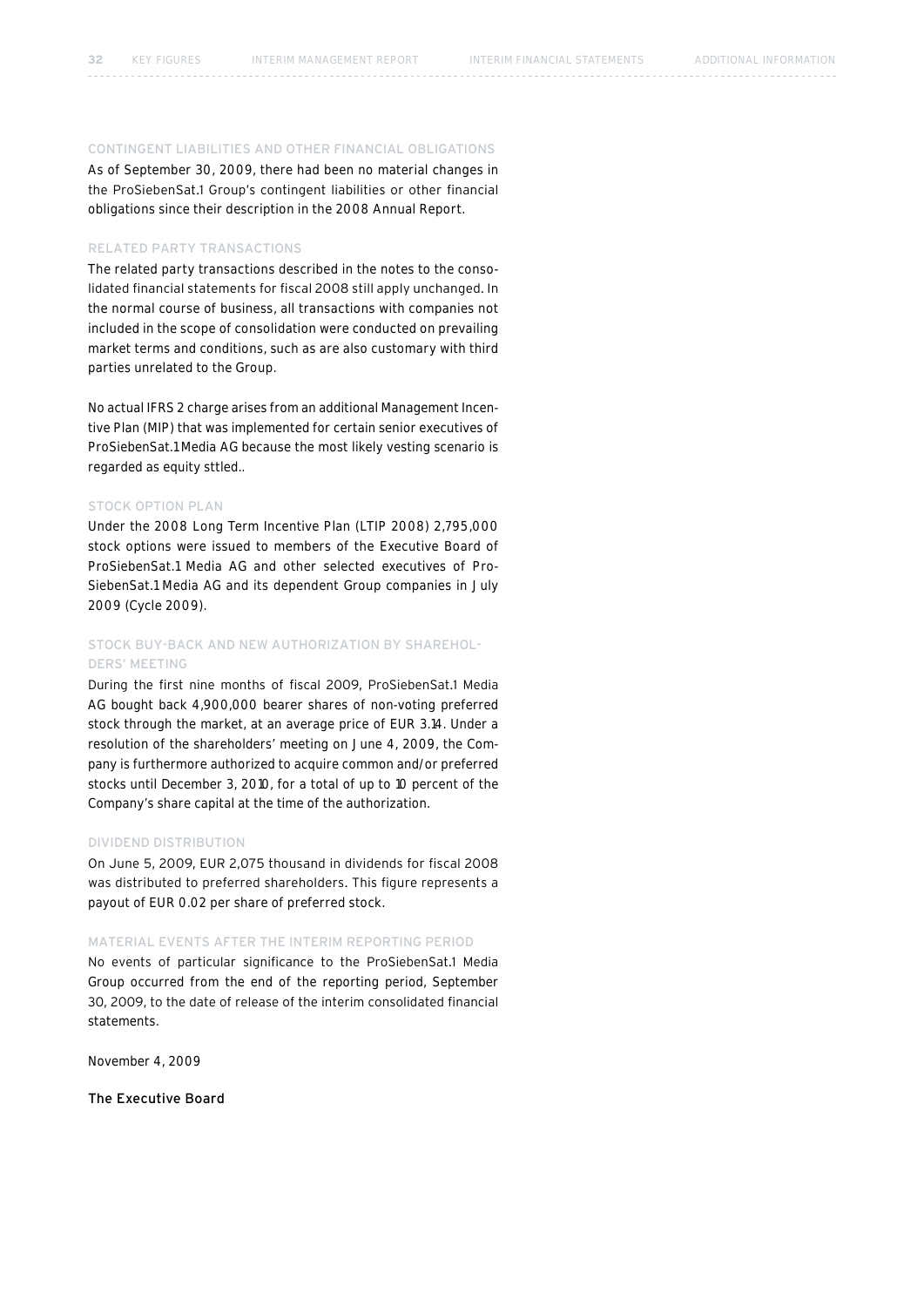# Financial calender

| 3/4/2010   | Press conference / IR conference on preliminary figures for 2008 |
|------------|------------------------------------------------------------------|
|            | 3/30/2010 2010 Annual Report                                     |
| 5/6/2010   | Quarterly Report for Q1 2010                                     |
|            | 6/29/2010 2010 Annual Shareholders' Meeting                      |
| 8/5/2010   | Interim Report for H1 2010                                       |
| 11/11/2010 | Quarterly Report for Q3 2010                                     |

# Editorial information

## How to Reach Us

### Press

ProSiebenSat.1 Media AG Corporate Communications Medienallee 7 85774 Unterföhring Tel. +49 [89] 95 07 – 11 64 Fax +49 [89] 95 07 – 11 59

## Content and Design

ProSiebenSat.1 Media AG Corporate Office Julian Geist Katrin Schneider Heike Nachbaur

## Investor Relations

ProSiebenSat.1 Media AG Investor Relations Medienallee 7 85774 Unterföhring Tel. +49 [89] 95 07 – 15 02 Fax +49 [89] 95 07 – 15 21 E-Mail: ir@prosiebensat1.com

## Published by

ProSiebenSat.1 Media AG Medienallee 7 85774 Unterföhring Tel. +49 [89] 95 07 - 10 Fax +49 [89] 95 07 – 11 21 www.ProSiebenSat1.com HRB 124 169 AG Munich

### > The ProSiebenSat.1 Group on the Internet.

This and other publications are available on the Internet, along with further information about the ProSiebenSat.1 Group, at http://www.prosiebensat1.com.

Forward-looking statements. This report contains forward-looking statements regarding ProSiebenSat.1 Media AG and the ProSiebenSat.1 Group. Such statements may be identified by the use of such terms as "expects," "intends," "plans," "assumes," "pursues the goal," and similar wording. Various factors, many of which are outside the control of ProSiebenSat.1 Media AG, could affect the Company's business activities, success, business strategy and results. Forward-looking statements are not historical facts, and therefore incorporate known and unknown risks, uncertainties and other important factors that might cause actual results to differ from expectations. These forward-looking statements are based on current plans, goals, estimates and projections, and take<br>account of knowledge only up to and including the date of preparation of this report. Given important factors, ProSiebenSat.1 Media AG undertakes no obligation, and has no intent, to revise such forward-looking statements or update them to reflect future events and developments. Although every effort has been made to ensure that the information and facts provided here are correct, and that the opinions and expectations reflected here are reasonable, ProSiebenSat.1 Media AG assumes no liability and offers no warranty as to the completeness, correctness, adequacy and/or accuracy of any information or opinions contained herein.